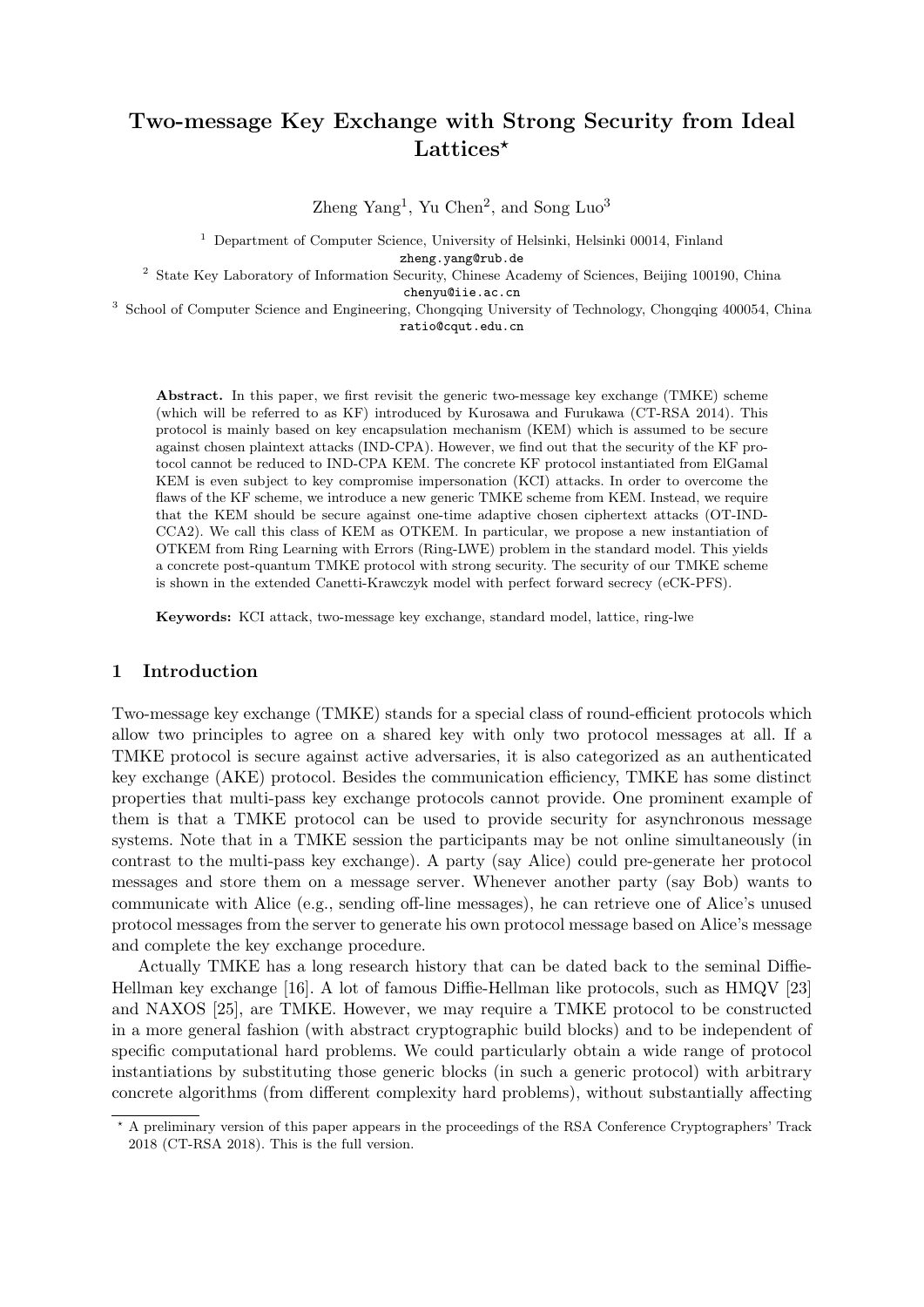their overall structure or security analysis. In 2008, Boyd et al. [9] proposed an elegant oneround key exchange (ORKE) protocol<sup>4</sup> (which will be referred to as BCNP scheme) from key encapsulation mechanism (KEM). The BCNP scheme is shown to be secure in the Canetti-Krawczyk (CK) model [10] if the KEM scheme is secure against adaptive chosen ciphertext attacks (IND-CCA2). In the generic BCNP protocol, each party is assumed to have a longterm public key. Each party would contribute half of the session key which is encapsulated by its partner's public key. However, the generic BCNP protocol cannot provide weak perfect forward secrecy (wPFS) [23]. In order to improve the generic BCNP scheme, Fujioka et al. [19] proposed a KEM based scheme (which is referred to as FSXY scheme) which satisfies a stronger security in the CK+ model (which covers wPFS). To achieve wPFS, one more KEM scheme which is secure against chosen plaintext attacks (IND-CPA) is used (comparing to the BCNP scheme). Moreover, the NAXOS trick [25, 34] (which is known as twisted pseudo-random function (TPRF)) is applied in the FSXY scheme in order to satisfy the CK+ security (which is quite similar to the extended Canetti-Krawczyk (eCK) security [25]). The NAXOS trick works here as a function which takes as input both long-term and ephemeral secret keys, and outputs an intermediate secret which is assumed to be leakage free. Note that if one of its inputs is not exposed, then its output is still hidden from the adversary. Hence, the NAXOS trick is widely used in key exchange constructions to provide strong security. As pointed in [19], the FSXY scheme can be instantiated by many kinds of KEM including lattice based ones. In particular, we can easily obtain a post-quantum TMKE protocol, e.g. following another variant construction [20], by appropriately instantiating the KEM. These advantages make such generic TMKE to be more interesting. Moreover, the idea of KEM based key exchange is also widely used in real world protocols, such as Transport Layer Security (TLS) protocol v1.2 [14]. More works about TMKE construction are reviewed in Appendix E.

With respect to a generic TMKE protocol, it is remarkable that the security assumptions of underlying cryptographic building blocks are extremely important. A weaker assumption may allow a generic protocol to be more easily or even more efficiently implemented in practice. Note that the FSXY scheme requires both IND-CCA2 KEM and IND-CPA KEM. Building an IND-CCA2 KEM is notoriously more difficult, especially in the standard model. As an IND-CCA2 adversary is allowed to ask a polynomial number of queries to a decryption oracle. In order to weaken the security assumptions of KEM, Kurosawa and Furukawa [24] proposed TMKE protocols (which will be referred to as KF schemes) to provide the security in the CK model and the eCK model respectively. The KF schemes are designed relying on an IND-CPA KEM, and digital signature (SIG). The core idea of the KF scheme is that an initiator generates a fresh ephemeral public key, and the session key is encapsulated by a responder using this public key. The signature scheme here is used to sign the outgoing protocol message for authentication purpose, instead of the long-term public key based IND-CCA2 KEM used in the FSXY and BCNP schemes. Utilizing the IND-CPA KEM (as a building block) seems to be a breakthrough in KEM based TMKE constructions with eCK like strong security. However, is this true? Unfortunately, we are going to show that this result is false.

Our Contributions. In this work, we first revisit the security results of the KF scheme. We present a KCI attack against the concrete KF scheme, which is instantiated with the ElGamal KEM [17]. Our attack shows that the KF scheme cannot provide eCK security based on IND-CPA KEM. The authors have overlooked an important fact under the eCK model (wherein KCI attack is formulated): an initiator's session  $s'$  may receive a protocol message  $m'$  which is generated by the adversary on behalf of certain corrupted party. In particular, we observe that the session key of the concrete KF protocol can be manipulated by the adversary via her

<sup>4</sup> ORKE is a special class of TMKE. Two protocol messages can be generated and sent independently.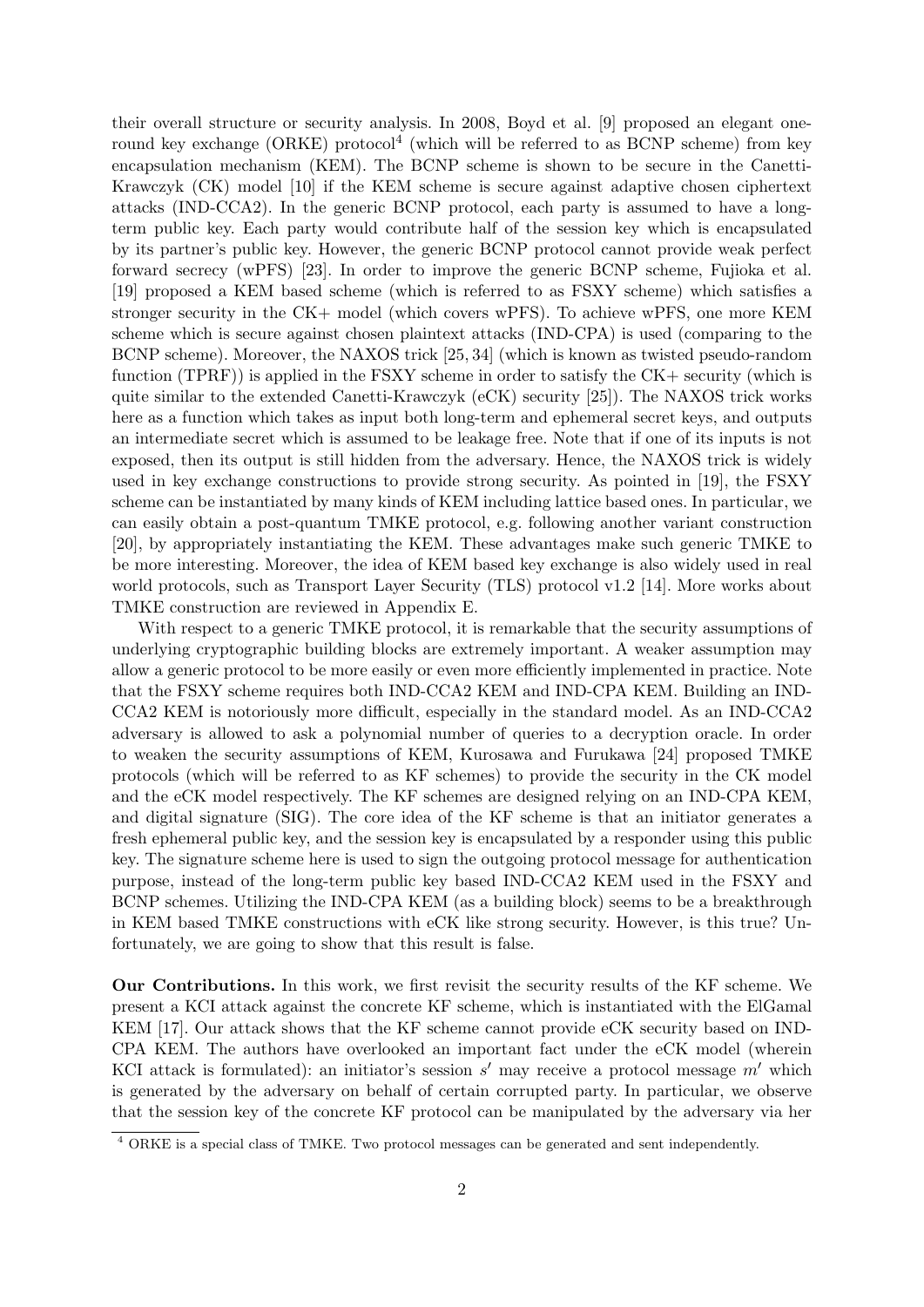own message. Suppose that the target session under attacked has the session key  $K^*$ . Then, the adversary can easily lead another session (which is not the partner session of the target session) to have a related session key  $K' = (K^*)^{\beta}$ , where  $\beta$  is some value chosen by the adversary. Namely, the adversary can result in two non-partnered sessions to have related session key relying on the corrupted long-term secret key of the target session. Hence, the adversary can simply obtain  $K^*$  after revealing  $K'$ . This is possible in the eCK model via a session key reveal query. The details of this attack are illustrated in Section 4.

In order to overcome the design flaws of the KF scheme, we propose a generic construction for TMKE based on KEM, SIG, and pseudo-random function (PRF). In our construction, we particularly study the assumptions required by these building blocks. The security of the proposed scheme is proved without random oracles in the eCK-PFS model [13] which is strengthened from previous works, e.g., [5, 10, 23, 25]. The eCK-PFS model covers several important classes of attacks including: known session key (KSK) attacks, key compromise impersonation (KCI) attacks, chosen identity and public key (CIDPK) attacks, ephemeral secret key leakage (ESKL) attacks, and perfect forward secrecy (PFS) attacks. In order to resist with the quantum computer attacks, we introduce a new KEM scheme (for our TMKE construction) based on the presumed hardness of the Ring Learning with Error (Ring-LWE) problem.

GENERIC TMKE SCHEME. Our construction is similar to the KF scheme (see Figure 1), but in our new KEM based TMKE construction, we need two kinds of KEM. The first KEM is required to satisfy IND-CPA and pair-generation-indistinguishability (PG-IND) introduced by Alawatugoda et al. [3]. This kind of KEM is used as a NAXOS trick as in [3]. The second KEM is used for session key generation, which should satisfy a weaker IND-CCA2 security, i.e., one-time IND-CCA2 (OT-IND-CCA2). Note that OT-IND-CCA2 is just a special case of q-bounded IND-CCA2 (q-IND-CCA2) security defined by Cramer et al. [12] when  $q = 1$ , where q is the number of allowed decryption oracle queries. In contrast to the regular notion of IND-CCA2, the adversary is only allowed to query at most one decryption oracle query to the challenge public key in the security experiment. This is important to solve the simulation problem of the KF scheme (see more details in Appendix A). One decryption oracle query is enough, because the public key is freshly chosen for each session. We may call an OT-IND-CCA2 secure KEM as OTKEM for short. Meanwhile, a signature scheme, which is strong existentially unforgeable under adaptive chosen messages attacks (SEUF-CMA). It is used to sign the initiator's ephemerally generated public key (of OTKEM) and all protocol messages of the receiver (including the ciphertext of OTKEM). PRF is used as a key derivation function to bind the session key material (the encapsulated key generated by the OTKEM) to specific session identifier sid. Here, the session identifier sid is determined by the whole transcript  $(T)$  of exchange protocol messages. Roughly speaking, we want to ensure that only two sessions having the same  $T$  would generate identical session keys. We highlight that PRF is useful to circumvent KCI attacks against the concrete KF protocol. Analogously, PRF here is only needed to resist with one-time chosen message attack.

OTKEM Construction from Ring-LWE. In [12], Cramer et al. proposed a generic q-IND-CCA2 secure public key encryption (PKE) scheme from IND-CPA PKE and q-cover-free family. Hence, we can obtain a number of OTKEM instantiations from various assumptions. However, for a security parameter  $\kappa$  and  $q = 1$ , the Cramer et al.'s scheme has to generate  $16\kappa$  secret keys and  $4\kappa$  ciphertexts of IND-CPA PKE scheme. This is quite inefficient. Since we only need to focus on 1-bounded IND-CCA2 security (instead of generic q-bounded one) for instantiating our TMKE scheme, we are motivated to build more efficient OTKEM. We here propose a new post-quantum OTKEM based on Ring-LWE [28, 29] in the standard model (in Section 6).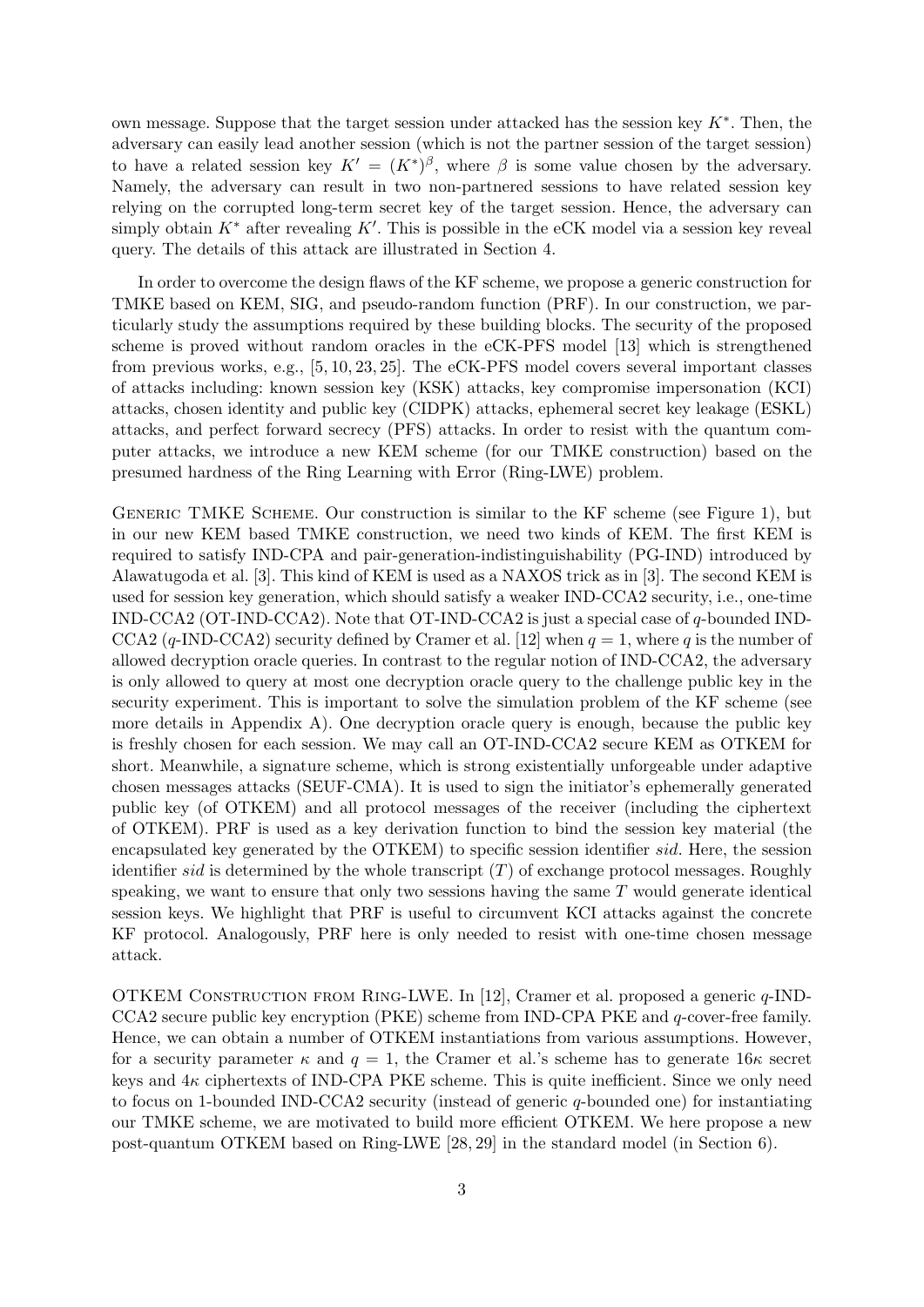In order to achieve OT-IND-CCA2 security, the public key  $pk$  is generated with a tree-like structure, which consists of  $2\mu$  (for some integer  $\mu$ ) ring elements as the form  $pk = \{S_{i,j} =$  $a \cdot s_{i,j} + e_{i,j}$ <sub> $(i,j) \in [u] \times \{0,1\}$ </sub> where a is a public ring element,  $s_{i,j}$  is a secret key and  $e_{i,j}$  is a secret error.<sup>5</sup> We stress that such public key is one-time programmable by the  $\mu$  bits hash value h of a target collision resistant hash function (TCRHF), i.e.,  $h = (h(1), h(2), \ldots, h(\mu)) := \textsf{TCRHF}(m)$ where  $h(i)$  is the *i*-th bit of h. The 'programmable' here means that the sub-public keys (i.e.,  $S_{i,j}$ ) selected within the encryption algorithm are determined by the bits of h. Namely, given  $h = (h(1), h(2), \ldots, h(\mu))$ , the set of  $\{S_{i,h(i)}\}_{i \in [\mu]}$  will be chosen for encryption. Suppose that TCRHF is target collision resistant and the inputs are distinct among oracle queries (challenge or decryption). At least one of these ring elements can be used to embed the Ring-LWE challenge value, and the other keys can be simulated by the KEM challenger with her own secrets. Then, the challenge value is used only once to compute the challenge ciphertext and the session key. On the other hand, the KEM challenger knows all secrets used to answer the decryption oracle query. One remaining problem here is to determine what the input message of TCRHF should be. Note that the Ring-LWE problem may actually result in an approximate key agreement between sender and receiver. The reconciliation technique [36] can be applied to make the sender and receiver to reach exact agreement from their distinct noisy ring elements. However, the reconciliation function is run only after the session key is generated. Hence, we cannot take the output  $u$  of the reconciliation function into the hash function TCRHF. Because the hash value  $h$  should be used for session key computation. To prevent the adversary from manipulating u, we exploit an one-time signature scheme to build a faithful chain for the ciphertext. First of all, the ephemeral public key  $epk$  (in the ciphertext) of OTKEM and the verification key  $spk$  of OTS are generated by the receiver and included in the hash input  $m = (pk, epk, spk)$ . We have that m in the challenge query is unique with overwhelming probability, since  $epk$  and  $spk$  are freshly chosen at random. On the other hand, we sign the tuple  $(pk, epk, spk, u)$  with the OTS signing key. As long as the OTS scheme is SEUF-CMA secure, then the adversary is unable to manipulate the challenge ciphertext.

## 2 Preliminaries

**General Notations.** We let  $\kappa \in \mathbb{N}$  be the security parameter and 1<sup> $\kappa$ </sup> be a string that consists of  $\kappa$  ones. For  $x \in \mathbb{R}$ , we define  $|x| = |x + 1/2| \in \mathbb{Z}$ . For any two subsets X, Y of some additive group, let  $-X = \{-x : x \in X\}$  and  $X + Y = \{x + y : x \in X, y \in Y\}$ . We write  $[n] = \{1, \ldots, n\} \subset \mathbb{N}$  to denote the set of integers between 1 and n. The radical of a positive integer m is denoted  $rad(m)$  which is the product of all primes dividing m. The notation  $a \stackrel{\$}{\leftarrow} S$ denotes the operation which samples a uniform random element from a set S. We let  $\parallel$  denote the concatenation (operation) of two strings. We denote the binary representation of a value  $h$ with size  $\mu$  as  $h = (h(1), h(2), \ldots, h(\mu)) = \{0, 1\}^{\mu}$ .

Key Encapsulation Mechanism Schemes. Generally speaking, a KEM scheme consists of three polynomial time algorithms  $KEM = (KEM.Gen, KEM.Enc, KEM Dec)$  with the following semantics:

- $-(pk, sk) \stackrel{\$}{\leftarrow}$  KEM.Gen(1<sup>k</sup>, rpg): a key generation algorithm which on input a security parameter  $1^{\kappa}$  and a randomness  $rpq \in \mathcal{RG}_{\mathsf{KEM}}$ , outputs a pair of long-term encryption/decryption keys  $(pk, sk) \in (PK, \mathcal{SK})$ , where  $\mathcal{RG}_{\mathsf{KEM}}$  is a randomness space.
- $(K, C) \stackrel{\hspace{0.1em}\mathsf{\scriptscriptstyle\$}}{\leftarrow}$  KEM. Enc $(pk, erk)$ : an encryption algorithm which takes as input an encryption key pk and a randomness  $erk \overset{\$}{\leftarrow} \mathcal{RK}_{\mathsf{KFM}}$ , outputs a key  $K \in \mathcal{K}_{\mathsf{KFM}}$  and a ciphertext

<sup>5</sup> A similar construction idea is concurrently applied to build a Decisional Diffie-Hellman (DDH) based one-round key exchange protocol [15].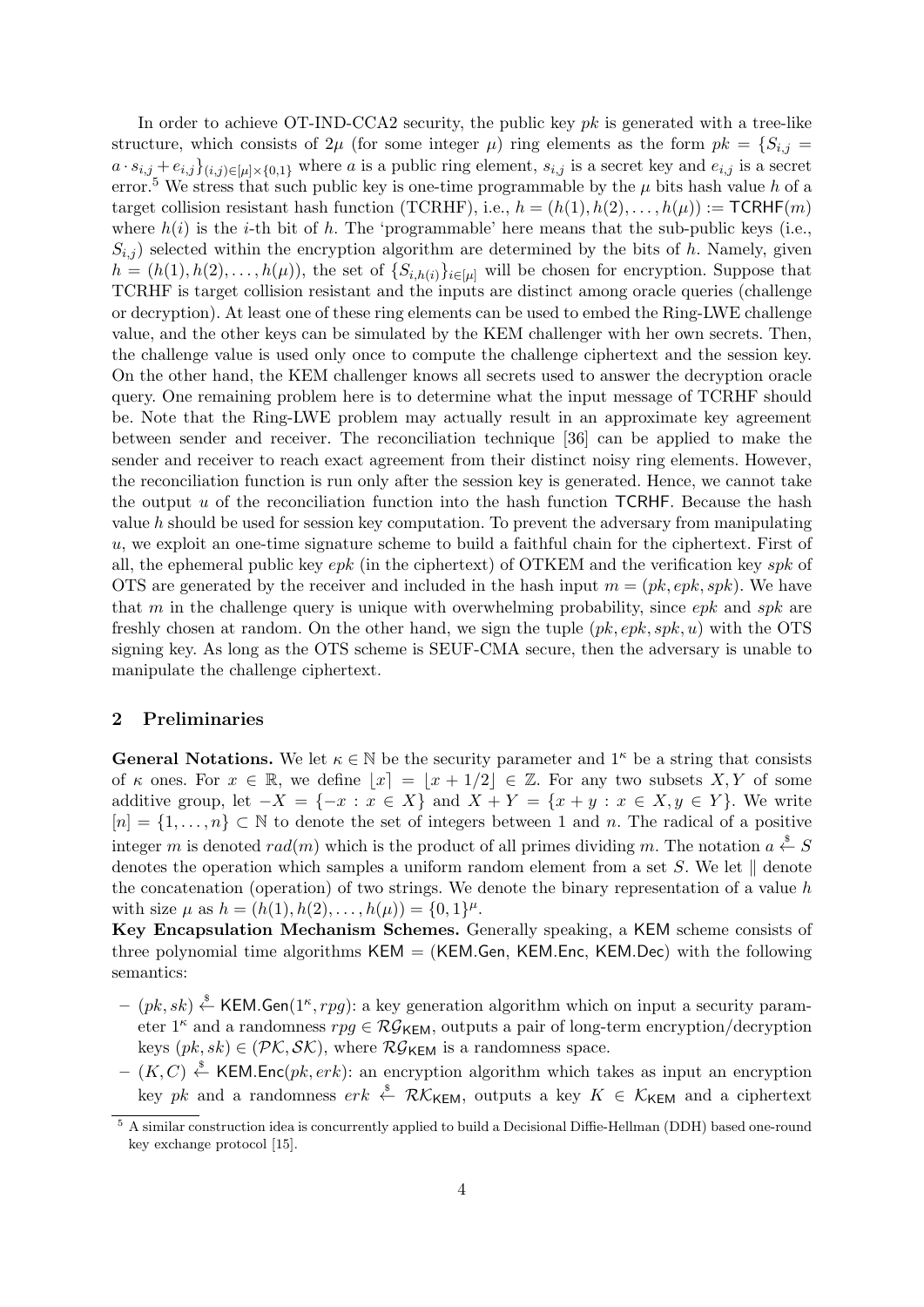$C \in \mathcal{C}_{\mathsf{KEM}}$ , where  $\mathcal{K}_{\mathsf{KEM}}$  is a session key space,  $\mathcal{C}_{\mathsf{KEM}}$  is a ciphertext space and  $\mathcal{RK}_{\mathsf{KEM}}$  is a randomness space.

 $-(K) \leftarrow$  KEM.Dec(sk, C): a decryption algorithm which takes as input a decryption key sk, a ciphertext  $C \in \mathcal{C}_{\mathsf{KFM}}$ , and outputs a key  $K \in \mathcal{K}_{\mathsf{KFM}}$ .

All 'spaces' for the corresponding values are parametrized with the security parameter  $\kappa$ . Let  $ind-x = \{ind-cca2, ot-ind-cca2, ind-cpa\}$  ba a variable which stores some indicator of the security experiment, where ind-cca2 denotes the indistinguishability against adaptive chosen ciphertext attacks (IND-CCA2), ot-ind-cca2 denotes indistinguishability against one-time adaptive chosen ciphertext attacks (OT-IND-CCA2), ind-cpa denotes indistinguishability against chosen plaintext attacks (IND-CPA).

**Definition 1.** For a key encapsulation mechanism scheme KEM  $=$  (KEM.Gen, KEM.Enc, KEM.Dec) and an adversary D, we define the following experiment:

> EXP $\text{H}\text{H}\text{H}\text{H}\text{H}\text{H}(\kappa,q)$  $|\mathcal{DEC}(sk, C)|$ :  $rpg \overset{\$}{\leftarrow} \mathcal{RG}_{\mathsf{KEM}};$   $\qquad \qquad \begin{array}{c|c} & \text{if } C = C \end{array}$ \* then return a failure  $\perp$ ,  $(\overrightarrow{pk}, sk) \leftarrow \mathsf{KEM}.\mathsf{Gen}(1^\kappa, rpg);$  $Otherwise K \leftarrow \mathsf{KEM.Dec}(sk, C)$  $(K_0^*, C^*) \overset{\$}{\leftarrow}$  KEM.Enc $(pk, erk),$  Return K  $K_1^* \overset{\$}{\leftarrow} \mathcal{K}_{\mathsf{KEM}}, \ b \overset{\$}{\leftarrow} \{0,1\};$  $b' \leftarrow \mathcal{D}^{\mathcal{DEC}(sk,\cdot)}(pk, K_b^*, C^*)$ ; if  $b = b'$  then return 1, otherwise return 0.

The number of decryption oracle  $\mathcal{DEC}$  queries is bound by the parameter q. We define the advantage of  $D$  in the above experiment as:

$$
\mathsf{Adv}_{\mathsf{KEM},\mathcal{D}}^{\mathsf{ind} \cdot \mathsf{x}}(\kappa,q) := \left| \Pr[\mathsf{EXP}_{\mathsf{KEM},\mathcal{D}}^{\mathsf{ind} \cdot \mathsf{x}}(\kappa,q) = 1] - \frac{1}{2} \right|.
$$

We say that a key encapsulation mechanism scheme KEM is secure, if for all PPT adversaries D the advantage  $\text{Adv}_{\mathsf{KEM,D}}^{\text{ind-x}}(\kappa, q)$  is a negligible function in  $\kappa$ . If  $q = 1$  then the KEM scheme is called as an OT-IND-CCA2 secure one-time key encapsulation mechanism (OTKEM) scheme. If  $q = 0$  then the KEM scheme is IND-CPA secure KEM scheme.

We also recall the notion regarding the pair-generation-indistinguishability introduced in [3]. We slightly change it for IND-CPA KEM. Let  $D_1$  and  $D_2$  be two distributions such that  $D_1 = \{(K, C) : \text{er}k \stackrel{\$}{\leftarrow} \mathcal{RK}_{\mathsf{KEM}}, (K, C) \stackrel{\$}{\leftarrow} \mathsf{KEM}.\mathsf{Enc}(ek, erk)\}$  and  $D_2 := \{(K, C) : C \stackrel{\$}{\leftarrow}$  $C_{\mathsf{KEM}}, K \leftarrow \mathsf{KEM}.\mathsf{Dec}(dk, C)$ . The KEM is  $\epsilon$ -pair-generation-indistinguishable (PG-IND) if for all  $(ek, dk) \leftarrow$  KEM.Gen(1<sup> $\kappa$ </sup>, rpg), the two distributions  $D_1$  and  $D_2$  are statistically indistinguishable with at most  $\epsilon$  distance, where  $\epsilon \leq$  Adv $\frac{\text{ind-cpa}}{\text{KEM},\mathcal{D}}(\kappa,0)$ . Such KEM will be referred to as PG-IND-CPA KEM.

(One-time) Digital Signature Schemes. We consider a digital signature scheme SIG that consists of three probabilistic polynomial time  $(PT)$  algorithms  $SIG = (SIG.Gen, SIG.Sign,$ SIG.Vfy) which are described in Section 5. We denote one-time signature (OTS) scheme by  $OTS = (OTS.Gen, OTS.Sign, OTS.Vfy)$  representing a special case of SIG. Let  $(\mathcal{PK}_{OTS}, SK_{OTS})$  $M<sub>OTS</sub>$ ,  $S<sub>OTS</sub>$ ) be the public, secret key, message and signature space of OTS respectively.

The signature scheme is associated with public and secret key spaces  $\{P\mathcal{K}_{\text{SIG}}, \mathcal{SK}_{\text{SIG}}\}$ , message space  $\mathcal{M}_{\text{SIG}}$ , a secret randomness space  $\mathcal{RS}_{\text{SIG}}$  and signature space  $\mathcal{S}_{\text{SIG}}$  in the security parameter  $\kappa$ . The algorithms of SIG are defined as follows:

 $-(sk, vk) \leftarrow$  SIG.Gen(1<sup>k</sup>, rsg): This algorithm takes as input the security parameter  $\kappa$  and a randomness  $rg \in \mathcal{RG}_{\mathsf{SIG}}$ , and outputs a (public) verification key  $vk \in \mathcal{PK}_{\mathsf{SIG}}$  and a secret signing key  $sk \in \mathcal{SK}_{\mathsf{SIG}}$ , where  $\mathcal{RG}_{\mathsf{SIG}}$  is a randomness space.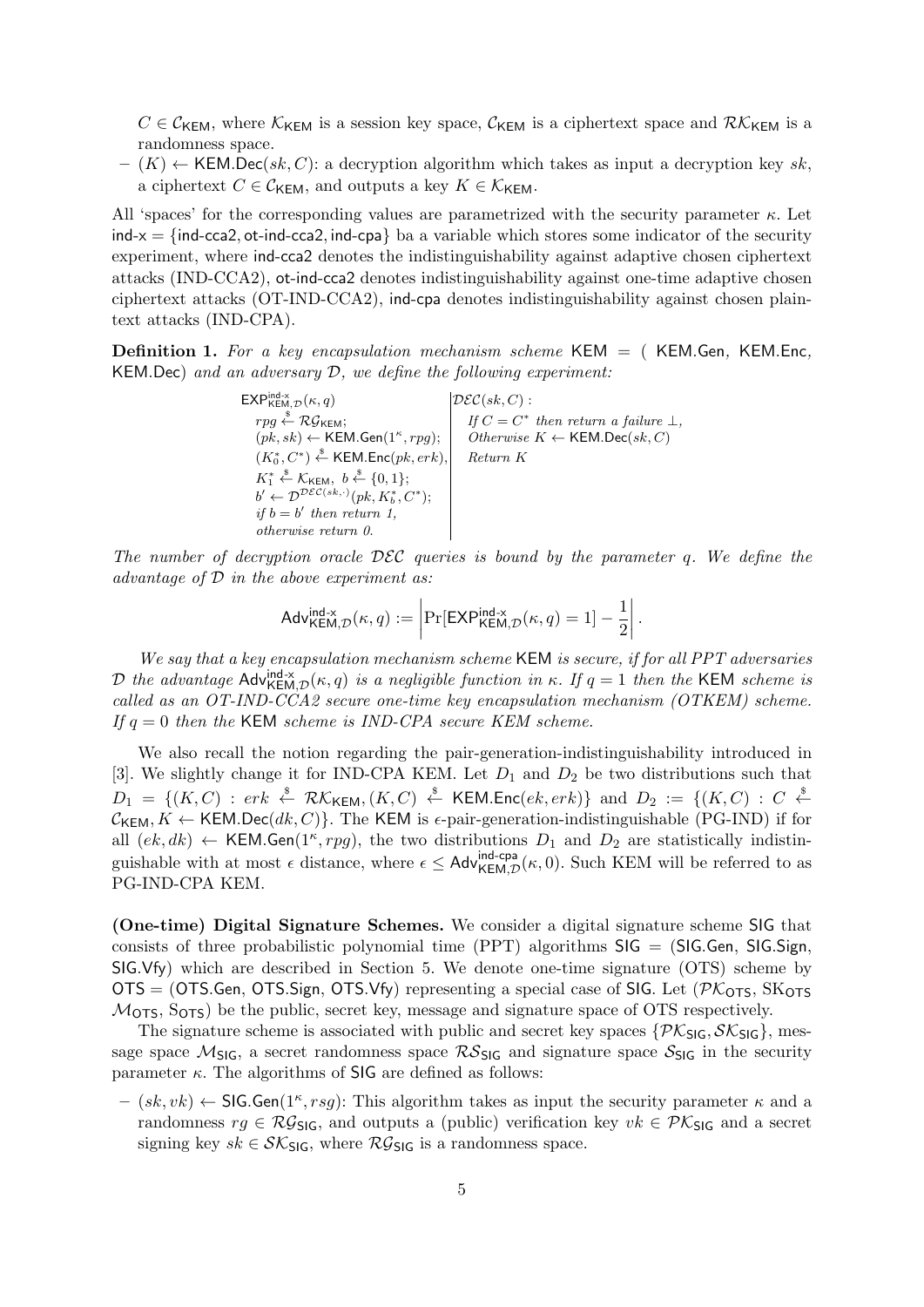- $-\sigma \leftarrow \textsf{SIG}.Sign(sk, m, rs)$ : This is the signing algorithm that generates a signature  $\sigma \in \mathcal{S}_{\textsf{SIG}}$ for a message  $m \in \mathcal{M}_{\text{SIG}}$  with the signing key sk and a randomness  $rs \in \mathcal{RS}_{\text{SIG}}$ , where  $\mathcal{RS}_{\text{SIG}}$  is a randomness space. We here assume that rs includes all randomnesses that are needed for signature generation. For a deterministic signature, rs is empty ∅.
- $\{0,1\} \leftarrow \mathsf{SIG.Vfv}(vk,m,\sigma)$ : This is the verification algorithm that takes as input a verification key pk, a message m and a signature  $\sigma$ , outputs 1 if  $\sigma$  is a valid signature for m under vk, and 0 otherwise.

Let  $\mathcal{SIG}(sk, \cdot)$  be a signing oracle which on input message m returns a signature  $\sigma \leftarrow$ SIG.Sign(sk, m, rs<sub>i</sub>), where  $rs_i \stackrel{s}{\leftarrow} \mathcal{RS}_{\mathsf{SIG}}$ . We use a list Slist to record all tuple  $(m_i, \sigma_i, rs_i)$ where  $m_i$  and  $\sigma_i$  are the input and output of *i*-th  $\mathcal{SIG}$  oracle query respectively.

**Definition 2.** For a signature scheme  $SIG = (SIG, Gen, SIG, Sign, SIG, Vfy)$  and an adversary  $F$ , we define the following experiment:

 $\mathsf{EXP}^{\mathsf{seuf-cma}}_{\mathsf{SIG},\mathcal{F}}(\kappa,q)$ :

 $rsg \in \mathcal{RG}_{\mathsf{SIG}}; \, (sk, vk) \overset{\hspace{0.1em}\mathsf{\scriptscriptstyle\$}}{\leftarrow} \mathsf{SIG}.\mathsf{Gen}(1^\kappa, rsg);$  $(\sigma^*, m^*) \leftarrow \mathcal{F}^{\mathcal{SIG}(sk,\cdot)}(vk),$  which may make up to q queries to oracle  $\mathcal{SIG}(sk,m)$ ; Return 1, if SIG.Vfy $(pk, m^*, \sigma^*) = 1$ , and  $(m^*, \sigma^*) \notin$  Slist; Output 0 otherwise.

We define the advantage of  $\mathcal F$  in the above experiment as:

$$
\mathsf{Adv}^{\mathsf{seuf-cma}}_{\mathsf{SIG},\mathcal{F}}(\kappa,q) := \Pr[\mathsf{EXP}^{\mathsf{seuf-cma}}_{\mathsf{SIG},\mathcal{F}}(\kappa,q) = 1].
$$

We say that SIG is secure against strong existential forgeries  $\mathcal F$  under adaptive chosen-message attacks (SEUF-CMA), if for all PPT adversaries  $\mathcal F$  the advantage  $\mathsf{Adv}^{\textsf{self-cma}}_{\mathsf{SIG},\mathcal F}(\kappa,q)$  is a negligible function in κ. If  $q = 1$  then SIG is called as a SEUF-CMA secure OTS scheme.

Target Collision-Resistant Hash Functions. Let TCRHF :  $K_{\text{TCRHF}} \times \mathcal{M}_{\text{TCRHF}} \rightarrow \mathcal{Y}_{\text{TCRHF}}$ be a family of keyed-hash functions where  $K_{\text{TCRHF}}$  is the key space,  $M_{\text{TCRHF}}$  is the message space and  $\mathcal{Y}_{\text{TCRHF}}$  is the hash value space. The public key  $hk_{\text{TCRHF}} \in \mathcal{K}_{\text{TCRHF}}$  defines a hash function, denoted by  $TCRHF(hk_{TCRHF}, \cdot)$ . On input a message  $m \in \mathcal{M}_{TCRHF}$ , this function TCRHF( $hk_{\text{TCRHF}}, m$ ) generates a hash value  $y \in \mathcal{Y}_{\text{TCRHF}}$ . If the hash key  $hk_{\text{TCRHF}}$  is obvious from the context, we write  $TCRHF(m)$  for  $TCRHF(hk_{TCRHF}, m)$ .

**Definition 3.** For a function TCRHF :  $K_{\text{TCRHF}} \times \mathcal{M}_{\text{TCRHF}} \rightarrow \mathcal{Y}_{\text{TCRHF}}$  and an adversary  $H$ , we define the advantage of  $H$  against TCRHF as:

 $\mathsf{Adv}^{\mathsf{cr}}_{\mathsf{TCRHF},\mathcal{H}}(\kappa) := \Pr[hk_{\mathsf{TCRHF}} \overset{\hspace{0.1em}\mathsf{\scriptscriptstyle\$}}{\leftarrow} \mathcal{K}_{\mathsf{TCRHF}}, m \leftarrow \mathcal{M}_{\mathsf{TCRHF}}, m' \leftarrow \mathcal{H}(hk_{\mathsf{TCRHF}})$  :  $m \neq m' \wedge \textsf{TCRHF}(m) = \textsf{TCRHF}(m')$ .

We say that TCRHF is target-collision-resistant if for all PPT adversaries  $H$  the advantage Adv $_{\text{TCRHF},\mathcal{H}}^{_{\text{ter}}(\kappa)}$  is a negligible function in  $\kappa$ .

**Pseudo-Random Functions.** A pseudo-random function family is denoted by PRF :  $K_{PRF} \times$  $\mathcal{D}_{\text{PRE}} \rightarrow \mathcal{R}_{\text{PRE}}$ , where  $\mathcal{K}_{\text{PRE}}$  is the key space,  $\mathcal{D}_{\text{PRE}}$  is the domain and  $\mathcal{R}_{\text{PRE}}$  is the range of PRF for security parameter  $\kappa$ . Let PList be a list to store the messages queried in the following PRF oracle  $\mathcal{FN}$ .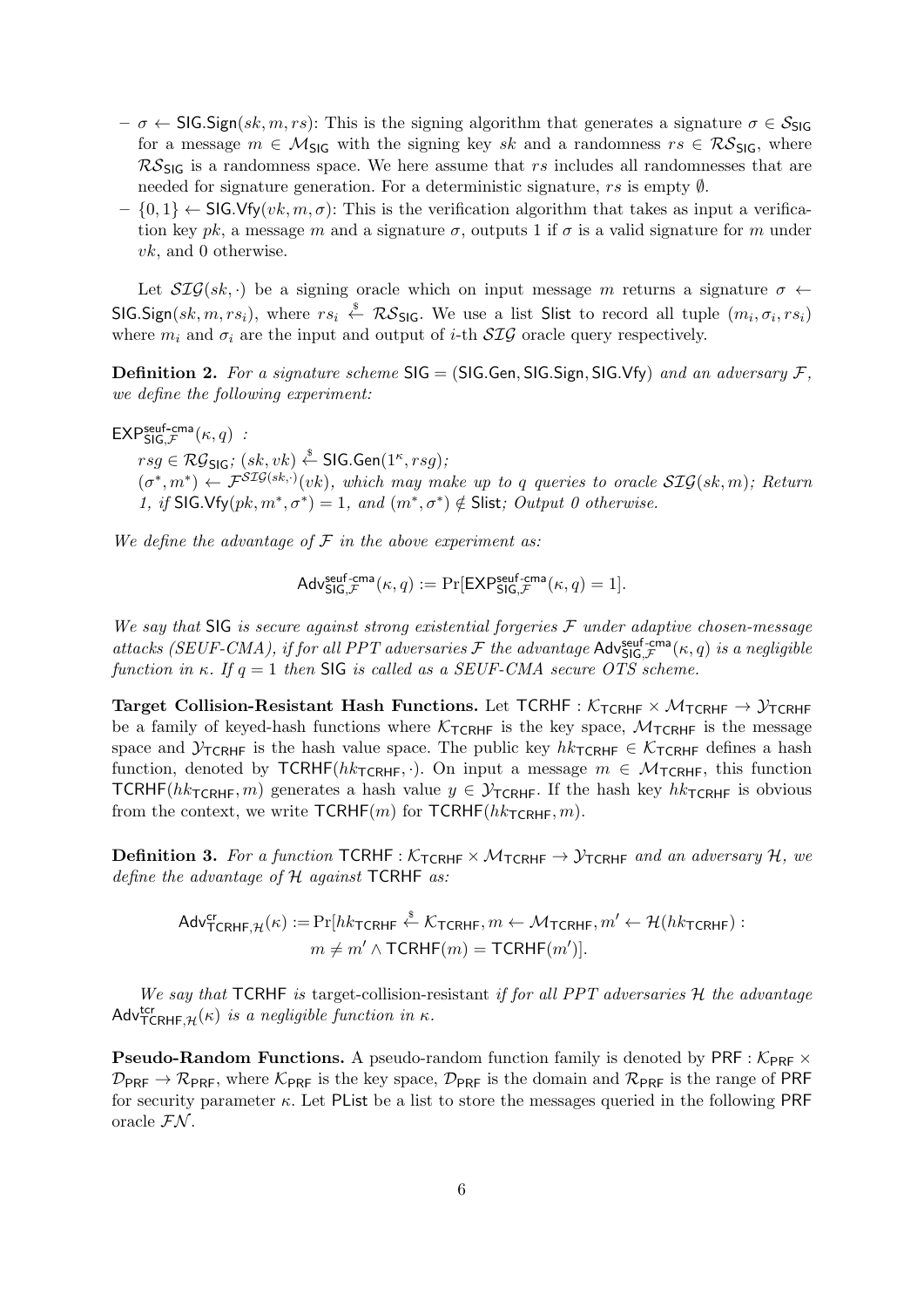**Definition 4.** For a PRF :  $K_{\text{PRF}} \times \mathcal{D}_{\text{PRF}} \rightarrow \mathcal{R}_{\text{PRF}}$  and an adversary  $\mathcal{B} = (\mathcal{B}_1, \mathcal{B}_2)$ , we define the following experiment:

> $\mathsf{EXP}_{\mathsf{PRF},\mathcal{B}}^{\mathsf{ind-cma}}$  $\begin{aligned} \mathcal{FN}(k, x): \ \operatorname{append}\ x \to \mathsf{Plist}; \end{aligned}$  $b \stackrel{\$}{\leftarrow} \{0,1\}, k \stackrel{\$}{\leftarrow} \mathcal{K}_{\mathsf{PRF}};$  append  $x \to \mathsf{Plist};$  $(x^*, st) \leftarrow \mathcal{B}_1^{\mathcal{FN}(k, \cdot)}, \; s.t. \; x^* \notin \textsf{Plist}; \left|\textit{return } \textsf{PRF}(k, x); \right.$ if  $x \in$  PList then return a failure  $\bot$ ;  $V_1^* := \mathsf{PRF}(k, x^*), V_0^* \overset{\$}{\leftarrow} \mathcal{R}_{\mathsf{PRF}};$  $b' \leftarrow \mathcal{B}^{\mathcal{FN}(k, \cdot)}_2(st, V^*_b)$ If  $b = b'$  then return 1; Otherwise return 0;

In the above experiment, the adversary  $\mathcal B$  is allowed to ask at most q oracle queries to  $\mathcal{FN}$ . We define the advantage of  $\beta$  in breaking the indistinguishability of PRF as:

$$
\mathsf{Adv}_{\mathsf{PRF},\mathcal{B}}^{\mathsf{ind-cma}}(\kappa,q) := \left| \Pr[\mathsf{EXP}_{\mathsf{PRF},\mathcal{B}}^{\mathsf{ind-cma}}(\kappa,q) = 1] - \frac{1}{2} \right|.
$$

The pseudo-random function PRF is said to be a secure, if for all PPT adversaries B the advantage  $\text{Adv}_{\text{PRF},\mathcal{B}}^{\text{ind-cma}}(\kappa,q)$  is a negligible function in  $\kappa$ . If  $q=1$  then PRF scheme is called as a secure one-time PRF scheme.

Subgaussian Distributions and Random Variables. We review the standard notion of subgaussian which is slightly relaxed as in [32]. For any  $\delta > 0$ , a random variable X (or its distribution) over R is said to be  $\delta$ -subgaussian with parameter  $z > 0$  if for all  $r \in \mathbb{R}$ , the (scaled) moment-generating function satisfies  $\mathbb{E}[exp(2\pi rX)] \leq exp(\delta) \cdot exp(\pi z^2 r^2)$ . In the light of Markov's inequality, for all  $r > 0$ , we have that

$$
\Pr[|X| \ge r] \le 2\exp(\delta - \pi r^2 / z^2). \tag{1}
$$

It is a well known fact that any B-bounded centered random variable  $X$  (i.e.,  $|X| < B$ ) always) is 0-subgaussian with parameter  $B\sqrt{2\pi}$ . The notion of subgaussian can be generally extended to vectors. We say that a random real vector **x** is  $\delta$ -subgaussian (of parameter z) if the inner product  $\langle \mathbf{u}, \mathbf{x} \rangle \in \mathbb{R}$  is  $\delta$ -subgaussian (of parameter z) for any real unit vector **u**.

**Fact 1** If  $X_1$  is  $\delta_1$ -subgaussian with parameter  $z_1$ , and  $X_2$  is  $\delta_2$  subgaussian with parameter  $z_2$ , and  $X_1, X_2$  are independent, then  $X_1 + X_2$  is  $(\delta_1 + \delta_2)$ -subgaussian with parameter  $\sqrt{z_1^2 + z_2^2}$ .

Cyclotomic Rings. We briefly review the background knowledge of cyclotomic rings used in our works. Let m be a positive integer, and  $F = \mathbb{Q}(\zeta_m)$  be the mth cyclotomic field, where  $\varsigma_m$  denotes an abstract field element of order m. We denote the cyclotomic ring by  $R = \mathbb{Z}[X]/(\Phi_m(X)) \subset F$  where  $\Phi_m(X)$  denotes the mth cyclotomic polynomial which is a monic and irreducible polynomial (with degree  $n = \varphi(m)$ ) over rationals. The complex roots of  $\Phi_m(X)$  are all the primitive mth roots of unity  $\theta_m^i$   $(i \in \mathbb{Z}_m^*)$  in  $\mathbb{C}$ , where  $\theta_m = \exp(2\pi\sqrt{-1}/m)$ . Let  $R_q$  denote the quotient ring  $R/qR$ , for any integer modulus  $q \ge 1$ . For any  $p|m$ , we let  $\varsigma_p = \varsigma_m^{m/p} \in R$  (with order p) and define  $g = \prod_{odd \ prime} p_{m}(1 - \varsigma_p)$  [36], where  $\varsigma_m^{m/p}$  belongs to a Z-basis of R, i.e.,  $\{1, \varsigma_m, \varsigma_m^2, \ldots, \varsigma_m^{n-1}\}$ . We also define  $\tilde{m} = m/2$  if m is even, and  $\tilde{m} = m$ otherwise. Hence we have the fact that the element g divides  $\tilde{m} \in R$ , and is co-prime in R with all integer primes except the odd primes  $p|m$ .

CANONICAL EMBEDDING. We here review the canonical embedding  $\rho: F \to \mathbb{C}^n$  for defining all geometric quantities. The canonical embedding is represented by the concatenation of  $n$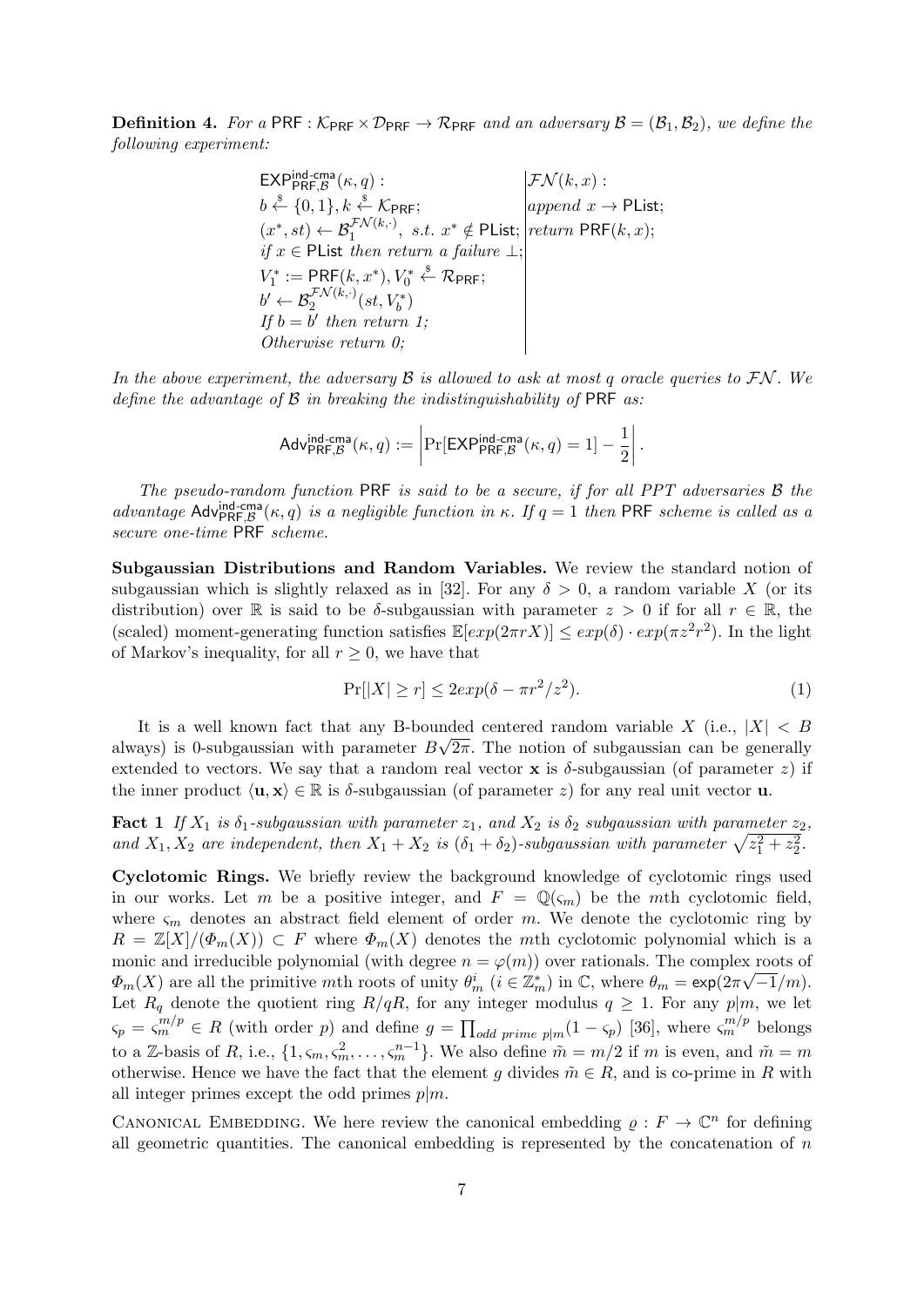ring embeddings  $\varrho_i : F \to C$  that fix  $\mathbb Q$  coordinate-wise, such that  $\varrho(a) = (\varrho_i(a))_{i \in \mathbb{Z}_m^*}$ . Note that, for each  $i \in \mathbb{Z}_m^*$ , there is an embedding  $\varrho$  defined by  $\varrho_i(\varsigma_i) = \theta_m^i$ , where  $\theta_m \in \mathbb{C}$  is some fixed primitive mth root of unity. Clearly, the embeddings come in pairs of complex conjugates, i.e.,  $\varrho_i = \overline{\varrho_{m-i}}$ . In the light of the conjugate pairs of embeddings,  $\varrho$  actually maps into the subspace  $H \subseteq \mathbb{C}^n$  characterized by this conjugate symmetry. In addition,  $\ell_2$  and  $\ell_{\infty}$  norms on F are defined by  $||e||_2 := ||\varrho(e)||_2 = (\sum_{i \in \mathbb{Z}_m^*} |\varrho_i(e)|^2)^{1/2}$  and  $||e||_{\infty} := ||\varrho(e)||_{\infty} = \max_{i \in \mathbb{Z}_m^*} |\varrho_i(e)|$ , respectively. We also have the expansion bound  $||e+e'||_2 \le ||e||_2 + ||e'||_2$  and  $||e \cdot e'||_2 \le ||e||_2 \cdot ||e'||_{\infty}$ .

DECODING BASIS. We here recall some properties of a certain decoding basis [29, 36]. Let  $R^{\vee} = (\hat{m}/g)^{-1}R \subset F$  be a codifferent fractional ideal [29]. Following the demonstration of [36], we map  $R^{\vee}$  to R by multiplying  $(\hat{m}/g)$ . Then the decoding basis of R is the elements of the decoding basis of  $R^{\vee}$  times  $(\hat{m}/g)$ . Any  $e^{\vee} \in R^{\vee}$  that would normally belong to the codifferent by  $e = (\hat{m}/g)e^{\vee} \in R$ . While dealing with an error term e, we may always times it with g (i.e.,  $g \cdot e$ ) to undo the distortion caused by multiplying  $(\hat{m}/g)$ .

**Lemma 1** ([36]). Let  $e \in F$  be such that  $g \times e$  is  $\delta$ -subgaussian with parameter  $\hat{m} \times z$ , and let  $e' \in F$  be arbitrary. Then every decoding-basis coefficient of  $e \times e'$  is  $\delta$ -subgaussian with parameter  $z \cdot ||e'||_2$ .

ERROR DISTRIBUTIONS. The Gaussian distribution  $D_z$  over R with parameter  $z > 0$  is defined by a probability distribution function  $\frac{exp(-\pi x^2/z^2)}{z}$  $\frac{\pi x^2}{z}$ . The error distributions are of the form  $\psi =$  $(\hat{m}/g) \times D_z$  over F. Such distributions are also discretized to the ring R, which result in a distribution  $\mathcal{X} = [\psi]$ , i.e. sampling an elements  $a \in F$  from  $\psi$  and then rounding each of its rational decoding-basis coefficients to their nearest integers. We have the following fact from [29].

**Fact 2** Let  $e \leftarrow \mathcal{X}$  where  $\mathcal{X} = [\psi]$  and  $\psi = (\hat{m}/g) \times D_z$ . Then we have that (i)  $g \cdot e$  is  $\delta$  $subgaussian with parameter \hat{m} \cdot \sqrt{z^2 + 2\pi rad(m)/m} \text{ for some } \delta \leq 2^{-n}$ ; (ii)  $||g \cdot e||_2 \leq \hat{m} \cdot (z + \sqrt{z^2 + 2\pi rad(m)/m})$  $\sqrt{rad(m)/m}$  ·  $\sqrt{n}$  except with probability at most  $2^{-n}$ .

**Theorem 1** ([28]). Let R be the m-th cyclotomic ring with dimension  $n = \varphi(m)$ . Let  $\alpha =$  $\alpha(n) < \sqrt{\log n/n}$ , and let  $q = q(n)$  be a poly(n)-bounded prime such that  $q = 1 \mod m$  and  $\alpha q \geq \varsigma(\sqrt{\log n})$ . This is a poly(n)-time quantum reduction from  $\tilde{O}(\sqrt{n}/\alpha)$ -approximate SIVP (or SVP) on ideal lattices in R to solving Ring-LWE problem given only  $\ell \geq 1$  samples, where  $\mathcal{X} = [\psi]$  and  $\psi$  is the Gaussian distribution  $(\hat{m}/g) \cdot D_{\xi q}$  for  $\xi = \alpha \cdot (n\ell/\log n\ell)^{1/4}$ .

Ring Learning with Errors. We consider the ring learning with error (Ring-LWE) problem based on a variant of cyclotomic ring with canonical embedding and decoding basis as in [29]. We denote  $D_z$  the Gaussian distribution over R with parameter  $z > 0$ , which is defined by a probability distribution function  $exp(-\pi x^2/z^2)/z$ . We here just let  $R_q$  denote the quotient ring  $R/qR$  for any integer modulus  $q \geq 1$ , and X be an error distribution.

We here review the decisional problem regarding Ring-LWE. Consider the ring  $R<sub>q</sub>$  (or just R) defined above, and let the secret  $s \stackrel{\$}{\leftarrow} \mathcal{X}$  be sampled from the discretized error distribution  $\mathcal{X}$ . The Ring-LWE distribution  $A_{s,X}$  over  $R_q \times R_q$  is now generated by uniformly selecting  $a \stackrel{\$}{\leftarrow} R_q$ and  $e \stackrel{\$}{\leftarrow} \mathcal{X}$ , and outputting  $(a, b = a \cdot s + e)$ .

**Definition 5.** For a ring  $R_q$  and a discretized error distribution X and an adversary  $\mathcal{E}$ , we define the following experiment:

$$
\mathsf{EXP}_{R_q,\mathcal{X},\mathcal{E}}^{\mathsf{true}}(\kappa)
$$
\n
$$
a \stackrel{\text{\$}}{\leftarrow} R_q, (s,e) \stackrel{\text{\$}}{\leftarrow} \mathcal{X}, V_0^* := a \cdot s + e \in A_{s,\mathcal{X}}, V_1^* \stackrel{\text{\$}}{\leftarrow} R_q, b \stackrel{\text{\$}}{\leftarrow} \{0,1\},
$$
\n
$$
b' \leftarrow \mathcal{E}(R_q, \mathcal{X}, a, V_b^*); \text{ if } b = b' \text{ then return 1, otherwise return 0.}
$$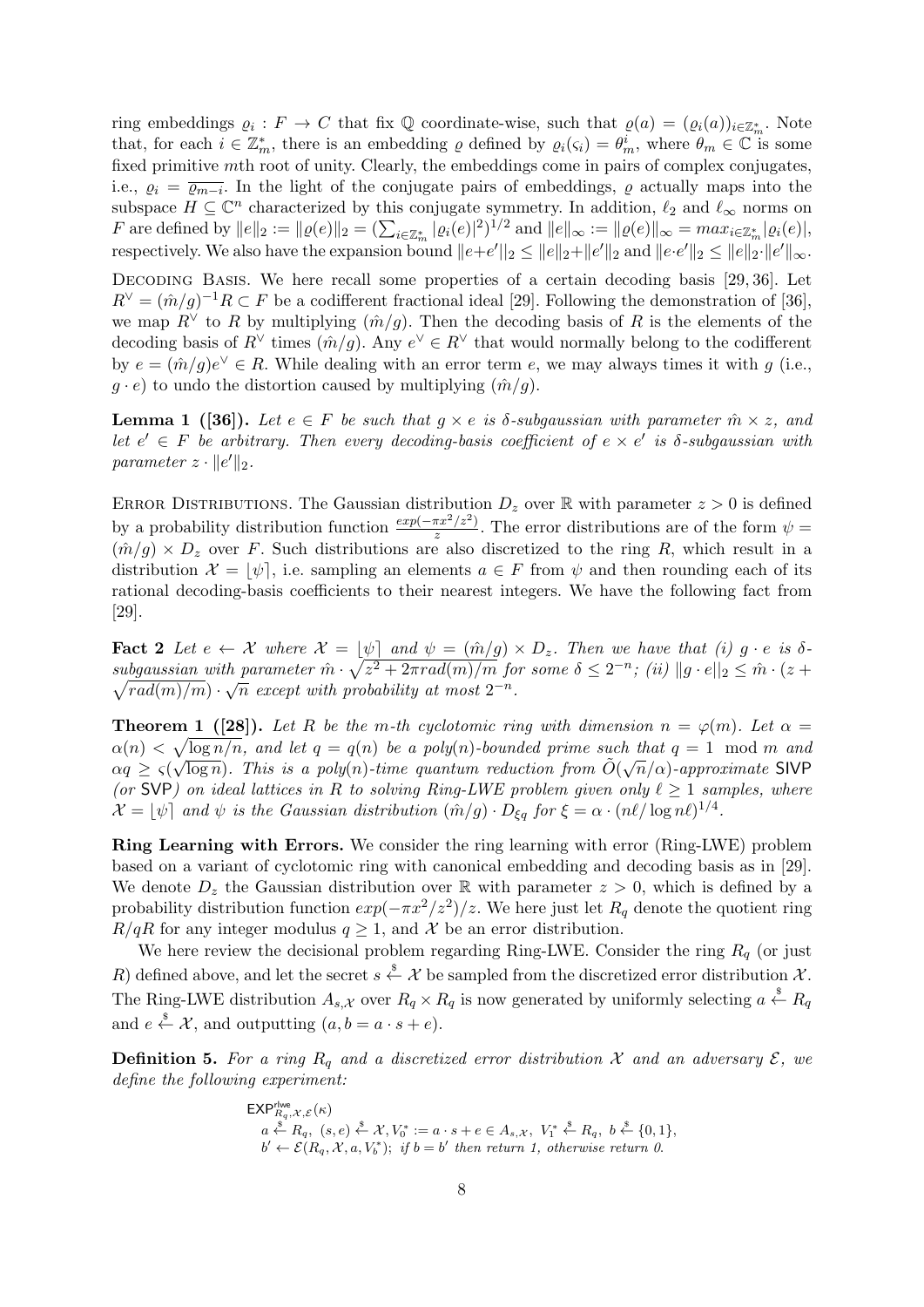We define the advantage of  $\mathcal E$  in the above experiment as:

$$
\mathsf{Adv}_{R_q,\mathcal{X},\mathcal{E}}^{\mathsf{rlwe}}(\kappa) := \left| \Pr[\mathsf{EXP}_{R_q,\mathcal{X},\mathcal{E}}^{\mathsf{rlwe}}(\kappa) = 1] - \frac{1}{2} \right|.
$$

We say that the decisional Ring-LWE problem is hard relative to  $R_q$  and X, if for all PPT adversaries  $\mathcal E$  the advantage  $\mathsf{Adv}_{R_q,\mathcal X,\mathcal E}^{H \text{we}}(\kappa)$  is a negligible function in  $\kappa$ .

Reconciliation Mechanism. Now we recall the reconciliation mechanism used in [36] for transforming approximate agreement to exact agreement. This technique is one of the foundations of our one-time KEM scheme. For an integer  $p$  (e.g.  $p = 2$ ) that divides q, we write  $[\cdot]_p : \mathbb{Z}_q \to \mathbb{Z}_p$  to denote the modular rounding function which works as  $[v]_p := [\frac{p}{q}]$  $\frac{p}{q} \cdot v$ , and  $\lfloor \cdot \rfloor_p : \mathbb{Z}_q \to \mathbb{Z}_p$  to denote the modular rounding half down function which works as  $\lfloor \cdot \rfloor_p : \lfloor \frac{p}{q} \rfloor$  $\frac{p}{q} \cdot v$ ]. For  $p = 2$  and the even modulus  $q \geq 2$ , we define two disjoint intervals  $I_0 := \{0, 1, \ldots, \lfloor \frac{q}{4} \rfloor \}$  $\frac{q}{4}$ ] - 1 },  $I_1 := \{-\lfloor \frac{q}{4} \rfloor, \ldots, -1\} \mod q$  consisting of  $\lfloor \frac{q}{4} \rfloor$  $\frac{q}{4}$  and  $\lfloor \frac{q}{4} \rfloor$  $\frac{q}{4}$  cosets in  $\mathbb{Z}_q$  respectively. Note that these intervals split all elements  $v \in \mathbb{Z}_q$  into two participations such that  $\lfloor v \rfloor_2 = 0$   $(v \in \{I_0, I_1\})$ and  $\lfloor v \rfloor_2 = 1$   $(v \in \{\frac{q}{2} + I_0, \frac{q}{2} + I_1\})$  respectively. We define the crossing-rounding function HLP :  $\mathbb{Z}_q \to \mathbb{Z}_2$  as  $HLP(v) = \lfloor \frac{3}{q} \rfloor$  $\frac{4}{q} \cdot v$  mod 2.

For two sufficiently close elements  $v, v' \in \mathbb{Z}_q$  and the set  $E := \left[-\frac{q}{8}\right]$  $\frac{q}{8}, \frac{q}{8}$  $\frac{q}{8}$   $\cap$  Z, we define the reconciliation function REC :  $\mathbb{Z}_p \times \mathbb{Z}_2 \to \mathbb{Z}_2$  as:

$$
REC(v', b) = \begin{cases} 0 & \text{if } v' \in I_b + E \pmod{q} \\ 1 & \text{otherwise} \end{cases}
$$

When q is odd, we define the randomized function DBL :  $\mathbb{Z}_q \to \mathbb{Z}_{2q}$ . On input a  $v \in \mathbb{Z}_q$ , it outputs  $\bar{v} = 2v - \bar{e} \in \mathbb{Z}_{2q}$  for some random  $\bar{e} \in \mathbb{Z}$  which is uniformly random modulo two and independent of v, and small in magnitude. Note that if  $v, v' \in \mathbb{Z}_q$  are close, then so are  $2v'$ , DBL $(v) \in \mathbb{Z}_{2q}$ . If  $v' = v + e \mod q$  for some small e, then  $2v' = \overline{v} + (2e + \overline{e}) \mod 2q$ , where  $\bar{e}$  is a random element chosen by DBL(*v*) operation. To reconcile some  $v' \in \mathbb{Z}_q$ , we first transform it to an even element  $2v'$  and apply REC to  $2v' \in \mathbb{Z}_{2q}$  instead.

We review the security properties of the above functions, i.e. [36, Claim 3.1, Claim 3.2 and Claim 3.3], by the following Lemma 2.

**Lemma 2.** For even q, if  $v \in \mathbb{Z}_q$  is uniformly random, then  $\lfloor v \rfloor_2$  is uniformly random given  $HLP(v)$ ; if  $v' = v + e \mod q$  for some  $v \in \mathbb{Z}_q$  and  $e \in E$ , then  $REC(v', HLP(v)) = \lfloor v \rfloor_2$ . For odd q, if  $v \in \mathbb{Z}_q$  is uniformly random and  $\bar{v} := \text{DBL}(v) \in \mathbb{Z}_{2q}$ , then  $\lfloor \bar{v} \rfloor_2$  is uniformly random given  $HLP(\bar{v})$ .

As demonstrated in [36], the above (cross-)rounding and reconciliation functions can be extended to cyclotomic rings R with the decoding basis, and a vector of ring elements. For a decoding basis  $T = \{t_i\} \subset R$  and  $v = \sum_j v_j \cdot t_j \in R_q$  for coefficients  $v_j \in \mathbb{Z}_q$ , we can re-write  $\lfloor v \rfloor_2 := \sum_j \lfloor v_j \rfloor_2 \cdot t_j \in R_2$ , and  $HLP(v) := HLP(v_j) \cdot t_j \in R_2$ . And the reconciliation function can be modified as  $\mathsf{REC}(v', b) = \sum_j \mathsf{REC}(w_j, b_j) \cdot t_j$ , where  $v' = \sum_j w_j \cdot t_j$  and  $b = \sum_j b_j \cdot d_j$ .

#### 3 Security Model

In this section, we review the eCK-PFS model which follows from [13, 6, 39]. In order to simulate the behaviors of a set of honest protocol principles in the real world, we may realize a collection of oracles  $\{\pi_{\mathsf{id}_i}^s : i \in [\lambda], s \in [d]\}\$  for  $(\lambda, d) \in \mathbb{N}$ . Each oracle  $\pi_{\mathsf{id}_i}^s$  works as the s-th protocol instance (session) performed by party  $\mathsf{id}_i$ . We stress that all oracles in this model can be run sequentially and concurrently. All identities and corresponding public keys  $\{id_i, pk_{id_i} : i \in [\lambda]\}$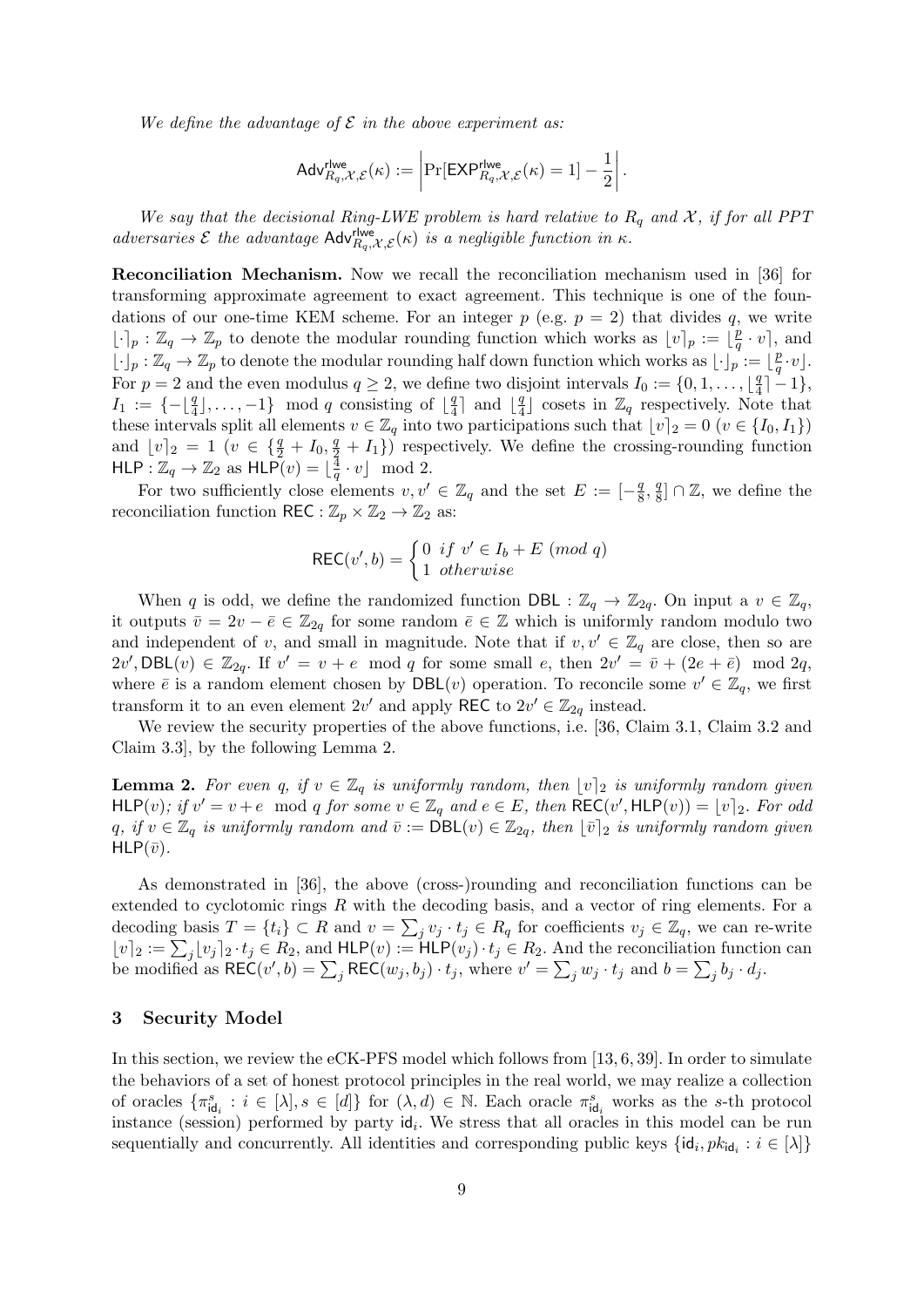are stored in a public directory  $\mathcal{P}\mathcal{D}$  that can be accessed by all oracles. Furthermore, each oracle  $\pi_{\text{id}_i}^s$  is supposed to keep a list of internal state variables: (i) pid $_{\text{id}_i}^s$  storing the identities and public keys of session participants (which are sorted lexicographically in terms of identity), e.g.,  $\text{pid}_{\mathsf{id}_i}^s = (ID_i, pk_{\mathsf{id}_i}, \mathsf{id}_j, pk_{\mathsf{id}_j})$  where  $\mathsf{id}_j$  is the intended communication partner of  $\mathsf{id}_i$  in the session  $\pi_{\mathsf{id}_i}^s$ ; (ii)  $ds_{\mathsf{id}_i}^s \in \{\texttt{accept}, \texttt{reject}\}$  denoting the final decision of a session; (iii)  $K_{\mathsf{id}_i}^s$ storing the session key  $K_{\mathsf{id}_i}^s \in \mathcal{K}_{\mathsf{ake}}$  (where  $\mathcal{K}_{\mathsf{ake}}$  is a session key space); (iv)  $sT_{\mathsf{id}_i}^s$  recording the transcript of messages sent by oracle  $\pi_{\text{id}_i}^s$ ; (v)  $rT_{\text{id}_i}^s$  recording the transcript of messages received by oracle  $\pi_{\mathsf{id}_i}^s$ ; (vi) the role  $\rho_{\mathsf{id}_i}^s \in \{Initiator(I), Responder(R)\}$  of  $\mathsf{id}_i$  in the session  $\pi_{\mathsf{id}_i}^s$ .

Adversarial Model. We model an active adversary  $A$  as a probabilistic polynomial time (PPT) Turing Machine. Roughly speaking, active AKE adversaries may take full control of the communication networks, who are able to compromise the ephemeral or long-term secret from a party and to register some malicious parties of her choice, etc. To model these powers, we allow the adversary to ask the following queries:

- $-$  Send(id<sub>i</sub>, s, m): The adversary can use this query to send any message m of his own choice to the oracle  $\pi_{\mathsf{id}_i}^s$ . The oracle will respond with the next message  $m^*$  (if any) to be sent according to the protocol specification and its internal states. Oracle  $\pi_{\mathsf{id}_i}^s$  would be initiated via sending the oracle the first message  $m = (\top, id_i)$  consisting of a special initialization symbol  $\top$  and a value  $\mathsf{id}_j$ . The  $\mathsf{id}_j$  is either the identity  $\mathsf{id}_j$  of the intended partner or an empty string Ø. After answering a Send query, the variables  $(\text{pid}_{\mathsf{id}_i}, ds^s_{\mathsf{id}_i}, K^s_{\mathsf{id}_i}, sT^s_{\mathsf{id}_i}, rT^s_{\mathsf{id}_i, \cdot})$ will be updated depending on the specific protocol.
- RevealKey(id<sub>i</sub>, s): The oracle  $\pi_{\text{id}_i}^s$  responds with the contents of the variable  $K_{\text{id}_i}^s$  if and only if the oracle  $\pi_{\text{id}_i}^s$  has reached an internal state  $ds_{\text{id}_i}^s = \text{accept}$ .
- RevealRand( $id_i, s$ ): The oracle  $\pi_{id_i}^s$  responds with the per-session randomness which is used to generate the protocol message of  $\pi_{\mathsf{id}_i}^s$ .
- Corrupt(id<sub>i</sub>,  $pk^*$ ): This query is proceeded in terms of the following cases:
	- If  $i \in [\lambda]$  and the public key of id<sub>i</sub> is honest (i.e., it has not been modified by this query), then this query responds with the honest long-term secret key  $sk_{\mathsf{id}_i}$  (corresponding to the original  $pk_{\mathsf{id}_i}$  of the party  $\mathsf{id}_i$ , and the current public key  $pk_{\mathsf{id}_i}$  stored in the public directory  $\mathcal{PD}$  is replaced with the new  $pk^*$  of adversary's choice.
	- If  $i \in [\lambda]$  and the current public key  $pk_{id_i}$  has been modified by the adversary via this query before, then this query just updates the  $pk_{\mathsf{id}_i}$  with  $pk^*$ .
	- If  $i \notin [\lambda]$ , then a failure symbol  $\bot$  is returned.

After this query, the party  $\mathsf{id}_i$  is called corrupted and all unstopped oracles of  $\mathsf{id}_i$  can answer other queries using its old public/secret key pair. But if the honest public key  $pk_{id_i}$  is replaced with a dishonest public key  $pk^*$  by this query, then no more oracle of  $id_i$  can be initiated since then.

- RegCorrupt( $id_i, pk_{id_i}$ ): This query allows the adversary to register an identity  $id_i$  ( $\lambda < i$  and  $i \in \mathbb{N}$ ) and a static public key  $pk_{id_i}$  on behalf of a party  $id_i$ . Parties established by this query are called dishonest and are controlled by adversary.
- $-$  Test(id<sub>i</sub>, s): If the oracle has state  $ds_{\mathsf{id}_i}^s \neq \texttt{accept}$  or  $K_{\mathsf{id}_i}^s = \emptyset$ , then this query returns a failure symbol ⊥. Otherwise it flips a fair coin  $b \stackrel{\$}{\leftarrow} \{0,1\}$ , samples a random key  $K_0 \stackrel{\$}{\leftarrow} K_{abc}$ , and sets  $K_1 = K_{\text{id}_i}^s$ . Finally, the key  $K_b$  is returned. The oracle  $\pi_{\text{id}_i}^s$  selected by adversary in this query is called as test oracle.

Secure AKE Protocols. We first review the notions regarding the communication partnership of two oracles, i.e. *matching sessions* and *origin session* [13]. The definition of origin session here is a little different from [13]. Namely, the identity and the role of a party are considered in our definition.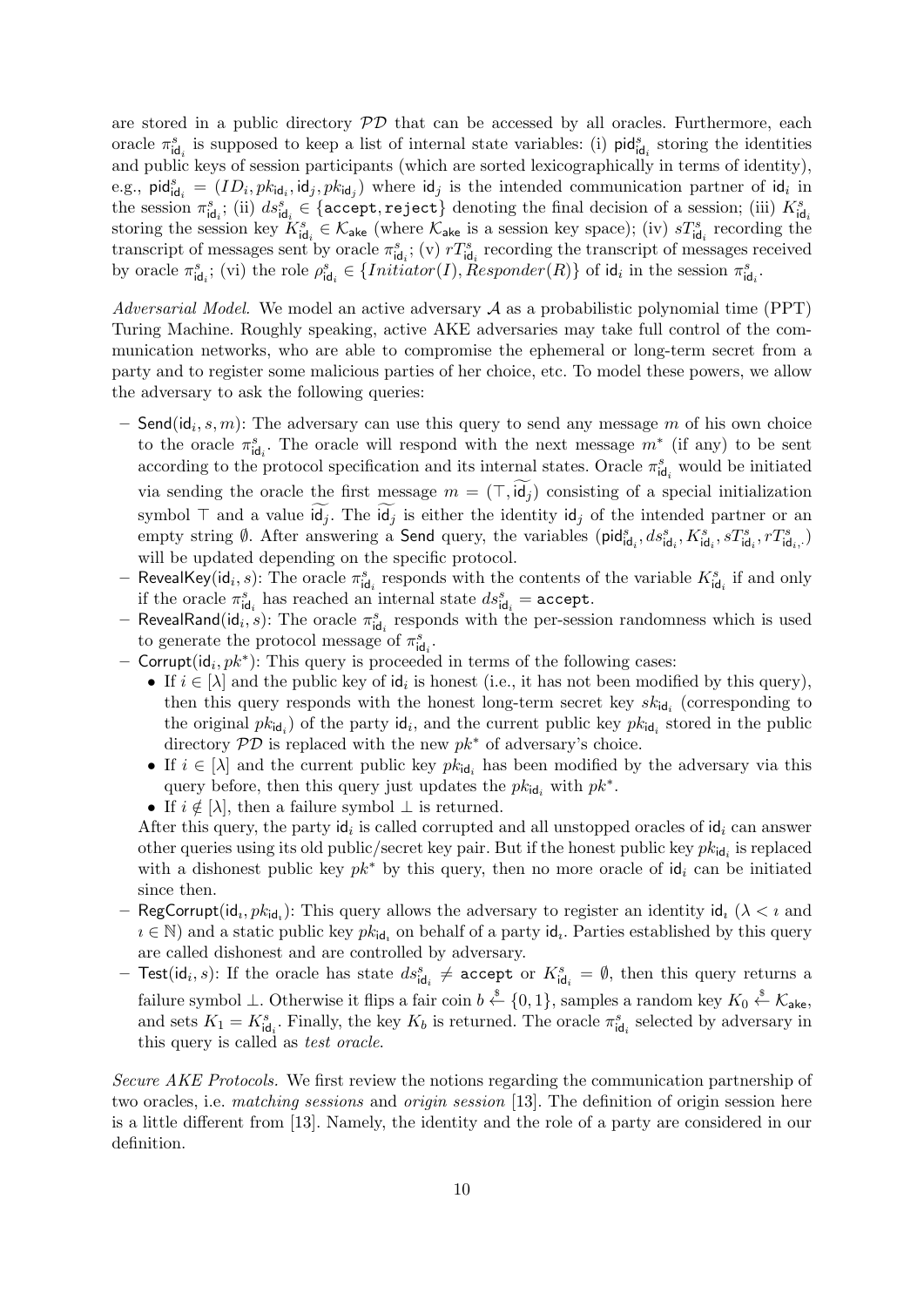**Definition 6 (Origin Session).** An oracle  $\pi_{\text{id}_i}^s$  is said to have an origin session to an oracle  $\pi_{\mathsf{id}_j}^t$ , if  $\pi_{\mathsf{id}_i}^s$  has sent all protocol messages,  $\mathsf{id}_i \in \mathsf{pid}_{\mathsf{id}_j}$ ,  $\rho_{\mathsf{id}_i}^s \neq \rho_{\mathsf{id}_j}^t$  and  $sT_{\mathsf{id}_i}^s = rT_{\mathsf{id}_j}^t$ . The oracle  $\pi_{\mathsf{id}_i}^s$  is also said to be the origin oracle of  $\pi_{\mathsf{id}_j}^t$ .

**Definition 7** (Matching Sessions). An oracle  $\pi_{\text{id}_i}^s$  is said to have a matching session to an oracle  $\pi_{\text{id}_j}^t$ , if  $\pi_{\text{id}_i}^s$  is an origin oracle of  $\pi_{\text{id}_j}^t$ , and  $\pi_{\text{id}_j}^t$  is also an origin oracle of  $\pi_{\text{id}_i}^s$ . The oracle  $\pi_{\mathsf{id}_j}^t$  is said to be the partner oracle of  $\pi_{\mathsf{id}_i}^s$ .

CORRECTNESS. We say an AKE protocol  $\Pi$  is correct, if the oracles  $\pi_{\text{id}_i}^s$  and  $\pi_{\text{id}_j}^t$  accept with matching sessions, then both oracles should generate the same session key.

Oracle Freshness We now review the notion of oracle freshness that describes the active attacks which are allowed in the following security experiment. Let  $\pi_{\text{id}_i}^s$  be an accepted oracle with intended partner  $\mathsf{id}_j$ . And let  $\pi_{\mathsf{id}_j}^t$  be an oracle (if it exists), such that  $\pi_{\mathsf{id}_i}^s$  has a matching session to  $\pi_{\text{id}_j}^t$ . Let  $\pi_{\text{id}_j}^z$  be an oracle (if it exists), such that  $\pi_{\text{id}_j}^z$  has an origin session to  $\pi_{\mathsf{id}_i}^s$ . Then the oracle  $\pi_{\mathsf{id}_i}^s$  is said to be fresh if none of the following conditions holds: (i)  $\cal A$  queried RegCorrupt(id $_j, p\dot k_{\sf id}_j);$  (ii)  $\cal A$  queried RevealKey(id $_i, s);$  (iii) If  $\pi^t_{\sf id}_j$  exists,  $\cal A$  queried RevealKey(id $_j,t$ ); (iv)  ${\cal A}$  queried both Corrupt(id $_i,pk_{{\sf id}_i}$ ) and RevealRand(id $_i,\check{s})$ ; (v) If  $\pi_{\sf id_j}^z$  exists,  $\cal A$  queried both  $\sf{Corrupt}(\sf id_j, \sf pk_{\sf id_j})$  and  $\sf RevealRand(\sf id_j, z);$   $(\sf vi)$  If  $\pi_{\sf id_j}^z$  does not exist,  $\cal A$  queried  $\mathsf{Corrupt}(\mathsf{id}_j, \mathit{pk}_{\mathsf{id}_j})$  prior to the acceptance of  $\pi^s_{\mathsf{id}_i}.$ 

SECURITY EXPERIMENT  $\mathsf{EXP}_{\Pi,\mathcal{A}}^{\mathsf{ake}}(\kappa)$ : On input security parameter  $1^{\kappa}$ , the security experiment is proceeded as a game between a challenger  $\mathcal C$  and an adversary  $\mathcal A$  based on AKE protocol  $\Pi$ , where the following steps are performed:

- 1. C first implements the collection of oracles  $\{\pi_{\mathsf{id}_i}^s : i \in [\lambda], s \in [d]\}$ , and generates the longterm key pairs  $(pk_{id_i}, sk_{id_i})$  for all honest parties  $id_i$  for  $i \in [\lambda]$  where the identity  $id_i$  of each party is chosen uniquely from some identity space  $\mathcal{IDS}$ . C gives  $\mathcal A$  all identities and public keys  $\{(\mathsf{id}_1, \mathsf{pk}_{\mathsf{id}_1}), \ldots, (\mathsf{id}_\lambda, \mathsf{pk}_{\mathsf{id}_\lambda})\}.$
- 2. During the game, A may issue a polynomial number of queries regarding Send, RevealRand, Corrupt, RegCorrupt and RevealKey. At some point,  $A$  may ask one (and at most once) Test( $id_i, s$ ) query.
- 3. At the end of the game,  $A$  may terminate and output a bit  $b'$  as its guess for  $b$  of the Test( $\mathsf{id}_i$ , s) query. Then the experiment returns a failure symbol  $\perp$  if one of the following conditions is held: (i) A has not issued a Test( $\mathrm{id}_i$ , s) query, or (ii) the Test( $\mathrm{id}_i$ , s) query returns a failure symbol  $\perp$ , or (iii) the test oracle is not fresh.
- 4. Finally, the experiment returns 1 if  $b = b'$ ; Otherwise 0 is returned.

We call an adversary, which runs the above experiment without causing any failure, as a 'legal' adversary.

Definition 8 (Session Key Security). We define the advantage of a legal adversary A running the above experiment against a correct  $AKE$  protocol  $\Pi$  as follows:

$$
\mathsf{Adv}_{\varPi,\mathcal{A}}^{\mathsf{ake}}(\kappa) := \left|2\Pr[\mathsf{EXP}_{\varPi,\mathcal{A}}^{\mathsf{ake}}(\kappa) = 1] - 1\right|
$$

We say that a correct AKE protocol  $\Pi$  is session-key-secure, if for all PPT legal adversaries A the advantage  $\mathsf{Adv}_{\Pi,\mathcal{A}}^{\mathsf{ake}}(\kappa)$  is a negligible function in the security parameter  $\kappa$ .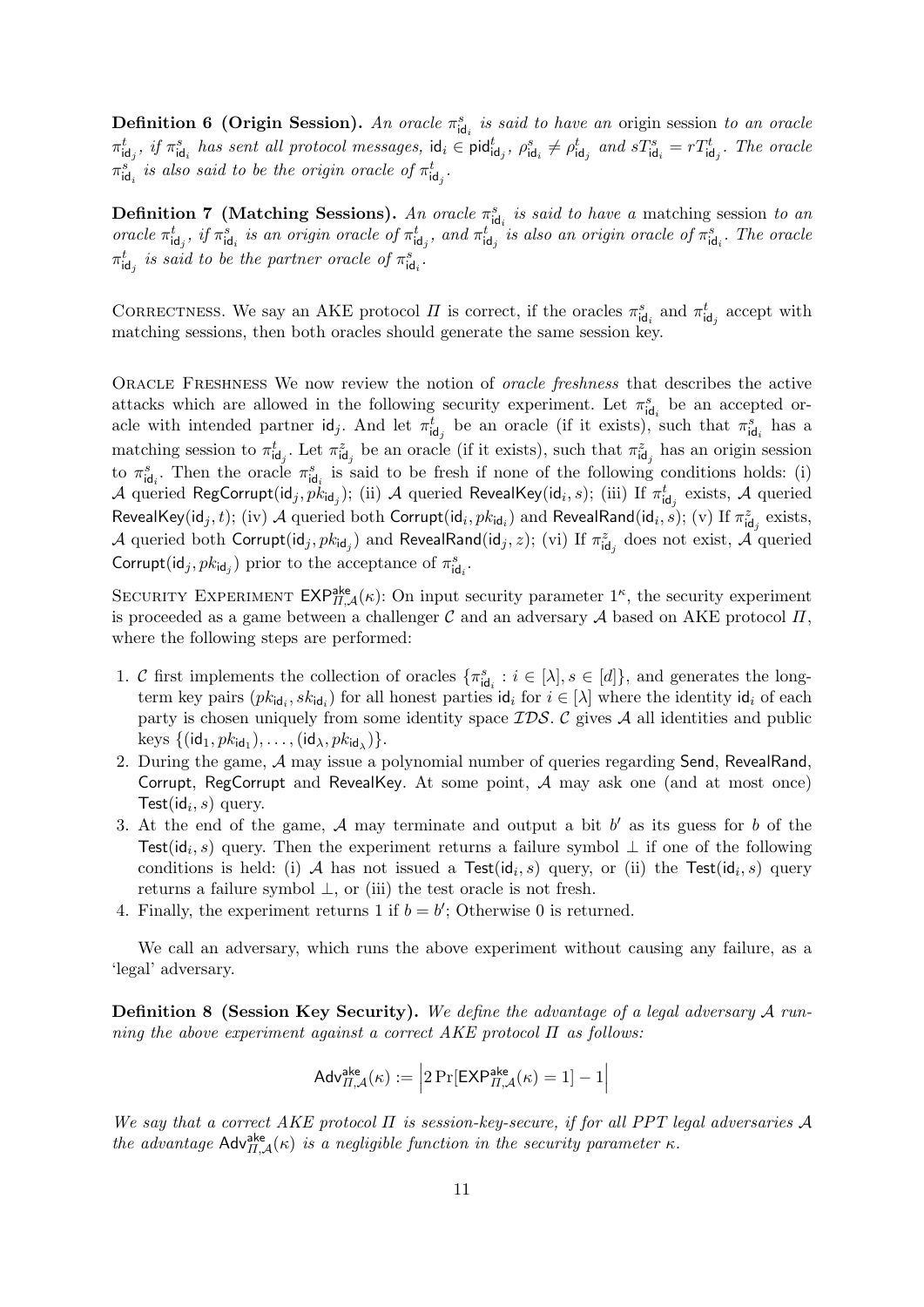#### 4 On the Insecurity of the KF Scheme

In this section, we present the problems which are overlooked in the KF scheme. We here mainly discuss the issues based on the eCK secure KF protocol [24, Appdenix A], i.e., the 2-pass-eCK protocol. The KF scheme is claimed to be secure in the eCK model relying on the IND-CPA KEM  $KEM = (KEM.Gen, KEMEnc, KEMDec), a signature scheme SIG = (SIG.Gen, SIG.Sign, SIG.Vfy)$ and a twisted pseudo-random function  $\text{TPRF} : \mathcal{K}_{\text{PRF}} \times \{0,1\}^* \to \mathcal{R}_{\text{PRF}}$  (We refer the reader to [24] for details of TPRF). As suggested in [24], TPRF can be just constructed from regular PRF. For example,  $\text{TPRF}((s, s'), (r, r')) = \text{PRF}(s, r') \oplus \text{PRF}(r, s')$  where  $(s, s')$  are long-term keys and  $(r, r')$  are ephemeral keys. One could just consider TPRF having the similar input and output of PRF, i.e.,  $k = (s, s')$  and  $m = (r, r')$ .

Here TPRF is served as a NAXOS trick to resist with the exposure of either ephemeral or long-term key of a session. However, TPRF does not affect our following attack. The core construction idea of the KF scheme is to establish a session key based on an ephemerally generated public key epk of the IND-CPA KEM, i.e., the session key chosen by the receiver is encapsulated by the ephemeral public key generated by the initiator. Meanwhile, the signature scheme used in the KF scheme is expected to authenticate the exchanged messages. Namely, the transported messages (e.g., public key and ciphertext of KEM) are signed by each corresponding party. However, the KF scheme ignores the fact that the protection of a signature becomes invalid if the signing key is corrupted, in such case, the attacker can choose arbitrary protocol message on behalf of the corrupted party.

The KF Scheme. We first review the KF scheme<sup>6</sup> (2-pass-eCK) between two parties  $\mathsf{id}_1$  and  $id_2$  as follows:

**Step 1.** id<sub>1</sub> chooses two random values  $(r_1, r_2)$  and computes  $R_1 := \text{TPRF}(s_{\text{id}_1}, r_1)$  and  $R_2 :=$ TPRF( $s_{\mathsf{id}_1}, r_2$ ), where  $s_{\mathsf{id}_1}$  is one of the long-term keys of  $\mathsf{id}_1$ . Next  $\mathsf{id}_1$  generates  $(esk_{\mathsf{id}_1}, epk_{\mathsf{id}_1}) \leftarrow$ KEM.Gen( $1^k$ ,  $R_1$ ). id<sub>1</sub> sends  $X = (\text{id}_1, epk_{\text{id}_1})$  and  $\sigma_X := \text{SIGS}$ . Sign( $ssk_{\text{id}_1}, X, R_2$ ) to id<sub>2</sub>, where  $ssk_{\mathsf{id}_1}$  is the signing key of  $\mathsf{id}_1$ .

Step 2. If  $\sigma_X$  is invalid, then id<sub>2</sub> aborts. Otherwise id<sub>2</sub> chooses  $(r_3, r_4)$  randomly, and computes  $R_3$  = TPRF( $s_{\mathsf{id}_2}, r_3$ ) and  $R_4$  = TPRF( $s_{\mathsf{id}_2}, r_4$ ). id<sub>2</sub> computes  $(K, C) := \mathsf{KEM}$ .Enc( $epk_{\mathsf{id}_1}, R_3$ ), and sends  $Y = (\mathsf{id}_2, C)$  to  $\mathsf{id}_1$ .  $\mathsf{id}_2$  also sends its signature  $\sigma_{YX} = \mathsf{SIGS}(\mathsf{ssk}_{\mathsf{id}_2}, Y||X, R_4)$  to  $id_1$ . It then outputs the session key K.

**Step 3.** If  $\sigma_{YX}$  is invalid, then  $\mathsf{id}_1$  aborts. Otherwise  $\mathsf{id}_1$  computes

 $K = \text{KEM.Dec}(esk_{\text{id}_1}, C)$ , and outputs the session key K.

Note that Kurosawa and Furukawa suggested to instantiate the protocol with ElGamal KEM [17]. This yields a concrete KF protocol. Let  $\mathbb G$  be a cyclic group with prime order p and group generator g. Then we could instantiate the values of KEM in the above scheme as  $epk = g<sup>a</sup>$ ,  $C = g^r$  and  $K := g^{ar}$ , where  $(a, r) \stackrel{\$}{\leftarrow} \mathbb{Z}_p^*$ .

A KCI Attack against the Concrete KF Protocol. In the following, we show a KCI attack against the ElGamal KEM based concrete KF protocol. This attack could also support our observation on the reduction problem of the generic KF scheme.

We show how an adversary  $A$  violates the security of KF in the eCK model via the following attack:

1. A first executes the KF protocol instances between two oracles  $\pi_{\text{id}_1}^s$  and  $\pi_{\text{id}}^{t^*}$  $u_{\mathsf{id}_2}^{t^*}$ . A relays the message from  $\pi_{\mathsf{id}_1}^s$  to  $\pi_{\mathsf{id}}^{t^*}$  $\int_{\text{id}_2}^{t^*}$  without any modification.

 $6$  The KF scheme here is described verbatim as in [24].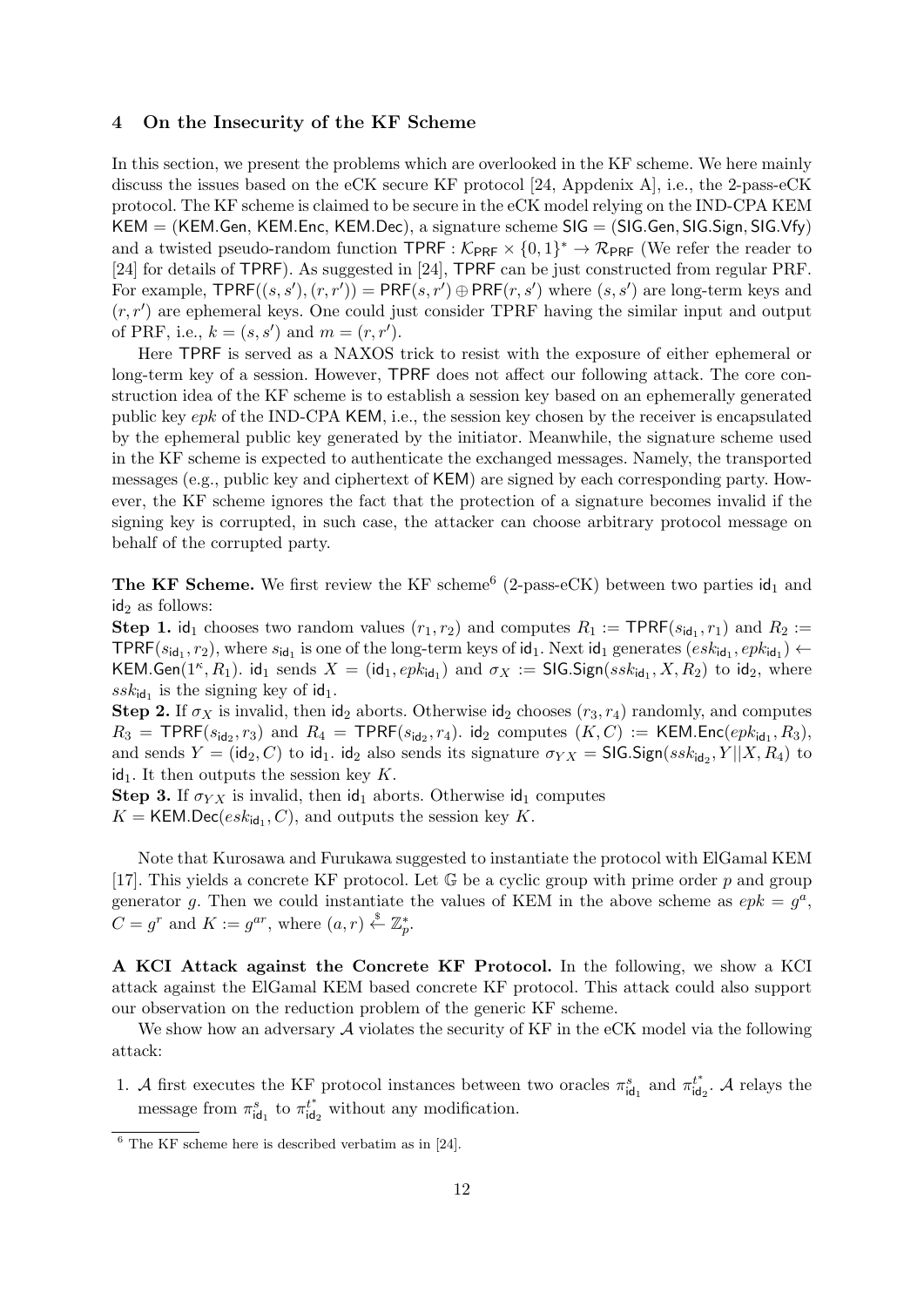- 2. A corrupts  $id_2$  (this is allowed due to the modeling of KCI attacks), and intercepts the  $\text{signature }\sigma_{YX}:=\textsf{SIG}. \textsf{Sign}(ssk_{\textsf{id}_2},Y^{*} \vert\vert X, R^*_4) \text{ from } \pi_{\textsf{id}}^{\overline{t^*}}$  $t^*_{\text{id}_2}$  and  $C^* := g^{r^*}.$
- 3. A chooses a value  $\beta$  and computes  $C_{\mathcal{A}} := g^{r^*\beta}$ .
- 4. Then A generates another signature value  $\sigma_{\mathcal{A}} = \mathsf{SIGS}(\mathsf{ssk}_{\mathsf{id}_2},$  $\text{id}_2||C_{\mathcal{A}}||X, R'_4$ , and sends  $(C_{\mathcal{A}}, \sigma_{\mathcal{A}})$  to  $\pi_{\text{id}_1}^s$ . The oracle  $\pi_{\text{id}}^{t^*}$  $\int_{\text{id}_2}^{t^*}$  would accept the session but it is not partnered with  $\pi_{\mathsf{id}_1}^s$ .
- 5. A selects the oracle  $\pi_{\text{id}}^{t^*}$  $u_{\mathsf{id}_2}^*$  as the test oracle which should generate the session key  $K^* = g^{ar^*}$ . reveals the session key of  $\pi_{\text{id}_1}^s$ , i.e.  $K = g^{ar^*\beta}$ . Note that we have the implication  $K = (K^*)^{\beta}$ . Then the adversary could win the game by extracting the session key of the oracle  $\pi_{id}^{t^*}$  $i_{\mathsf{id}_2}^{t^*}$  as  $K^* := (K)^{\beta^{-1}}.$

Thus, A succeeds in impersonating the honest party  $\mathsf{id}_1$  to  $\mathsf{id}_2$ 's oracle  $\pi_{\mathsf{id}}^{t^*}$  $t_{\mathsf{id}_2}^t$ , since  $\pi_{\mathsf{id}}^{t^*}$  $t_{\mathsf{id}_2}^t$  is fresh but id<sub>1</sub> has no partner oracle to  $\pi_{\text{id}}^{t^*}$  $i_{\mathsf{id}_2}^*$ . The above attack is enough to prove that the KF construction is flawed in the eCK model. We also present the proof reduction problem of the generic KF scheme in Appendix A.

## 5 A Generic TMKE Construction from OTKEM

In this section, we propose a generic construction for eCK-PFS secure TMKE to overcome the problems of the KF scheme. Another motivation of our scheme is to achieve PFS which is an important security property and not satisfied by the KF scheme. The proposed generic TMKE protocol makes use of building blocks including: (i) OT-IND-CCA2 KEM OTKEM = (OTKEM.Gen, OTKEM.Enc, OTKEM.Dec); (ii) PG-IND-CPA KEM wKEM = (wKEM.Gen, WKEM.Enc, wKEM.Dec); (iii) pseudo-random function PRF :  $K_{\text{OTKEM}} \times \{0,1\}^* \to K_{\text{ake}}$ ; (iv) signature scheme SIG=(SIG.Gen, SIG.Sign, SIG.Vfy) which is strong existentially unforgeable against adaptive chosen message attacks (SEUF-CMA).

It is not hard to see that our KCI attack against the concrete KF scheme can be seen as a variant of chosen ciphertext attack against KEM. Hence, in order to fix the KF scheme, we particularly exploit OT-IND-CCA2 KEM as one of our cryptographic blocks. This is just based on our observation that the ephemeral public key of the initiator should be able to answer at least one decryption oracle query. Note that, in order to resist with the decryption query, a secure OTKEM needs to ensure that the session keys encapsulated by two distinct ciphertexts should be totally independent. This fact could thwart our KCI attack against the KF scheme (and fix the reduction problem shown in Figure 3). In contrast to the KF scheme, the pseudorandom function PRF is used as a key derivation function to bind all session related information (protocol messages and identities) into the corresponding session key. This is important to withstand active attacks, such as unknown key share attacks, and many others.

In our scheme, the PG-IND-CPA KEM wKEM is used as a NAXOS trick [3] to compute the input random valuees of other underlying building blocks. This NAXOS trick is only used as an alternative example to resist with the ephemeral key leakage from the test oracle. Moreover, one could obtain a leakage resilient TMKE protocol by appropriately instantiating wKEM as in [3]. However, we stress that, without such NAXOS trick, our scheme can still be secure in a rather strong security model called CK-PFS [40] which is just a variant of the CK model with PFS. Hence, one is free to obtain a simpler construction which is easier to realize, if achieving eCK-PFS like security is not a priority.

To provide the security in the eCK-PFS model, we require the signature scheme to meet one of the following additional requirements (which may be referred to as AR for short): (i) SIG is deterministic; (ii) each signing random value  $rs$  can be found within the corresponding signature  $\sigma$ , i.e.,  $rs \in \sigma$ , where  $\sigma \leftarrow \text{SIGSign}(sk, m, rs)$  for some message m. These requirements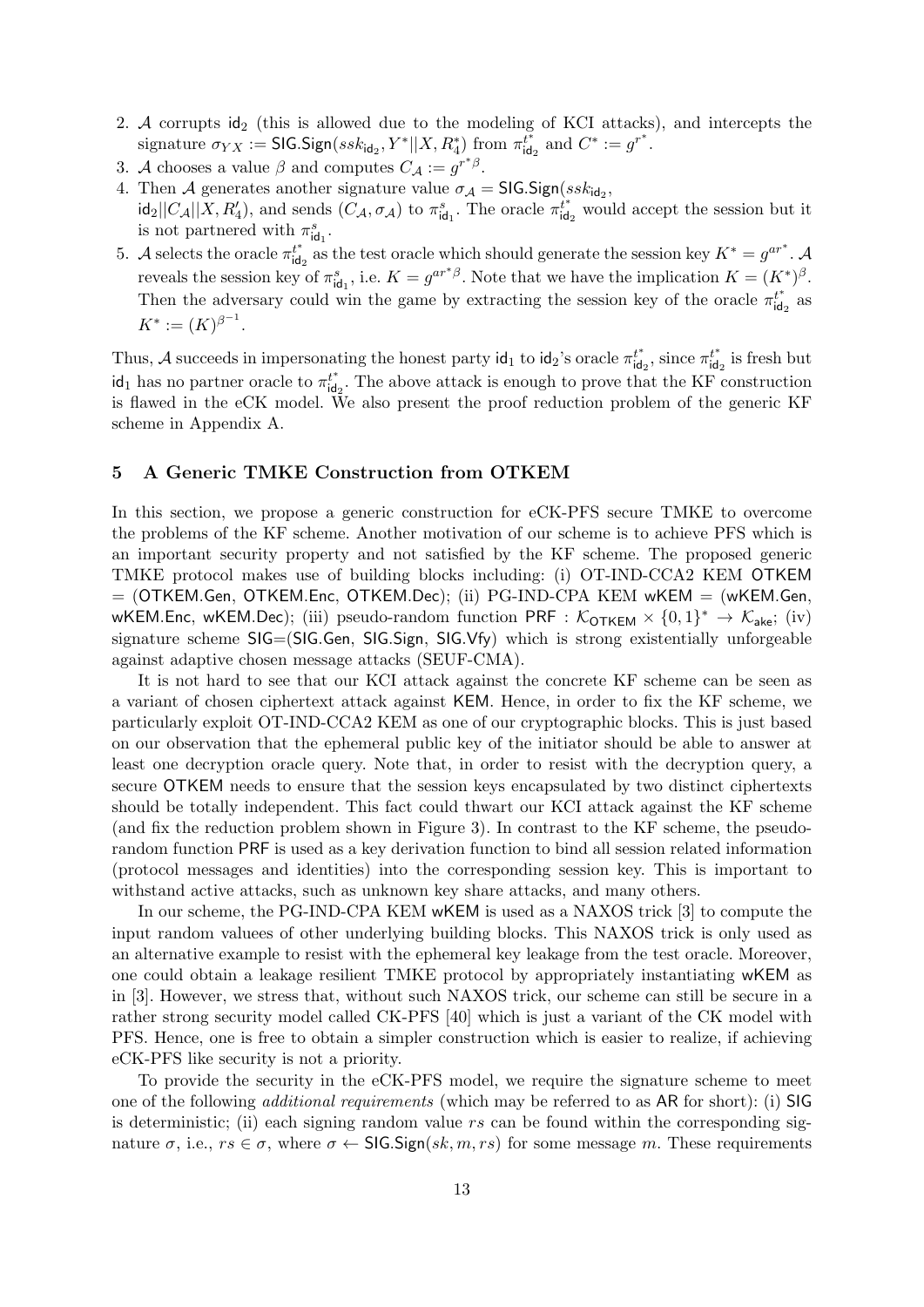are implicitly given in the eCK-PFS secure BJS scheme [6]. Note that we do not generate the random value rs for signature generation via wKEM. Because, if we do so, we may be unable to reduce the security of our scheme to the IND-CPA security of wKEM. When the test oracle has no origin oracle (e.g., the adversary outputs a forgery based on an honest initiator's ephemeral public key), then the indented parter  $\mathsf{id}_j$  of the test oracle  $\pi_{\mathsf{id}}^{s^*}$  $s_{\mathsf{id}_i}^s$  is allowed to be corrupted after  $\pi_{\mathsf{id}}^{s^*}$  $\int_{\text{id}_i}^s$  accepts. In this case, the adversary may know all secrets (ephemeral or long-term) of  $\text{id}_j$ 's oracles. This is also why we need the strong unforgeability here (unlike EUF-CMA required in the KF scheme). However, during the security reduction to the SEUF-CMA security of SIG, each signing random value  $rs_{\mathsf{id}_j}$  of  $\mathsf{id}_j$  might be unknown to the challenger without AR.

Protocol Description. Our generic protocol is described as follows.

INITIATION: At the beginning, a party id first chooses random value  $rs_{\text{id}} \stackrel{\$}{\leftarrow} \mathcal{RS}_{\text{SIG}}$  and  $rpg'_{\text{id}} \stackrel{\$}{\leftarrow}$  $\mathcal{RG}_{\mathsf{wKEM}}.$  Then, it runs  $(ssk_{\mathsf{id}},spk_{\mathsf{id}}) \leftarrow \mathsf{SIG}.\mathsf{Gen}(1^\kappa,rs_{\mathsf{id}}) \text{ and } (dk_{\mathsf{id}},ek_{\mathsf{id}}) \leftarrow \mathsf{wKEM}.\mathsf{Gen}(1^\kappa,rpg'_{\mathsf{id}}),$ where  $ek_{\text{id}}$  is discarded. The long-term secret key of id is  $sk_{\text{id}} = (ssk_{\text{id}}, dk_{\text{id}})$ , and the corresponding public key is  $pk_{\mathsf{id}} = spk_{\mathsf{id}}$ .

PROTOCOL EXECUTION: The detail protocol executed between two parties  $\mathsf{id}_1$  and  $\mathsf{id}_2$  is shown by Figure 1.



Fig. 1: Generic TMKE from OTKEM

INSTANTIATIONS OF BUILDING BLOCKS. We hereby try to instantiate other underlying cryptographic building blocks which are able to resist with quantum computer attacks. With respect to wKEM, one could (for example) instantiate it using the Ring-LWE based scheme recently proposed by Peikert in [36] (or the one by Lyubashevsky et al. [29]). It is not hard to check that Peikert's scheme is  $\epsilon$ -PG-IND with a negligible  $\epsilon$  (otherwise it is not IND-CPA secure).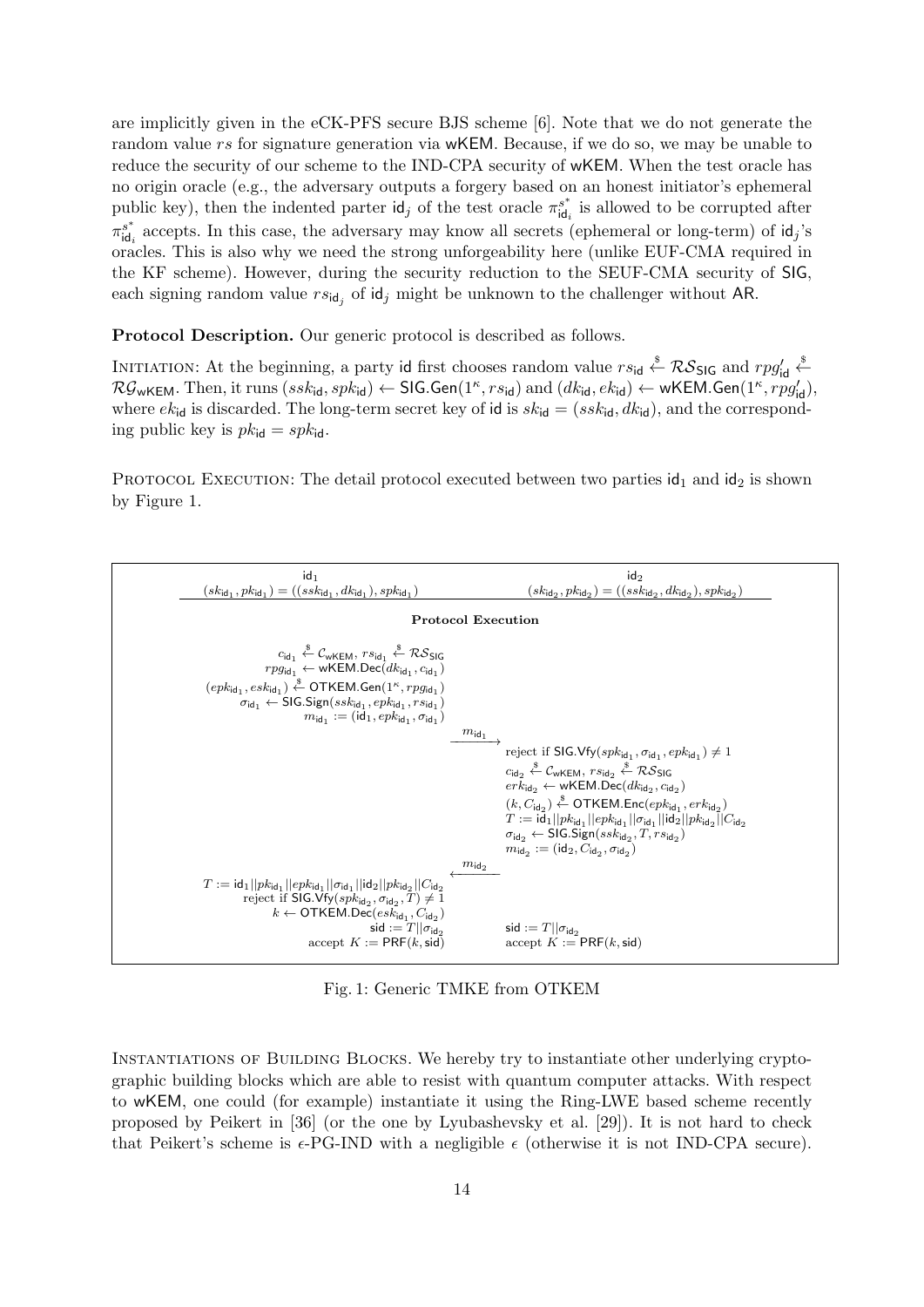The lattice-based SEUF-CMA signature scheme proposed by Rückert [33] may be suitable for instantiating our scheme. An efficient Ring-LWE based PRF introduced by Banerjee et al. [4] can be used to realize our scheme. However, we stress that our TMKE scheme only needs PRF to withstand 'one chosen message query' in the security reduction. This property may lower the assumption when selecting concrete PRF schemes. We refer reader to  $[21, 35, 1, 2, 11]$  for LWE-based public-key cryptosystems which might be alternatively applicable to instantiate our generic protocol. Moreover, we compare our generic scheme with other KEM-based TMKE in Appendix B. In the next section, we will introduce a new concrete OTKEM which is suitable for our generic TMKE construction.

Security Analysis. The security result of our scheme is shown by the following theorem.

Theorem 2. Suppose that the pseudo-random function PRF is secure, the key encapsulation mechanism OTKEM is OT-IND-CCA2 secure, the signature scheme SIG is SEUF-CMA secure and meets AR, and the key encapsulation mechanism wKEM is both  $\epsilon$ -PG-IND and IND-CPA secure, with respect to the Definitions in Section 2. Then the proposed generic TMKE protocol is  $\textit{session-key-secure with Adv}_{\textsf{TMKE},\mathcal{A}}(\kappa) \leq \lambda \cdot \textsf{Adv}_{\textsf{SIG},\mathcal{F}}^{\textsf{self-cma}}(\kappa,d) + (\bar{4}(d\lambda)^2) \cdot (4 \cdot \textsf{Adv}_{\textsf{wKEM},\mathcal{N}}^{\textsf{ind-cpa}}(\kappa,0) +$  $2 \cdot \mathsf{Adv}_{\mathsf{OTKEM},\mathcal{D}}^{\mathsf{ot-ind}\text{-}\mathsf{cca2}}(\kappa,1) + \mathsf{Adv}_{\mathsf{PRF},\mathcal{B}}^{\mathsf{ind}\text{-}\mathsf{cma}}(\kappa,1)).$ 

The full proof of this theorem can be found in Appendix C. We here only give some intuition for the proof of Theorem 2. The proof is basically proceeded in a sequence of games following the approach introduced by Shoup [38].

The first Game 0 is the real security experiment. In Game 1, we show that no PPT adversary can forge the signature of any uncorrupted party. Otherwise the game is aborted. As a result, the test oracle always has an origin oracle.

In **Game 2**, we try to guess some important information regarding the test oracle and its origin oracle. The subsequent games are proceeded based on such correct guess.

We gradually change **Game 2** to **Game 3, Game 4** and **Game 5** by modifying the random values used by the test oracle and its origin oracle to be uniform random instead of generating them from wKEM. If the ephemeral key (i.e. the ciphertext c) is not exposed, then the output of wKEM.Dec(dk, c) is just a random value. When dk is not corrupted, the challenger just uses the encryption key  $ek$  to generate c instead. The security of wKEM can ensure that no PPT adversary is able to distinguish this change. Meanwhile, the security of OTKEM can ensure that each oracle generates a unique ephemeral public key epk.

We modify **Game 5** to **Game 6** by changing the PRF seed of the test oracle to be a random value. This change is used to reduce the security to that of OTKEM.

In the last game, i.e. Game 7, the session key of the test oracle is changed to be a random value. No PPT adversary can distinguish this change because of the security of PRF. Since the bit of Test query is not used any more. The adversary's advantage in this game is just zero.

#### 6 An OTKEM from Ring-LWE

In this section, we introduce a new construction for OTKEM from Ring-LWE. The other building blocks include a collision resistant hash function  $TCRHF : hk_{TCRHF} \times R_q \rightarrow \{0,1\}^\mu$  where  $hk$ TCRHF  $\stackrel{\$}{\leftarrow}$   $K$ TCRHF, and a SEUF-CMA one-time signature scheme OTS=(OTS.Gen, OTS.Sign, OTS.Vfy).A concrete solution for collision resistant hash function over rings can be found in [27]. The one-time signature scheme, for example proposed by Lyubashevsky and Micciancio [26] based on ideal lattice, could satisfy our requirement.

CONSTRUCTION. Let  $m$  be a positive integer specifying the m-th cyclotomic ring  $R$  of degree  $n = \phi(m)$  and order q. Let q denote a positive odd modulus which is co-prime with every odd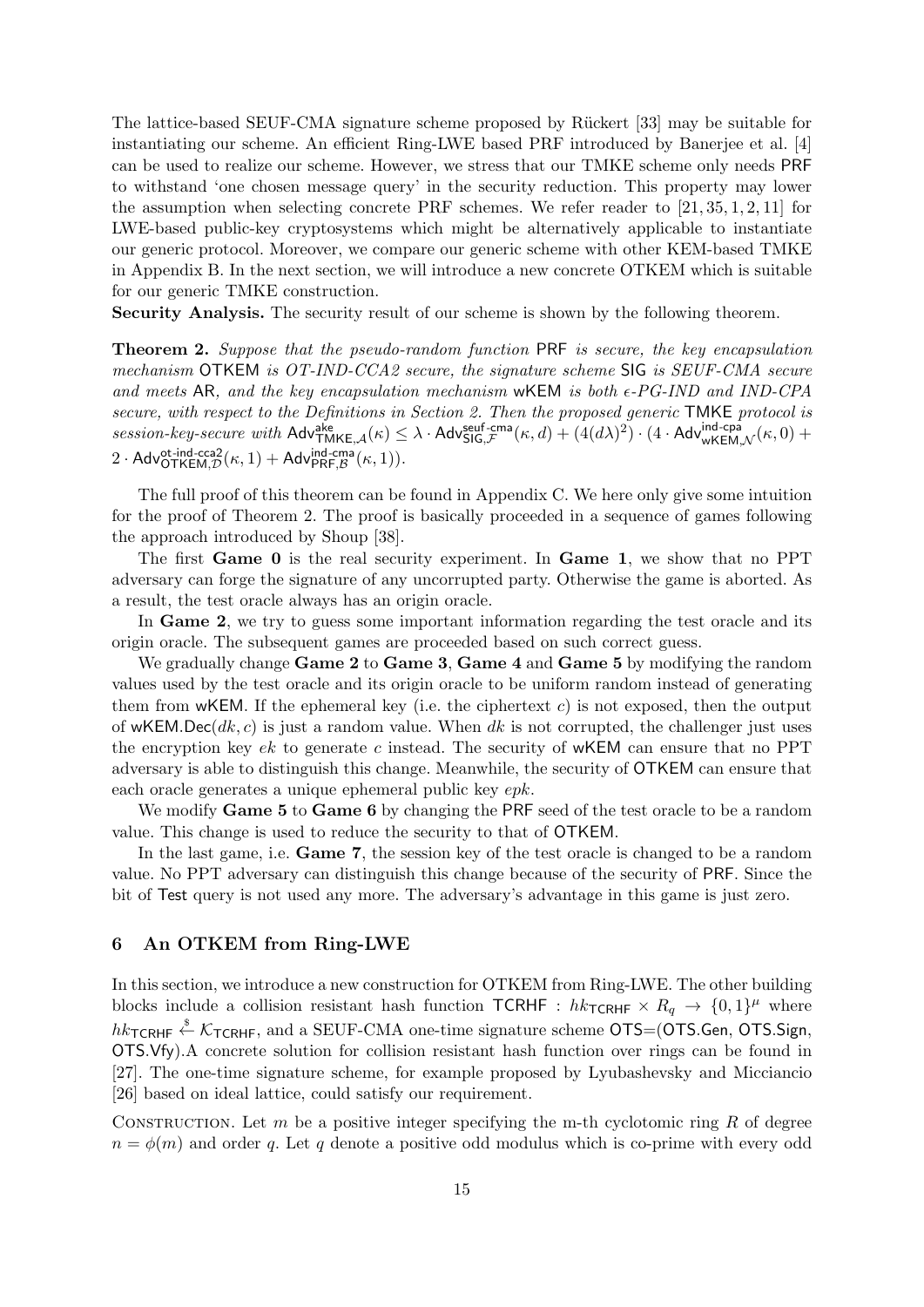prime dividing m and  $q \equiv 1 \mod m$ . Let  $\mathcal{X} = |\psi|$  be a discretized error distribution over R, where  $\psi = (\hat{m}/g) \cdot D_z$  is over F for some parameter z. We also randomly choose  $a \stackrel{\$}{\leftarrow} R_q$ as a public parameter. The main construction idea is inspired by the 'encoding procedure' in garbled circuits. And we rely on the possibility of homomorphic operations over ring elements. The concrete algorithms of our OTKEM are defined in Figure 2.

| OTKEM.Gen $(1^{\kappa}, rpg)$ :                                                                                                                                                  | $OTKEM.Dec(\mathfrak{sk}, C)$ :                               |  |  |  |
|----------------------------------------------------------------------------------------------------------------------------------------------------------------------------------|---------------------------------------------------------------|--|--|--|
| Parse $rpg = \{s_{\eta,\iota}, e_{\eta,\iota}\}_{(\eta,\iota) \in [\mu] \times \{0,1\}} \stackrel{\hspace{0.1em}\mathcal{S}}{\leftarrow} (\mathcal{X})^{2\mu};  T = pk  Y  spk;$ |                                                               |  |  |  |
| $sk = \{s_{\eta,\iota}\}_{(\eta,\iota) \in [\mu] \times \{0,1\}};$                                                                                                               | reject if OTS.Vfy $(spk, \sigma, T  u) \neq 1$ ;              |  |  |  |
| $pk = \{S_{\eta,\iota}\}_{(\eta,\iota) \in [\mu] \times \{0,1\}}$                                                                                                                | $h = (h(1), h(2), \ldots, h(\mu)) := \textsf{TCRHF}(T);$      |  |  |  |
| $:= \{a \cdot s_{n,\iota} + e_{n,\iota}\}_{(n,\iota) \in [\mu] \times \{0,1\}};$                                                                                                 | $v' = g \cdot Y \cdot \sum_{n=1}^{\mu} s_{\eta, h(\eta)}$     |  |  |  |
| Return $(sk, pk)$ .                                                                                                                                                              | $= g \cdot (a \cdot r + e) \cdot \sum_{n=1}^{\mu} s_{n,h(n)}$ |  |  |  |
|                                                                                                                                                                                  | $K := \mathsf{REC}(2v', u);$                                  |  |  |  |
|                                                                                                                                                                                  | Return $K$ .                                                  |  |  |  |
| OTKEM.Enc $(pk,erk)$ :                                                                                                                                                           |                                                               |  |  |  |
| Parse $erk = (r, e, f, rg, rs) \stackrel{\$}{\leftarrow} (\mathcal{X})^3 \times \mathcal{RG}_{OTS} \times \mathcal{RS}_{OTS};$                                                   |                                                               |  |  |  |
| $(ssk, spk) \leftarrow$ OTS.Gen $(1^{\kappa}, rsg), Y := a \cdot r + e, T := pk  Y  spk;$                                                                                        |                                                               |  |  |  |
| $h = (h(1), h(2), \ldots, h(\mu)) := \textsf{TCRHF}(T);$                                                                                                                         |                                                               |  |  |  |
| $v := g \cdot r \cdot (\sum_{n=1}^{\mu} S_{\eta, h(\eta)}) + f = g \cdot r \cdot (\sum_{n=1}^{\mu} (a \cdot s_{\eta, h(\eta)} + e_{\eta, h(\eta)}) + f;$                         |                                                               |  |  |  |
| $\overline{v} = \mathsf{DBL}(v), u := \mathsf{HLP}(\overline{v}), K :=  \overline{v}  \in R_2;$                                                                                  |                                                               |  |  |  |
| $\sigma := \text{OTS}.$ Sign $(sk, T    u, rs), C := (Y, u, spk, \sigma);$                                                                                                       |                                                               |  |  |  |
| Return $(K, C)$ .                                                                                                                                                                |                                                               |  |  |  |

Fig. 2: A Concrete OTKEM

Correctness. In order to show that both encryption and decryption algorithms compute the same session key, we first further expand the computations of  $v$  and  $v'$  as follows:

(i)  $v = \left(\sum_{\eta=1}^{\mu} g \cdot r \cdot a \cdot s_{\eta,h(\eta)} + \sum_{\eta=1}^{\mu} g \cdot r \cdot e_{\eta,h(\eta)}\right) + f$ ; and (ii)  $v' = g \cdot (a \cdot r + e) \cdot \sum_{\eta=1}^{\mu} s_{\eta,h(\eta)} = \sum_{\eta=1}^{\mu} g \cdot a \cdot r \cdot s_{\eta,h(\eta)} + \sum_{\eta=1}^{\mu} g \cdot e \cdot s_{\eta,h(\eta)}$ .

Let  $\hat{g}_1 = \left(\sum_{\eta=1}^{\mu} g \cdot r \cdot e_{\eta,h(\eta)}\right) + f$ ,  $\hat{g}_2 = \sum_{\eta=1}^{\mu} g \cdot e \cdot s_{\eta,h(\eta)}$ , and  $\hat{f} = \sum_{\eta=1}^{\mu} r \cdot s_{\eta,h(\eta)}$ . Then we can rewrite v and v' as  $v' = v + \hat{g}_2 - \hat{g}_1$ . We note that if v and v' are sufficiently close, then we have both encryption and decryption algorithms compute the same session key. Let then we have both encryption and decryption algorithms comp<br>  $z' = \sqrt{z^2 + 2\pi \cdot rad(m)/m}$  and  $\gamma = \hat{m} \cdot (z + \sqrt{rad(m)/m}) \cdot \sqrt{n}$ .

**Lemma 3.** Suppose  $||g \cdot s_{\eta,h(\eta)}||_2 \leq \gamma$  and  $||g \cdot e_{\eta,h(\eta)}||_2 \leq \gamma$  for  $\eta \in [\mu]$ , and  $(q/8)^2 \geq \omega^2 \cdot (z^{2 \cdot 2})$  $(2\mu\gamma^2 + n) + \pi/2$ , for some  $\omega > 0$ . Then the proposed OTKEM.Dec decrypts correctly except with probability at most  $2n \cdot exp((2\mu+1)\delta - \omega^2 \pi)$  for some  $\delta \leq 2^{-n}$ .

*Proof.* Let  $t = \hat{g}_2 - \hat{g}_1$  and  $\bar{e}$  be the random error chosen by DBL(v) on calculating  $\bar{v} := 2v - \bar{e}$ . By applying Lemma 2, it suffices to show that the decoding-basis coefficients of  $2t + \bar{e}$  are all in  $\left[-\frac{q}{4}\right]$  $\frac{q}{4}, \frac{q}{4}$  $\frac{q}{4}$ ) with overwhelming probability as claimed. Due to the Fact 2, we have that  $g \cdot e$  and  $g \cdot r$ are δ-subgaussian with parameter  $\hat{m} \cdot z'$ . As  $\mathsf{MAX}(\|g \cdot s_{\eta,h(\eta)}\|_2, \|g \cdot e_{\eta,h(\eta)}\|_2) \leq \gamma$  (for  $\eta \in [\mu]$ ), the decoding-basis coefficients of  $g \cdot e \cdot s_{\eta,h(\eta)}$  and  $g \cdot r \cdot e_{\eta,h(\eta)}$  are all δ-subgaussian with parameter  $z'\gamma$ . decoding-basis coefficients of  $g \cdot e \cdot s_{\eta,h(\eta)}$  and  $g \cdot r \cdot e_{\eta,h(\eta)}$  are an o-subgaussian with parameter  $z \gamma$ .<br>By applying Lemma 1 and assuming  $e' = 1$  (with  $||e'||_2 = \sqrt{n}$ ), the decoding-basis coefficients of f are all  $\delta$ -subgaussian with parameter  $z'\sqrt{n}$ . By the assumption the decoding-basis coefficients *f* are all 0-subgaussian with parameter  $z \sqrt{n}$ . By the assumption the decoding-basis coefficients of  $\bar{e}$  are all 0-subgaussian with parameter  $\sqrt{2\pi}$ . Because the elements r, f, e and  $\bar{e}$  are all mutually independent, the decoding-basis coefficients of  $2t + \bar{e}$  are all  $(2\mu + 1)\delta$ -subgaussian with parameter  $2(z'^2 \cdot (2\mu \gamma^2 + n) + \frac{\pi}{2})^{1/2}$ . The result of this lemma follows by applying equation 1 and the union bound over all  $n$  coefficients.

Security Result. Now we show the security of our proposed OTKEM via the following theorem.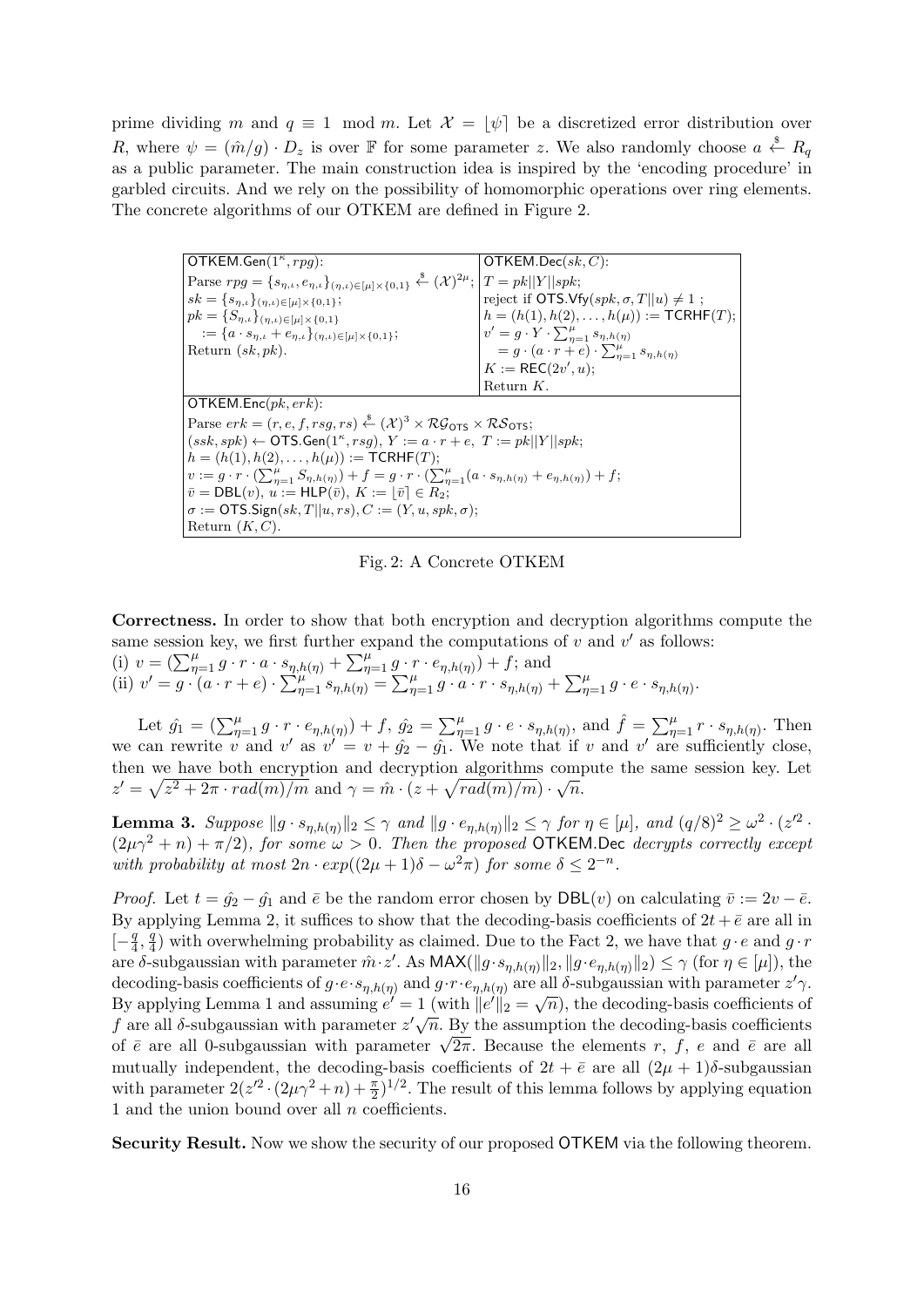Theorem 3. Suppose the Ring-LWE assumption holds, the one-time signature scheme OTS is SEUF-CMA secure, and the hash function TCRHF is target-collision-resistant, then the proposed one-time key encapsulation mechanism OTKEM is secure with  $\mathsf{Adv}^{\text{ot-ind-cca2}}_{\mathsf{OTKEM},\mathcal{D}}(\kappa,1)$  $\mathsf{Adv}_{\mathsf{OTS},\mathcal{F}}^{\mathsf{seuf-cma}}(\kappa,1)+\mathsf{Adv}_{\mathsf{TCRHF},\mathcal{H}}^{\mathsf{ctr}}(\kappa)+4\mu\cdot \mathsf{Adv}_{R_q,\mathcal{X},\mathcal{E}}^{\mathsf{rlwe}}(\kappa).$ 

The full proof is presented in Appendix D. We here give a general overview of the proof of Theorem 3. The proof is again shown by a number of games as the approach in [38]. Let  $C^* := (Y^*, u^*, spk^*, \sigma^*)$  denote the ciphertext generated by challenge query.

Game 0 is the real security experiment. In Game 1, the challenger aborts if the adversary can generate a forge of the OTS scheme for the challenge OTS verification key spk<sup>∗</sup>. Due to the security of the OTS scheme, the adversary is unable to manipulate the value  $u^*$ .

In Game 2, we reduce the security to that of TCRHF. Therefore, there is no collision to  $h^* = \textsf{TCRHF}(pk^*||Y^*||spk^*)$  in the subsequent games.

In Game 3, we try to guess the  $\tau^*$ -th bit in  $h^*$ , which is distinct to the  $\tau^*$  bit of the hash value generated in the decryption oracle query.

In Game 4, we change the public key  $S^*_{\tau^*,h^*(\tau^*)}$  to be a random ring element.

Finally,  $Y^*$ ,  $v^*$  and  $K^*$  are changed to be random values in **Game 5**. These changes enable us to reduce the security to the hardness of the Ring-LWE problem.

Concrete Parameters. We now select the choices of the parameters for guaranteeing the asymptotic hardness (worst-case) of the Ring-LWE problem in our scheme. Suppose that  $\mu \leq n$ and  $\hat{m} = O(n)$ . Since  $rad(m)/m \le 1$ , we have that each  $||g \cdot s_{\eta,h(\eta)}||_2 \le \hat{m} \cdot (r+1) \cdot \sqrt{n}$  and  $z' \leq z^2 + 2\pi$ , except probability at most  $2^{-n}$ . By taking  $\omega = \sqrt{\ln(2n/\epsilon)/\pi}$  (following [31, Lemma 3.3) and  $q \leq 8\omega\sqrt{(z^2+2\pi)(2\mu\cdot\hat{m}^2\cdot(z+1)^2+1)\cdot n} = O(\hat{m}\cdot z^2\cdot n)\cdot\omega$ , the probability of a decryption failure is then bounded by  $\epsilon$ . For instance, let  $\epsilon = 2^{-128}$ . Therefore, we may take  $q = O(z^2 \cdot n^2 \log n)$ . By applying Theorem 1 with  $\ell = 2\mu + 1$ , we specify that  $z = \xi q$  and  $\xi = \alpha \cdot ((2\mu+1)n/log((2\mu+1)n))^{1/4} \leq (2n^2/log(2n^2))^{1/4}$ , where  $z = (2n^2/log(2n^2))^{1/4} \cdot \omega(\sqrt{\log n})$ and  $q = \tilde{O}(n^3)$ . Then, the Ring-LWE problem is hard as long as the SVP problem on ideal lattices and  $q = O(n)$ . Then, the rung-LWE problem is hard as long as the<br>in R is hard to approximate to  $\tilde{O}(\sqrt{n}/\alpha) = \tilde{O}(\sqrt{n} \cdot q) = \tilde{O}(n^{7/2})$ .

## References

- 1. S. Agrawal, D. Boneh, and X. Boyen. Efficient lattice (H)IBE in the standard model. In Proc. of EURO- $CRYPT'10$ , Vol. 6110 of *LNCS*, pp. 553–572. Springer, Heidelberg, May 2010.
- 2. S. Agrawal, D. Boneh, and X. Boyen. Lattice basis delegation in fixed dimension and shorter-ciphertext hierarchical IBE. In Proc. of CRYPTO'10, Vol. 6223 of LNCS, pp. 98–115. Springer, Heidelberg, August 2010.
- 3. J. Alawatugoda, D. Stebila, and C. Boyd. Modelling after-the-fact leakage for key exchange. In Proc. of ASIACCS'14, pp. 207–216. ACM Press, June 2014.
- 4. A. Banerjee, C. Peikert, and A. Rosen. Pseudorandom functions and lattices. In Proc. of EUROCRYPT'12, Vol. 7237 of LNCS, pp. 719–737. Springer, April 2012.
- 5. M. Bellare and P. Rogaway. Entity authentication and key distribution. In Proc. of CRYPTO'93, Vol. 773 of LNCS, pp. 232–249. Springer, Heidelberg, August 1994.
- 6. F. Bergsma, T. Jager, and J. Schwenk. One-round key exchange with strong security: An efficient and generic construction in the standard model. In Proc. of PKC'15, Vol. 9020 of LNCS, pp. 477–494. Springer, March / April 2015.
- 7. J. W. Bos, C. Costello, L. Ducas, I. Mironov, M. Naehrig, V. Nikolaenko, A. Raghunathan, and D. Stebila. Frodo: Take off the ring! Practical, quantum-secure key exchange from LWE. In Proc. of ACM CCS'16, pp. 1006–1018. ACM Press, 2016.
- 8. J. W. Bos, C. Costello, M. Naehrig, and D. Stebila. Post-quantum key exchange for the TLS protocol from the ring learning with errors problem. In Proc. of IEEE S&P 2015, pp. 553-570. IEEE Computer Society Press, May 2015.
- 9. C. Boyd, Y. Cliff, J. G. Nieto, and K. G. Paterson. Efficient one-round key exchange in the standard model. In Proc. of ACISP'08, Vol. 5107 of LNCS, pp. 69–83. Springer, Heidelberg, July 2008.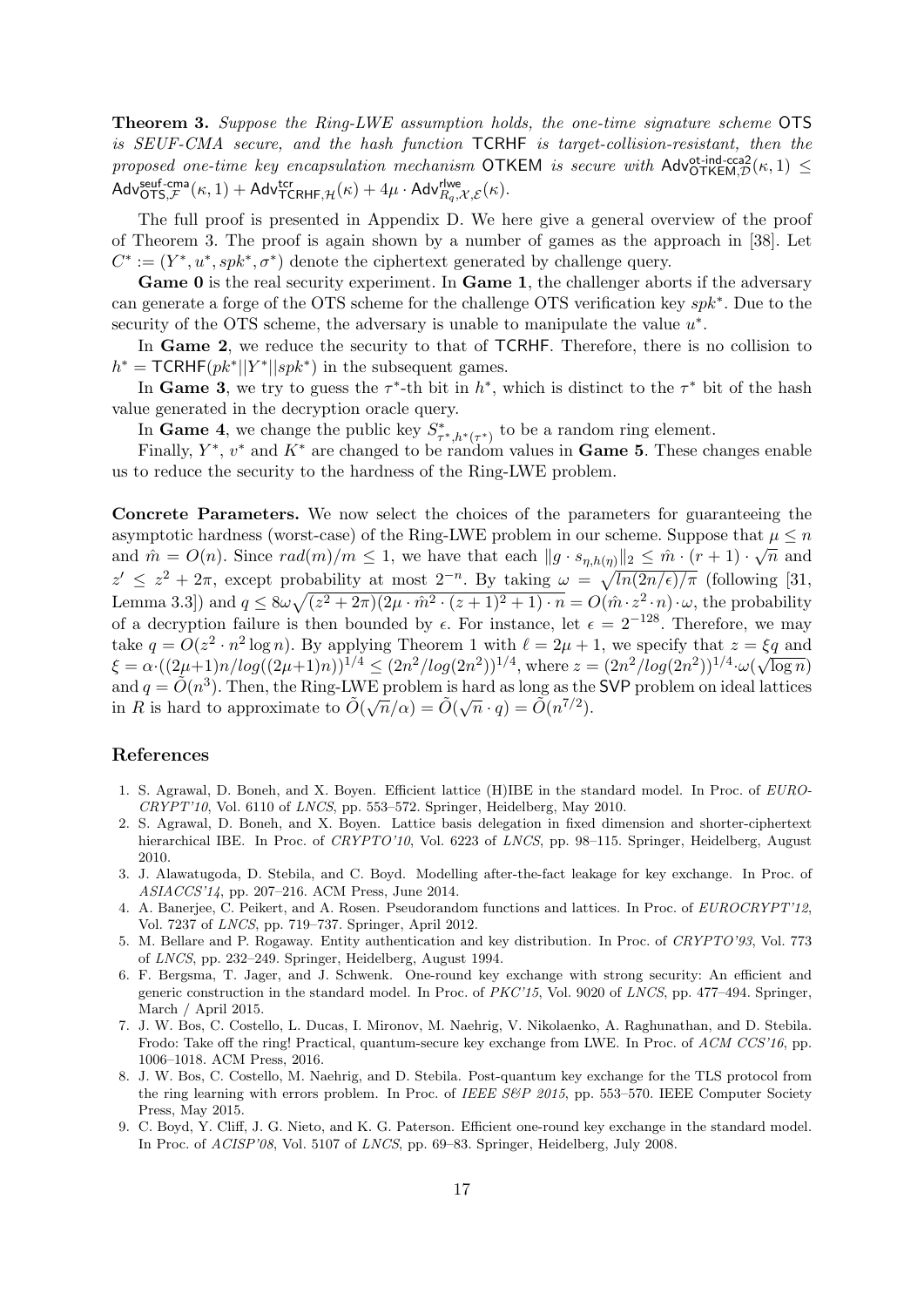- 10. R. Canetti and H. Krawczyk. Analysis of key-exchange protocols and their use for building secure channels. In Proc. of EUROCRYPT'01, Vol. 2045 of LNCS, pp. 453–474. Springer, Heidelberg, May 2001.
- 11. D. Cash, D. Hofheinz, E. Kiltz, and C. Peikert. Bonsai trees, or how to delegate a lattice basis. In Proc. of EUROCRYPT'10, Vol. 6110 of LNCS, pp. 523–552. Springer, Heidelberg, May 2010.
- 12. R. Cramer, G. Hanaoka, D. Hofheinz, H. Imai, E. Kiltz, R. Pass, A. Shelat, and V. Vaikuntanathan. Bounded CCA2-secure encryption. In Proc. of ASIACRYPT'07, Vol. 4833 of LNCS, pp. 502–518. Springer, Heidelberg, December 2007.
- 13. Cas J. F. Cremers and M. Feltz. Beyond eCK: Perfect forward secrecy under actor compromise and ephemeralkey reveal. In Proc. of ESORICS'12, Vol. 7459 of LNCS, pp. 734–751. Springer, Heidelberg, September 2012.
- 14. T. Dierks and E. Rescorla. The transport layer security (tls) protocol version 1.2. rfc 5246 (proposed standard), Auguest 2008.
- 15. Z. Yang, J. Lai. New constructions for (multiparty) one-round key exchange with strong security[J]. Sciece China Information Sciences, 2018, 61(5):059102.
- 16. W. Diffie and M. E. Hellman. New directions in cryptography. IEEE Transactions on Information Theory, 22(6):644–654, 1976.
- 17. T. Elgamal. A public key cryptosystem and a signature scheme based on discrete logarithms. IEEE Transactions on Information Theory, 31(4):469–472, Jul 1985.
- 18. E. S. V. F., D. Hofheinz, E. Kiltz, and K. G. Paterson. Non-interactive key exchange. In Proc. of PKC'13, Vol. 7778 of LNCS, pp. 254–271. Springer, Heidelberg, February / March 2013.
- 19. A. Fujioka, K. Suzuki, K. Xagawa, and K. Yoneyama. Strongly secure authenticated key exchange from factoring, codes, and lattices. In Proc. of PKC'12, Vol. 7293 of LNCS, pp. 467–484. Springer, Heidelberg, May 2012.
- 20. A. Fujioka, K. Suzuki, K. Xagawa, and K. Yoneyama. Practical and post-quantum authenticated key exchange from one-way secure key encapsulation mechanism. In Proc. of ASIACCS'13, pp. 83–94. ACM Press, May 2013.
- 21. C. Gentry, C. Peikert, and V. Vaikuntanathan. Trapdoors for hard lattices and new cryptographic constructions. In Proc. of ACM STOC'08, pp. 197–206. ACM Press, May 2008.
- 22. T. Jager, F. Kohlar, S. Schäge, and J. Schwenk. On the security of TLS-DHE in the standard model. In Proc. of CRYPTO'12, Vol. 7417 of LNCS, pp. 273-293. Springer, Heidelberg, August 2012.
- 23. H. Krawczyk. HMQV: A high-performance secure Diffie-Hellman protocol. In Proc. of CRYPTO'05, Vol. 3621 of LNCS, pp. 546–566. Springer, August 2005.
- 24. K. Kurosawa and J. Furukawa. 2-pass key exchange protocols from CPA-secure KEM. In Proc. of CT-RSA'14, Vol. 8366 of LNCS, pp. 385–401. Springer, Heidelberg, February 2014.
- 25. B. A. LaMacchia, K. Lauter, and A. Mityagin. Stronger security of authenticated key exchange. In Proc. of ProvSec'07, Vol. 4784 of LNCS, pp. 1–16. Springer, Heidelberg, November 2007.
- 26. V. Lyubashevsky and D. Micciancio. Asymptotically efficient lattice-based digital signatures. In Proc. of TCC'08, Vol. 4948 of LNCS, pp. 37–54. Springer, Heidelberg, March 2008.
- 27. V. Lyubashevsky, D. Micciancio, C. Peikert, and A. Rosen. SWIFFT: A modest proposal for FFT hashing. In Proc. of FSE'08, Vol. 5086 of LNCS, pp. 54–72. Springer, Heidelberg, February 2008.
- 28. V. Lyubashevsky, C. Peikert, and O. Regev. On ideal lattices and learning with errors over rings. In Proc. of EUROCRYPT'10, Vol. 6110 of LNCS, pp. 1–23. Springer, Heidelberg, May 2010.
- 29. V. Lyubashevsky, C. Peikert, and O. Regev. A toolkit for ring-LWE cryptography. In Proc. of EURO-CRYPT'13, Vol. 7881 of LNCS, pp. 35–54. Springer, May 2013.
- 30. A. Menezes and B. Ustaoglu. Comparing the pre- and post-specified peer models for key agreement. In Proc. of ACISP'08, Vol. 5107 of LNCS, pp. 53–68. Springer, Heidelberg, July 2008.
- 31. D. Micciancio and O. Regev. Worst-case to average-case reductions based on gaussian measures. In Proc. of FOCS'04, pp. 372–381, Oct 2004.
- 32. D. Micciancio and C. Peikert. Trapdoors for lattices: Simpler, tighter, faster, smaller. In Proc. of EURO-CRYPT'12, Vol. 7237 of LNCS, pp. 700–718. Springer, Heidelberg, April 2012.
- 33. M. Rückert. Strongly Unforgeable Signatures and Hierarchical Identity-Based Signatures from Lattices without Random Oracles. In Proc. of PQCrypto, Vol. 6061 of LNCS, pp.182-200. Springer, Heidelberg, May 2010.
- 34. T. Okamoto. Authenticated key exchange and key encapsulation in the standard model (invited talk). In Proc. of ASIACRYPT'07, Vol. 4833 of LNCS, pp. 474–484. Springer, Heidelberg, December 2007.
- 35. C. Peikert. Public-key cryptosystems from the worst-case shortest vector problem: extended abstract. In Proc. of ACM STOC'09, pp. 333–342. ACM Press, May / June 2009.
- 36. C. Peikert. Lattice Cryptography for the Internet, In Proc. of PQCrypto'14, pp. 197–219. Springer International Publishing, 2014.
- 37. Oded Regev. On lattices, learning with errors, random linear codes, and cryptography. In Proc. of ACM STOC'05, pp. 84–93. ACM Press, May 2005.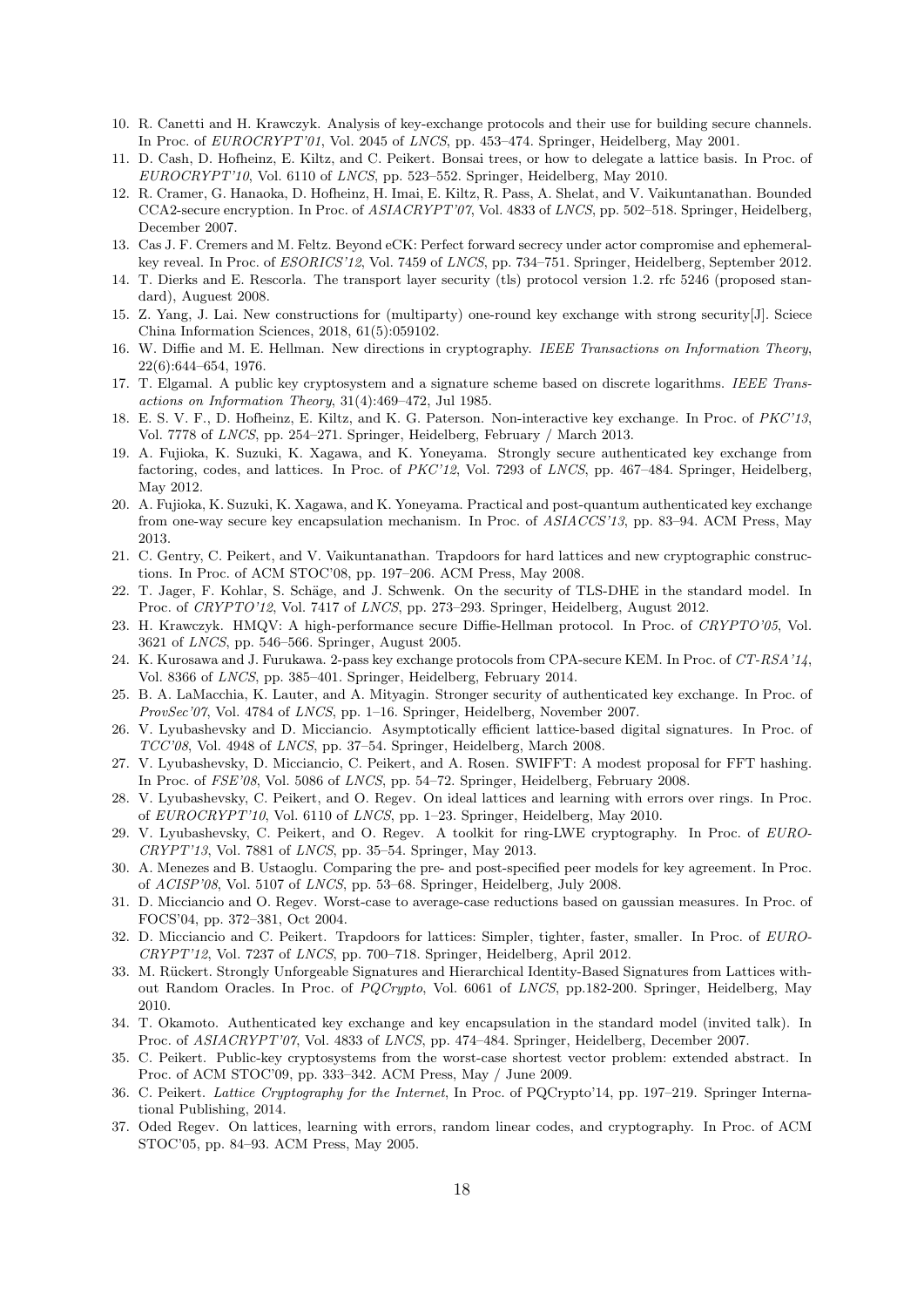- 38. V. Shoup. Sequences of games: a tool for taming complexity in security proofs. Cryptology ePrint Archive, Report 2004/332, 2004. http://eprint.iacr.org/.
- 39. Z. Yang, J. Lai, C. Liu, W. Liu, and S. Li. Simpler generic constructions for strongly secure one-round key exchange from weaker assumptions. The Computer Journal, 60(8):1145–1160, August 2017.
- 40. Z. Yang, J. Lai, C. Liu, W. Liu, and S. Luo. Signorke: Improving pairing-based one-round key exchange without random oracles. IET Information Security, 11 (5):243-249, September 2017.
- 41. J. Zhang, Z. Zhang, J. Ding, M. Snook, and O. Dagdelen. Authenticated key exchange from ideal lattices. ¨ In Proc. of EUROCRYPT'15, Vol. 9057 of LNCS, pp. 719–751. Springer, Heidelberg, April 2015.
- 42. B. Gong, Y. Zhao. Small Field Attack, and Revisiting RLWE-Based Authenticated Key Exchange from Eurocrypt'15. IACR Cryptology ePrint Archive, 2016/913.

## A Incorrect Security Reduction of the KF Scheme

The reduction problem of the KF scheme is illustrated in the following, which is also informally shown in Figure 3. Consider the situation that there exists a distinguisher  $D$  who tries to make use of a successful eCK adversary  $A$  against the KF scheme to break the IND-CPA security of KEM. Given a KEM challenge instance  $(pk^*, C^*, K_b^*)$ , the goal of  $D$  is to distinguish whether or not  $K_b^*$  is a real session key or a uniform random. Then  $\mathcal{D}$  simulates the AKE security experiment for A. Assume that the test oracle selected by A is  $\pi_{id}^{t^*}$  $t_{\mathsf{id}_2}^t$  which has intended communication partner  $id_1$ . Note that, in the simulation,  $D$  needs to set one of the messages of  $\pi_{\mathsf{id}}^{t^*}$  $t^*_{\mathsf{id}_2}$  to be  $C^*$ , and the ephemeral public key of an oracle  $\pi_{\mathsf{id}_1}^s$  to be  $pk^*$ . The other ephemeral secrets  $R_2$  and  $R_4^*$  are chosen at random. The signatures are generated honestly as the protocol specification.

Note that A can replay the message from  $\pi_{\mathsf{id}_1}^s$  to  $\pi_{\mathsf{id}}^{t^*}$  $t^*_{\mathsf{id}_2}$ . Meanwhile, A corrupts  $\mathsf{id}_2$ , and then generates a valid protocol message (in particular for the ciphertext  $C_A$ ) of her own choice using the knowledge of  $\mathsf{id}_2$ 's signing key, and sends such message (i.e.,  $C_A$  and  $\sigma_A$ ) to  $\pi^s_{\mathsf{id}_2}$ . Recall that the ephemeral public key of  $\pi_{\text{id}_1}^s$  is set to be the KEM challenge value  $pk^*$  in order to do the security reduction. In this case,  $\hat{\mathcal{D}}$  cannot generate the session key for  $\pi_{\text{id}_1}^s$  without knowing both the ephemeral secret key for decrypting the received ciphertext  $C_A$  (chosen by adversary A) and the secret key  $sk^*$  (related to  $pk^*$ ). The ephemeral secret key  $esk^*$  and the ephemeral key used to compute  $C_A$  are both unknown to  $D$ . But the adversary  $A$  can generate the session key of  $\pi_{\text{id}_1}^s$ , since the ciphertext  $C_{\mathcal{A}}$  is chosen by herself. In a nutshell,  $\mathcal D$  is unable to correctly plug the KEM challenge instance into the simulation of the security experiment for A.

#### B Comparison

In this section, we briefly summarize the comparison among our generic TMKE scheme and some other TMKE schemes which might be post-quantum secure. In Table 1, we mainly compare the building blocks and their security assumptions. Let 'EXT' denote the strong randomness extractor and 'H' be a cryptographic hash function (which is modeled as a random oracle). Let  $P_1$   $(C_1)$ ,  $P_2$   $(C_2)$  and  $P_3$   $(C_3)$  denote public key (ciphertext) of IND-CPA, IND-CCA and OT-IND-CCA2 KEM schemes respectively. Let  $R$  denote a ring element. And let  $S$  denote a SEUF-CMA regular signature. The efficiency here is not our main concern due to their similar (KEM-based) construction structures.

# C Proof of Theorem 2: Session Key Security of the Proposed Generic TMKE Scheme

In this proof, we wish to show that there is no adversary  $A$  which can distinguish the real session key of the test oracle from a uniform random. Otherwise there must exist some adversary which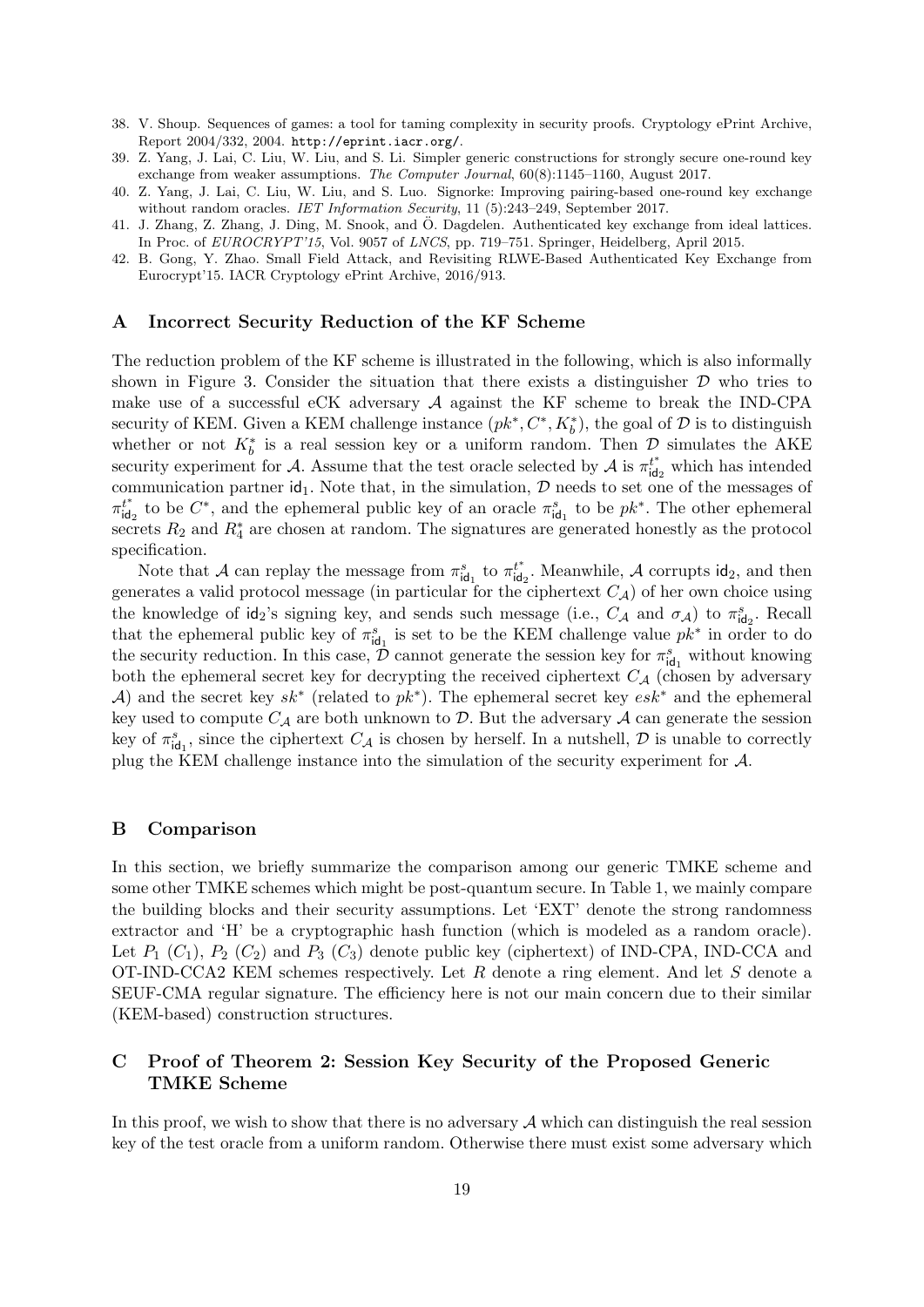| IND-CPA KEM challenge instance $(pk^*, C^*, K_h^*)$                                          |                                                                                                                                                             |                                                                                                                                                                             |  |  |  |  |  |  |  |  |
|----------------------------------------------------------------------------------------------|-------------------------------------------------------------------------------------------------------------------------------------------------------------|-----------------------------------------------------------------------------------------------------------------------------------------------------------------------------|--|--|--|--|--|--|--|--|
| $id_1$                                                                                       | A(Aduersary)                                                                                                                                                | $\mathsf{id}_2$                                                                                                                                                             |  |  |  |  |  |  |  |  |
| Protocol Simulation of $D$                                                                   |                                                                                                                                                             |                                                                                                                                                                             |  |  |  |  |  |  |  |  |
| $\pi_{\text{id}_1}^s$ (some oracle whose<br>ephemeral key is $pk^*$ )                        |                                                                                                                                                             | $\pi_{\text{ido}}^{t^*}$ (test oracle)                                                                                                                                      |  |  |  |  |  |  |  |  |
| $X = (id_1, pk^*)$                                                                           | $C_{\mathcal{A}} := \mathsf{KEM}.\mathsf{Enc}(pk^*,R')$<br>Corrupt $\mathsf{id}_2$<br>$Y_{\mathcal{A}}:=(\mathsf{id}_2,C_{\mathcal{A}})$                    | $Y^* := (\text{id}_2, C^*)$                                                                                                                                                 |  |  |  |  |  |  |  |  |
| $\sigma_X \stackrel{\$}{\leftarrow}$<br>$\mathsf{SIG}.{\sf Sign}(ssk_{\mathsf{id}_1},X,R_2)$ | $\sigma_{\mathcal{A}} \stackrel{\$}{\leftarrow}$ SIG.Sign(ssk <sub>id2</sub> ,<br>$Y_{\mathcal{A}}  X,R^{\prime\prime})$<br>$\xrightarrow{X}$<br>$\sigma_X$ | $\sigma_{Y^*X} \stackrel{\hspace{0.1em}\mathsf{\scriptscriptstyle\$}}{\leftarrow}$<br>SIG.Sign(sskid <sub>2</sub> , $Y^*$   X, $R_4^*$ )<br>$\xrightarrow{X}$<br>$\sigma_X$ |  |  |  |  |  |  |  |  |
| Cannot decrypt $C_A$                                                                         | $\frac{Y_{\mathcal{A}},}{\sigma_{\mathcal{A}}}$<br>Drop $Y^*, \sigma_{Y^*X}$                                                                                | $Y^*$ ,<br>$\sigma_{Y^*X}$                                                                                                                                                  |  |  |  |  |  |  |  |  |

Fig. 3: Reduction Problem of the Generic KF Scheme.

|                  | Peer                 |                      | NAXOS Standard | Security | Building Blocks &       | Ephemeral Key          |
|------------------|----------------------|----------------------|----------------|----------|-------------------------|------------------------|
|                  | Setting <sup>1</sup> | Trick?               | Model?         | Model    | Assumptions             | [Initiator][Responder] |
| BCNP [9]         | Pre                  | No.                  | <b>Yes</b>     | CK.      | <b>IND-CCA KEM</b>      | $[1C_2][1C_2]$         |
|                  |                      |                      |                |          | EXT, PRF                |                        |
| <b>FSXY</b> [19] | Pre                  | $\operatorname{Yes}$ | Yes            | $CK+$    | <b>IND-CPA wKEM</b>     | $[1P_1][1C_1]$         |
|                  |                      |                      |                |          | <b>IND-CCA KEM</b>      | $[1C_2][1C_2]$         |
|                  |                      |                      |                |          | EXT, PRF                |                        |
| <b>TMKE</b>      | Post                 | <b>Yes</b>           | Yes            |          | eCK-PFS PG-IND-CPA wKEM | $[1P_3][1C_3]$         |
|                  |                      |                      |                |          | OT-IND-CCA KEM          | $[1S][1S]$             |
|                  |                      |                      |                |          | <b>SEUF-CMA SIG</b>     |                        |
|                  |                      |                      |                |          | <b>PRF</b>              |                        |



can break the security of the underlying cryptographic building blocks. Let  $\pi_{id}^{s^*}$  $\mathbf{a}^{s^*}_{\mathbf{d}_i}$  be the test oracle and  $\pi_{\text{id}}^{z^*}$  $z^*_{\mathsf{id}_j}$  be the origin oracle of  $\pi_{\mathsf{id}_i}^{s^*}$  $\int_{\mathbf{d}_i}^{s^*}$ . Since each protocol message contains the identity of the sender, the origin oracle must come from its intended partner (i.e.  $id_i$ ).

To complete the proof, we need to examine all possible freshness cases formulated by Definition 3. Note that the adversary  $\mathcal A$  is not allowed to ask RevealKey query to the test oracle or its partner oracle (if it exists). But there might different combinations regarding RevealRand and Corrupt queries. Hence, we here list all possible freshness cases related to RevealRand and Corrupt queries as follows:

- **E1** : If 
$$
\pi_{\text{id}_f}^{t^*}
$$
 exists :

- C1 A did not query RevealRand(id $_i, s^*$ ) nor RevealRand(id $_j, t^*$ ).
- $\bullet$   $\quad \mathbf C\mathbf 2 : \mathcal A \text{ did not query Corrupt}(\mathsf{id}_i, \mathbb{pk}^*) \text{ nor RevealRand}(\mathsf{id}_j, t^*).$
- C3 : A did not query Corrupt( $\mathsf{id}_i, pk^*$ ) nor Corrupt( $\mathsf{id}_j, pk^*$ ).
- $\mathbf{C4} : \mathcal{A}$  did not query RevealRand $(\mathsf{id}_i, s^*)$  nor  $\mathsf{Corrupt}(\mathsf{id}_j, pk^*)$ .
- $-$  E2 : If  $\pi_{\text{id}}^{t^*}$  $\int_{\mathsf{id}_j}^{t^*}$  does not exist :
	- C5 : A did not query Corrupt( $\mathrm{id}_i, pk^*$ ) nor Corrupt( $\mathrm{id}_j$ ) prior to the acceptance of  $\pi_{\mathrm{id}}^{s^*}$  $\frac{s^*}{\mathsf{id}_i}$ .
	- C6 : A did not query RevealRand( $id_i, s^*$ ) nor Corrupt( $id_j, pk^*$ ) prior to the acceptance of  $\pi_{\mathsf{id}}^{s^*}$  $\frac{s^*}{\mathsf{id}_i}$  .

However, only one of above cases would occur to the test oracle during the whole simulation of the security experiment. This means we only need to simulate the game under one of above freshness cases each time.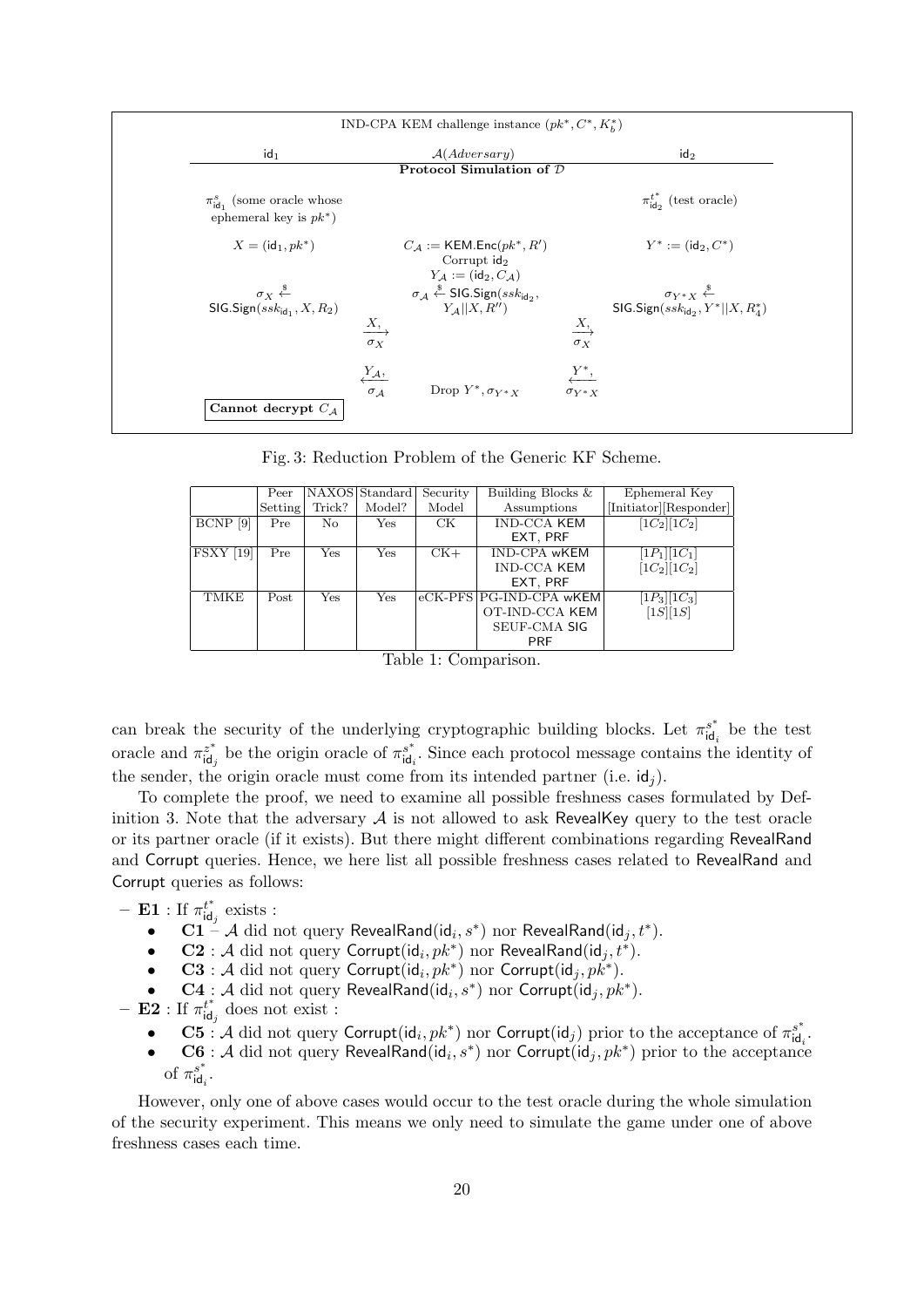In the following, we proceed the proof via the game-based approach [38]. Let  $\mathsf{Adv}_{\xi}$  denote the advantage of  $A$  in Game  $\xi$ .

Game 0. The first game is the real security experiment. Thus we have that

$$
\mathsf{Adv}^{\mathsf{ake}}_{\mathsf{TMKE},\mathcal{A}}(\kappa) = \mathsf{Adv}_0.
$$

Game 1. This game proceeds exactly as the previous game, but the challenger aborts if: there is a fresh oracle  $\pi_{\text{id}_i}^s$  received a message  $m$   $(m = (\text{id}_j, epk_{\text{id}_j}, \sigma_{\text{id}_j})$  or  $m = (\text{id}_j, C_{\text{id}_j}, \sigma_{\text{id}_j}))$  which is not sent by any oracle of  $\mathsf{id}_j$  before  $\mathsf{id}_j$  is corrupt, but  $\mathsf{SIG.Vfy}(vk_{\mathsf{id}_j}, \sigma_{\mathsf{id}_j}, m) = 1$ .

If the challenger aborts with overwhelming probability, then we could construct a signature forger F as follows. The forger F receives as input a public key  $pk^*$ , and runs the adversary A as a subroutine and simulates the challenger for A. It first guesses a coordinate  $j \stackrel{\$}{\leftarrow} [\lambda]$  pointing to the public key for which the adversary is able to forge, and sets  $pk_{id_j} = pk^*$ . Next  $\mathcal F$  generates all other long-term public/secret keys honestly as the challenger in the previous game. Then  $\mathcal F$ proceeds as the challenger in Game 1, except that it uses its chosen-message oracle to generate a signature under  $pk_{\mathsf{id}_j}$  for the oracles of  $\mathsf{id}_j$ . While answering the RevealRand( $\mathsf{id}_j, t$ ) query,  $\mathcal F$ includes  $rs<sub>s</sub>$  (if any) extracted from the corresponding  $\sigma$  (in terms of AR) for this query.

When A has forged a signature on behalf of the guessed uncorrupted party  $\mathsf{id}_j$ , then F can use it to break the SEUF-CMA security of SIG. Since there are  $\ell$  honest parties, the probability that F guesses correctly on  $\mathsf{id}_i$  is larger than  $1/\lambda$ . Therefore we have that

$$
\mathsf{Adv}_0 \leq \mathsf{Adv}_1 + \lambda \cdot \mathsf{Adv}^{\mathsf{seuf-cma}}_{\mathsf{SIG},\mathcal{F}}(\kappa,d).
$$

As a result, the test oracle  $\pi_{\text{id}}^{s^*}$  $s^*_{\mathsf{id}_i}$  in this game always has an origin oracle  $\pi_{\mathsf{id}_i}^{z^*}$  $\ddot{i}_{\mathsf{d}_j}^{\mathsf{z}^*}$  before  $\mathsf{id}_j$  is corrupted. In particular, if the test oracle is initiator then it must have a matching session. Those facts imply that the freshness cases C5 and C6 never hold in this game.

**Game 2.** This game proceeds as before, but  $\mathcal C$  tries to guess the test oracle and its origin oracle and one of the possible freshness cases (from  $C1$  to  $C4$ ). Technically, C aborts if it fails in this guess. Since there are 4 fresh cases and  $\lambda$  parties at all, and at most d oracles for each party, then the probability of a correct guess is at least  $1/4(d\lambda)^2$ . Thus we have that

$$
Adv_1 \le 4(d\lambda)^2 \cdot Adv_2.
$$

**Game 3.** In this game, we first change the computation of the randomness  $(rg_{id}^{s^*})$  $s_{\mathsf{id}_i}^{s^*}$  or  $\mathit{erk}_{\mathsf{id}_i}^{s^*}$  $\binom{s^*}{\mathsf{id}_i}$ for the test oracle if its owner is guessed to be uncorrupted, i.e., the corresponding  $dk_{id}^{s^*}$  $\int_{i}^{s^*}$  is not known to the adversary. Specifically, we do the following modifications. The ephemeral public key  $ek_{\text{id}}^{s^*}$  $\int_{\mathsf{id}_i}^{s^*}$  of  $\pi_{\mathsf{id}_i}^{s^*}$  $s^*_{id_i}$  is not discarded. C chooses an internal randomness  $erk' \overset{\$}{\leftarrow} \mathcal{RK}_{wKEM}$ , and computes the ephemeral key as  $(c_{\text{id}_i,w\text{KEM}}^{s^*}, K_{\text{id}_i,w\text{KEM}}^{s^*}) := \text{wKEM}$ . Enc $(e k_{\text{id}_i}^{s^*})$  $e^{s^*}$ <sub>id<sub>i</sub></sub>,  $erk'$ ). Then  $c^{s^*}$ <sub>id</sub> computes the ephemeral key as  $(c_{\text{id}_i, wKEM}, r_{\text{id}_i, wKEM})$ . WEWELNE ( $\epsilon_{\text{id}_i, eKEM}$ ). Then  $c_{\text{id}_i, wKEM}$  will be returned by the RevealRand query, and  $K^*_{wKEM}$  will be parsed as the randomness of OTKEM. If the origin oracle is not corrupted before the acceptance of the test oracle, then we do the same change to it. Due to the  $\epsilon$ -PG-IND security property of wKEM, we have that

$$
\mathsf{Adv}_2 \leq \mathsf{Adv}_3 + 2 \cdot \epsilon \leq \mathsf{Adv}_3 + 2 \cdot \mathsf{Adv}_{\mathsf{wKEM}, \mathcal{N}}^{\mathsf{ind-cpa}}(\kappa).
$$

Note that the function wKEM.Dec is deterministic and its input ciphertext  $c_{\mathsf{id}_i,wK\in\mathsf{M}}^{s^*}$  is chosen uniformly at random (in the origin protocol). If the ephemeral key (i.e.,  $c_{\mathsf{id}_i,\mathsf{wKEM}}^{s^*}$ ) is not revealed by the adversary, then the randomness  $(rpg_{\rm id}^{s^*})$  $\epsilon_{\mathsf{id}_i}^{s^*}, erk_{\mathsf{id}_i}^{s^*}$  $\int_{\text{id}_i}^{s^*}$  are just random values as the previous game. Thus in this game (and in the following games), we only concentrate on the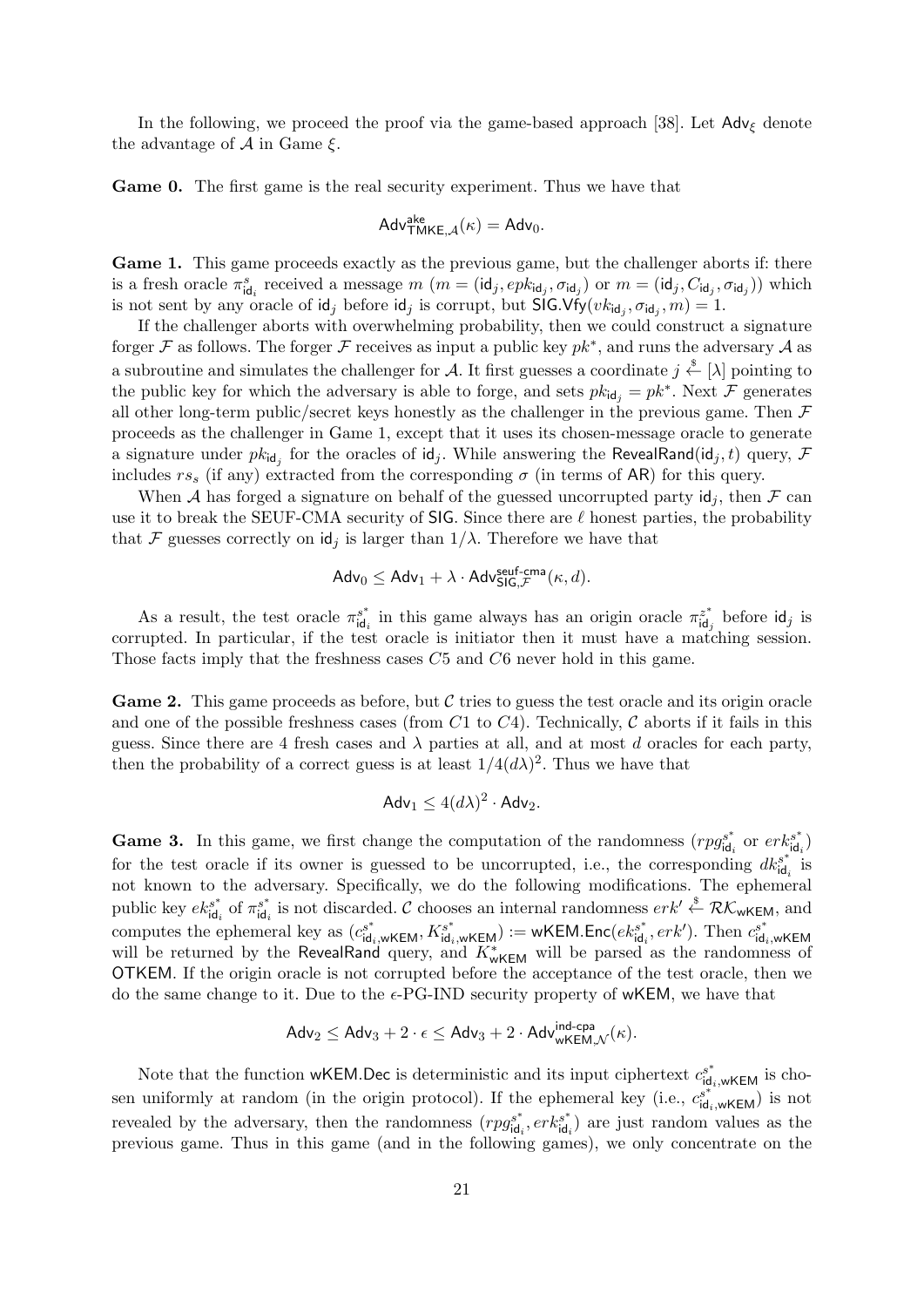oracles whose owner is uncorrupted (but its ephemeral key is revealed).

**Game 4.** This game proceeds as before, but C replaces the randomness  $(rg_{id}^{s^*})$  $\int_{\text{id}_i}^{s^*}$  or  $erk_{\text{id}_i}^{s^*}$  $\binom{s^*}{\mathsf{id}_i}$  of the test oracle  $\pi_{\text{id}}^{s^*}$  $s^*$  with a uniform random, if  $\mathsf{id}_i$  is guessed to be uncorrupted before  $\pi^{s^*}_{\mathsf{id}_i}$  $\int_{\mathsf{id}_i}^{s^*}$  accepts. If there exists an adversary  $A$  which can distinguish this game from the previous game, then we could construct an algorithm  $\mathcal N$  to break the security of wKEM scheme by making use of  $\mathcal A$ .

In the following, we present the proof for the test party whose long-term secret key is uncorrupted. The algorithm  $\mathcal N$  receives the challenge public key  $ek^*_{wKEM}$  and the challenge values  $(K^*_{wKEM}, C^*_{wKEM})$  from the wKEM challenger. As for the test oracle,  $\mathcal N$  parses  $K^*_{wKEM}$  as the randomnesses of OTKEM, i.e.,  $rpg_{\text{id}}^{s^*}$  $s_{\mathsf{id}_i}^* = K_{\mathsf{wKEM}}^*$  or  $\mathit{erk}_{\mathsf{id}_i}^{s^*}$  $s_{\mathsf{id}_i}^* = K_{\mathsf{wKEM}}^*$  (depending on the role of id<sub>i</sub>). And  $C^*_{wKEM}$  is set as the ephemeral secret key of the test oracle, i.e.,  $c_{\text{id}_i,wKEM}^{s^*} = C^*_{wKEM}$ . The rest of the simulation is identical to the previous game. Meanwhile,  $N$  answers the oracle queries as before.

If  $b = 1$ , then  $K^*_{wKEM}$  is the decryption of  $C^*_{wKEM}$  and the simulation constructed by N is identical to the previous game. Otherwise the simulation of  $\mathcal N$  is the same as this game. Thus we have that

$$
\mathsf{Adv}_{3}\leq \mathsf{Adv}_{4}+\mathsf{Adv}_{\mathsf{wKEM},\mathcal{N}}^{\mathsf{ind-cpa}}(\kappa,0).
$$

Note that  $rpg_{\text{id}}^{s^*}$  $\int_{\mathsf{id}_i}^{s^*}$  or  $\mathit{erk}_{\mathsf{id}_i}^{s^*}$  $\int_{\text{id}_i}^{s^*}$  in this game is non-related to the ephemeral secret key of the test oracle. This implies the simulator in the following game can choose arbitrary ephemeral secret key  $c_{\mathsf{id}_i,\mathsf{wKEM}}^{s^*}$  to answer the RevealRand query to the test oracle.

**Game 5.** We change this game by replacing the randomnesses  $(rg^*$  or  $erk^*)$  of the uncorrupted origin oracle (of the test oracle), with a uniform random. With the similar argument as in the previous game, we have that

$$
\mathsf{Adv}_4 \leq \mathsf{Adv}_5 + \mathsf{Adv}_{\mathsf{wKEM},\mathcal{N}}^{\mathsf{ind-cpa}}(\kappa,0).
$$

Up to now, the randomness of each fresh oracle is just uniform random and hidden from the adversary.

Game 6. In this game, the challenger proceeds exactly like the previous game, except that it adds an additional abortion rule. Namely the challenger aborts, if a fresh oracle generates an ephemeral public key (or an ephemeral ciphertext of OTKEM) which has appeared before. If two oracles generate the same ephemeral public key or ephemeral ciphertext with overwhelming probability. This implies that the OTKEM is insecure at all, because of the high collision probability of key generation algorithm. Due to the security of OTKEM, the abortion event must occur with negligible probability. We have that

$$
\mathsf{Adv}_5 \leq \mathsf{Adv}_6 + \mathsf{Adv}_{\mathsf{OTKEM},\mathcal{D}}^{\text{ot-ind-cca2}}(\kappa,1).
$$

In this game, we can have the fact that the test oracle has a unique origin oracle.

Game 7. In this game, we would like to reduce the security to the OT-IND-CCA2 security of OTKEM. Hence, we change this game from the previous game by replacing the key material  $k_{\mathsf{id}}^{s^*}$  $s^*_{\mathsf{id}_i}$  (generated by the OTKEM scheme) with a random value  $k_{\mathsf{id}_i}^{s^*}$  $s_{\mathsf{id}_i}^s$ . If there exists an adversary A which can distinguish this game from the previous game. Then we can use it to build an efficient algorithm  $D$  to break the security of OTKEM.

Again  $\mathcal D$  simulates the game for  $\mathcal A$ . Recall that, in order to simulate the game appropriately,  $\mathcal D$  has to guess correctly in advance about the oracles that  $\mathcal A$  will attack.  $\mathcal D$  then obtains the challenge public key  $pk^*_{\text{OTKEM}}$ , challenge ciphertext  $C^*_{\text{OTKEM}}$  and challenge  $K^*_{\text{OTKEM}}$  from the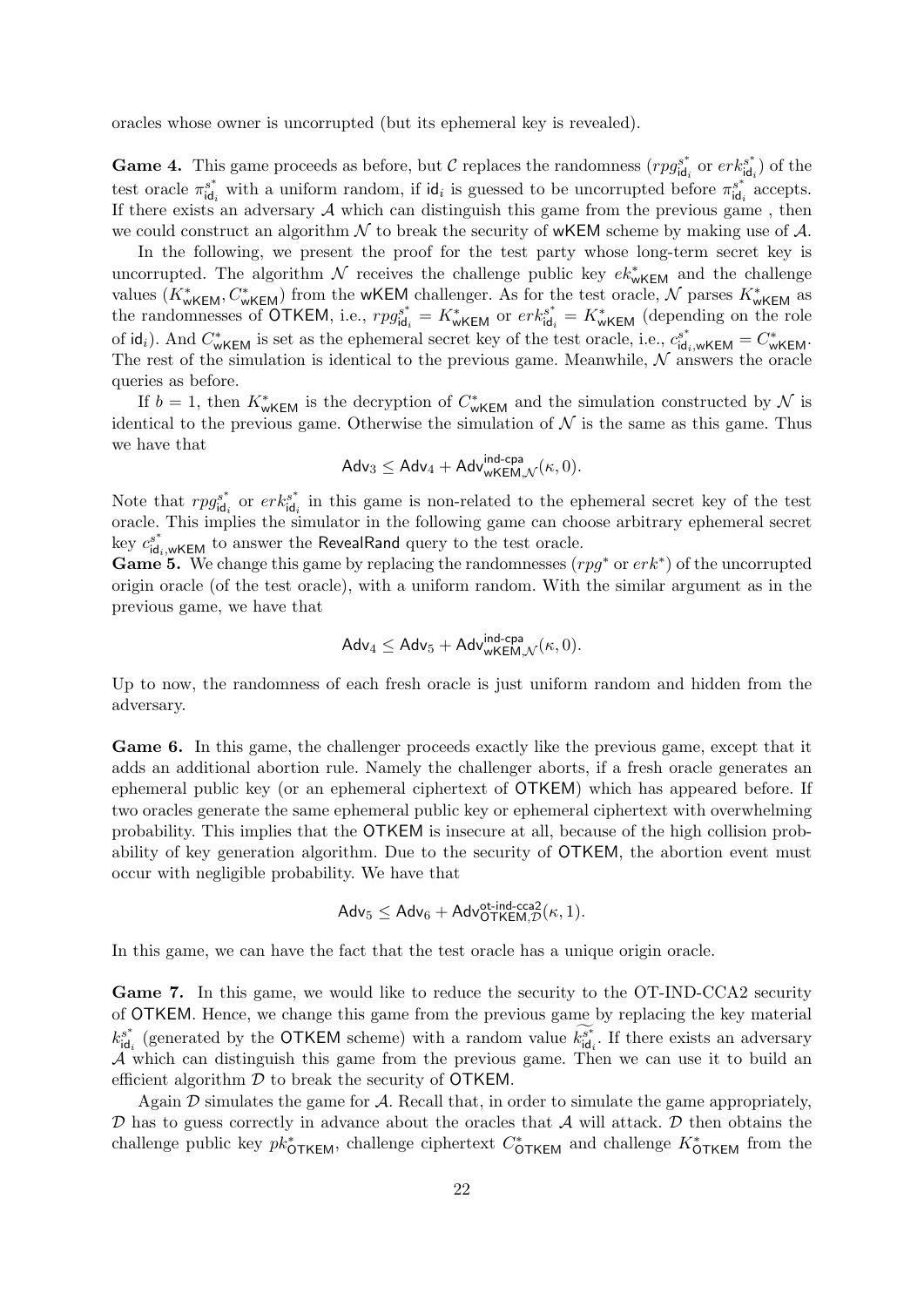KEM challenger. The goal of  $D$  is to distinguish whether  $K^*_{\text{OTKEM}}$  is the true key or a random key. With respect to  $A$ 's queries,  $D$  answers them as follows:

- Send( $id_u, t, m$ ): This query is performed as defined in the security model according to the protocol specification. Meanwhile,  $\mathcal D$  uses the values  $pk^*_{\text{OTKEM}}$  and  $C^*_{\text{OTKEM}}$  to simulate the test oracle or its origin oracle (depending on which one is initiator).
- RevealKey( $id_i, t$ ): Note that this query would be never asked to the test oracle and its partner oracle. Otherwise the test oracle is not fresh.  $D$  can use the secrets chosen by herself to compute the session key honestly following the protocol specification.

If the test oracle is initiator, then it must have a matching session. In this case, the test oracle and its partner oracle will use the same key material  $K^*_{\text{OTKEM}}$  to generate the final session key. All other session keys can be computed by the ephemeral secret keys chosen by D. Once the test oracle is responder, the situation is more complicated. We need to correctly simulate the session key of the origin oracle  $\pi_{\text{id}}^{z^*}$  $\det^{z^*}$ . If  $\pi_{\text{id}_j}^{z^*}$  $\ddot{\mathbf{a}}_j^z$  is the partner oracle of the test oracle, then D computes the same session key for them. If  $\pi_{\text{id}}^{z^*}$  $\int_{\text{id}_j}^{z^*}$  is not the partner oracle of the test oracle, but it receives  $C^*$  as input. Then  $\mathcal D$  uses the same challenge key  $K_{\text{OTKEM}}^*$  to generate the session key as  $K_{\text{id}_i}^{z^*}$  $\mathcal{L}_{\mathsf{id}_j}^{z^*} = \mathsf{PRF}(K_\mathsf{OTKEM}^*, \mathsf{sid}_{\mathsf{id}_j}^{z^*})$  $\begin{bmatrix} z^* \\ \mathsf{id}_j \end{bmatrix}$ . Note that we must have sid $_{\mathsf{id}}^{z^*}$  $\begin{array}{l} z^* \\ \n \mathrm{id}_j \neq \mathsf{sid}^{s^*} \\ \n \end{array}$  $s_{\mathsf{id}_i}^*$  in this case. If  $\pi_{\mathsf{id}_i}^{z^*}$  $\ddot{a}^*_{\mathbf{i}\mathbf{d}_j}$  is not the partner oracle of the test oracle and it receives  $\check{C}'$  such that  $C' \neq C^*_{\text{OTKEM}}$ . Then  $\mathcal D$  asks its decryption oracle  $\mathcal{DEC}(C')$  to obtain the corresponding key k'. The session key is then generated as  $K_{\rm id}^{z^*}$ .  $\tilde{\mathsf{f}}^{\varepsilon^*}_{\mathsf{id}_j} = \mathsf{PRF}(k', \mathsf{sid}^{z^*}_{\mathsf{id}_j})$  $\begin{bmatrix} z^* \\ \mathsf{id}_j \end{bmatrix}$ . In a nutshell, we can appropriately compute the session key of  $\pi_{\text{id}}^{z^*}$  $\ddot{a}^*_{\mathsf{id}_j}$  in all cases.

- RevealRand(id $_i$ , s):  $D$  responds with the ephemeral keys chosen by herself.
- $-$  Corrupt $(\mathsf{id}_i, \mathit{pk}_{\mathsf{id}_i})$  and  $\mathsf{RegCorrupt}(\mathsf{id}_i, \mathit{pk}_{\mathsf{id}_i})\colon\mathcal{D}$  proceeds them as the original  $\mathrm{AKE}$  challenger.
- − Test( $id_i^*, s^*$ ):  $\mathcal D$  changes the returned key of this query as  $K^{s^*}_{id}$  $\overline{\mathsf{A}}^s_{\mathsf{id}_i} = \mathsf{PRF}(k^*, \mathsf{sid}^s_{\mathsf{id}_i})$  $_{id_i}^{s^+}$ .

The simulation of  $D$  is perfect so far. If  $K^*_{\text{OTKEM}}$  is a random key then the game is equivalent to this game. Otherwise it is identical to the previous game. Applying the OT-IND-CCA2 security of OTKEM, we therefore obtain that

$$
\mathsf{Adv}_{6} \leq \mathsf{Adv}_{7} + \mathsf{Adv}_{\mathsf{OTKEM},\mathcal{D}}^{\text{ot-ind-cca2}}(\kappa,1).
$$

**Game 8.** In this game, the function  $PRF(k_{\text{id}_i}^{s*})$  $\mathbf{a}_{\mathbf{i}\mathbf{d}_i}^{s^*}$ ,  $\cdot$ ) is replaced with a truly random function for the test oracle and its partner oracle (if it exists). Notice that the secret seed  $k_{\mathsf{id}}^{s^*}$  $\int_{\text{id}_i}^{s^*}$  of the test oracle is changed to a truly random value due to the previous game. And the test oracle has a session identifier sid<sup>\*</sup> (i.e., the input of PRF) which is only shared with its partner oracle. Note that the origin oracle of the test oracle would deal with at most one chosen messages attack. When the origin oracle is not partnered to the test oracle but they share the same secret seed, we could ask a PRF oracle query  $\mathcal{FN}(\text{sid}^{z^*}_{\text{id}})$  $\tilde{\mathbf{a}}_{\mathbf{i}\mathbf{d}_j}^{z^*}$  to compute the session key of the origin oracle.

Then any PPT adversary A distinguishing Game 8 from Game 7 can be used to break PRF. In terms of the security of PRF, we therefore have that

$$
\mathsf{Adv}_7 \leq \mathsf{Adv}_8 + \mathsf{Adv}_{\mathsf{PRF}, \mathcal{B}}^{\mathsf{ind-cma}}(\kappa, 1).
$$

Note that in this game the session key returned by the Test query is totally a truly random value which is independent of the bit b chosen by the Test query and any messages. Thus, the advantage that the adversary wins in this game is  $\text{Adv}_8 = 0$ .

Put altogether the probabilities from Game 0 to Game 8, we obtained the overall result of this theorem.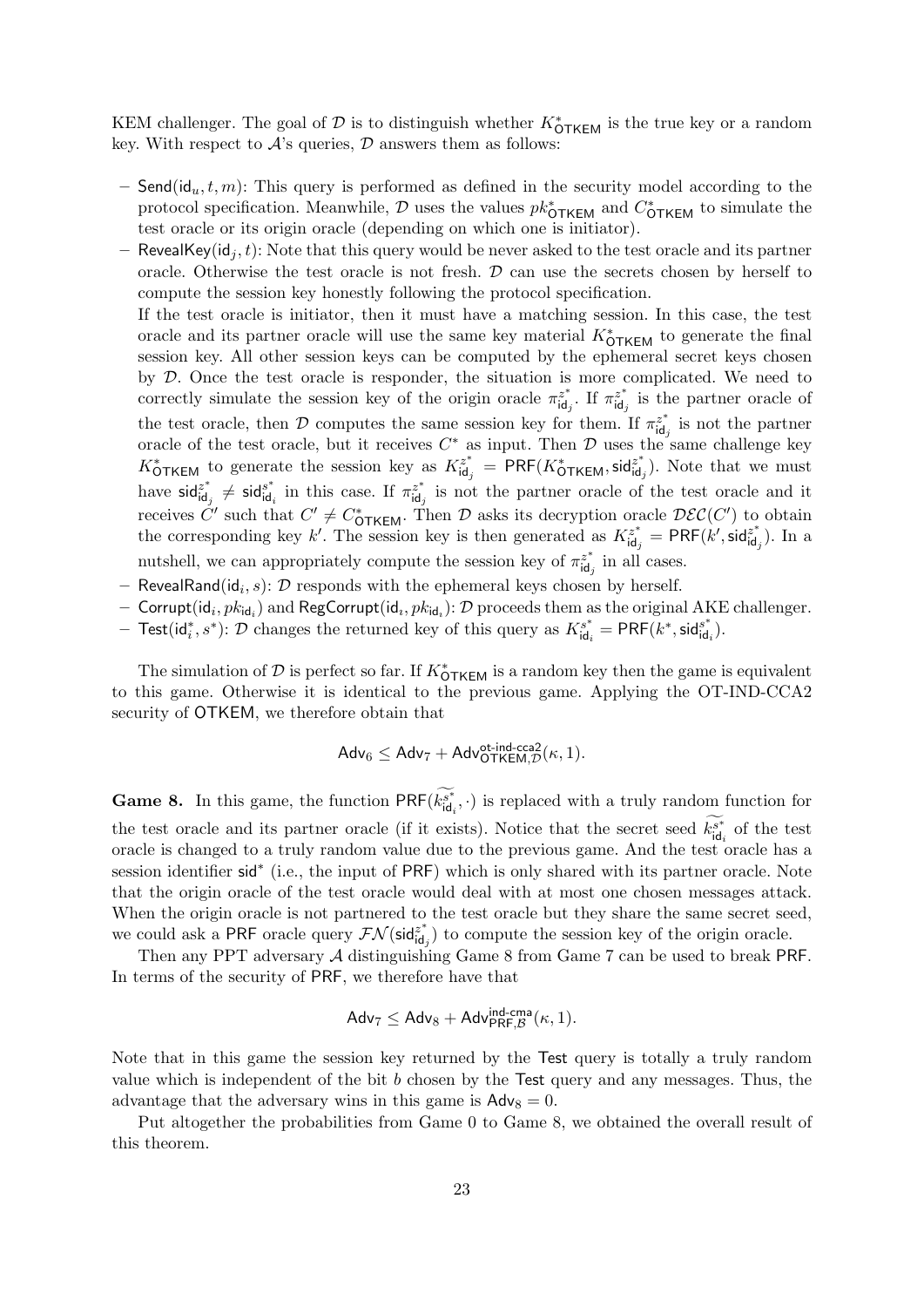#### D Proof of Theorem 3: OT-IND-CCA2 Security of the Proposed OTKEM

In this proof, we are going to reduce the security of our proposed protocol to that of the underlying building blocks and the Ring-LWE problem. The proof is proceeded following the game-based approach. Let  $C^* := (Y^*, u^*, spk^*, \sigma^*)$  denote the ciphertext generated by challenge query.

Game 0. The first game is the real security experiment. Thus we have that

$$
\mathsf{Adv}_{\mathsf{OTKEM},\mathcal{D}}^{\text{ot-ind-cca2}}(\kappa,1) = \mathsf{Adv}_{0}.
$$

Game 1. This game proceeds exactly as the previous game, but the challenger aborts if: the decryption oracle received a ciphertext  $C' = (Y', u', s p k^*, \sigma')$  such that  $(Y', u') \neq (Y^*, u^*)$ , but  $\mathsf{SIG.Vfy}(spk^*, \sigma_{\mathsf{id}_j},$  $pk||Y'||spk^*||u) = 1.$ 

If the challenger aborts with overwhelming probability, then we could construct a signature forger F as follows. The forger F receives as input a public key  $vk^*$ , and runs the adversary A as a subroutine and simulates the challenger for A. It will set  $spk^* := vk^*$  in the challenge query. Then  $\mathcal F$  proceeds as the challenger in the Game 1, except that it asks its signing oracle to generate a signature under  $vk^*$  for the challenge query. When  $\mathcal A$  has forged a signature, then  $\mathcal F$  can use it to break the SEUF-CMA security of OTS. Therefore we have that

$$
\mathsf{Adv}_{0} \leq \mathsf{Adv}_{1} + \mathsf{Adv}_{\mathsf{OTS},\mathcal{F}}^{\mathsf{seuf-cma}}(\kappa,1).
$$

As a result, the challenge value  $u^*$  is tightly bound together to other values in the challenge ciphertext. Then the adversary is unable to replace  $u^*$  with another  $u'$  of her own choice.

Game 2. This game proceeds as the previous game, except that the simulator aborts if the decryption oracle receives a ciphertext which generates the same hash value of the challenge query. When the event does occur, we can easily construct an algorithm to break the target collision resistant hash function TCRHF. Hence, we have that

$$
\mathsf{Adv}_1 \leq \mathsf{Adv}_2 + \mathsf{Adv}_{\mathsf{TCRHF}, \mathcal{H}}^{\mathsf{ter}}(\kappa).
$$

Game 3. Recall that the hash value of the challenge query is unique due to the results of the previous games. The secret key  $sk^*$  and the public key  $pk^* = \{S^*_{1,0}, S^*_{1,1}, \ldots, S^*_{\mu,0}, S^*_{\mu,1}\}\$  (used to compute the session key) are programmed by the 'bits'  $(h(1), \ldots, h(\mu))$  of a hash value. The hash value  $h'$  generated by the decryption oracle must be distinct to  $h^*$  of the challenge query, i.e.,  $h' \neq h^*$ . In this case, we can embed the Ring-LWE challenge value into the public key and correctly answer the decryption oracle query. Since  $h' \neq h^*$ , there must exist one bit, say with coordinate  $\tau^*$  in  $h^*$ , is distinct to the  $\tau^*$ -th bit of h'. Hence, we require that the challenger should guess the coordinate  $\tau^*$  and the exact value of  $h^*(\tau^*)$ . If it fails in the above guesses, then the challenger aborts. The successful probability of the guess is at least  $\frac{1}{2\mu}$ .

$$
Adv_2 \leq 2\mu \cdot Adv_3.
$$

**Game 4.** In this game, we replace the  $(\tau^*, h^*(\tau^*))$ -th public key with a random value, i.e.,  $S^*_{\tau^*,h^*(\tau^*)} \overset{\$}{\leftarrow} R_q$ . If  $\mathcal D$  is able to distinguish this game from the previous game, then we can make use of  $\mathcal D$  to build a Ring-LWE solver  $\mathcal E$ . As the tuple  $(a, S^*_{\tau^*, h^*(\tau^*)}$  is either a real sample from the distribution  $A_{s_{\tau^*,h^*(\tau^*)},\mathcal{X}}$  for some random  $s_{\tau^*,h^*(\tau^*)} \overset{\$}{\leftarrow} \mathcal{X}$  (which is unknown to  $\mathcal{E}$ ), or a uniform random from  $R_q \times R_q$ . In the reduction,  $\mathcal E$  can generate all other public key values honestly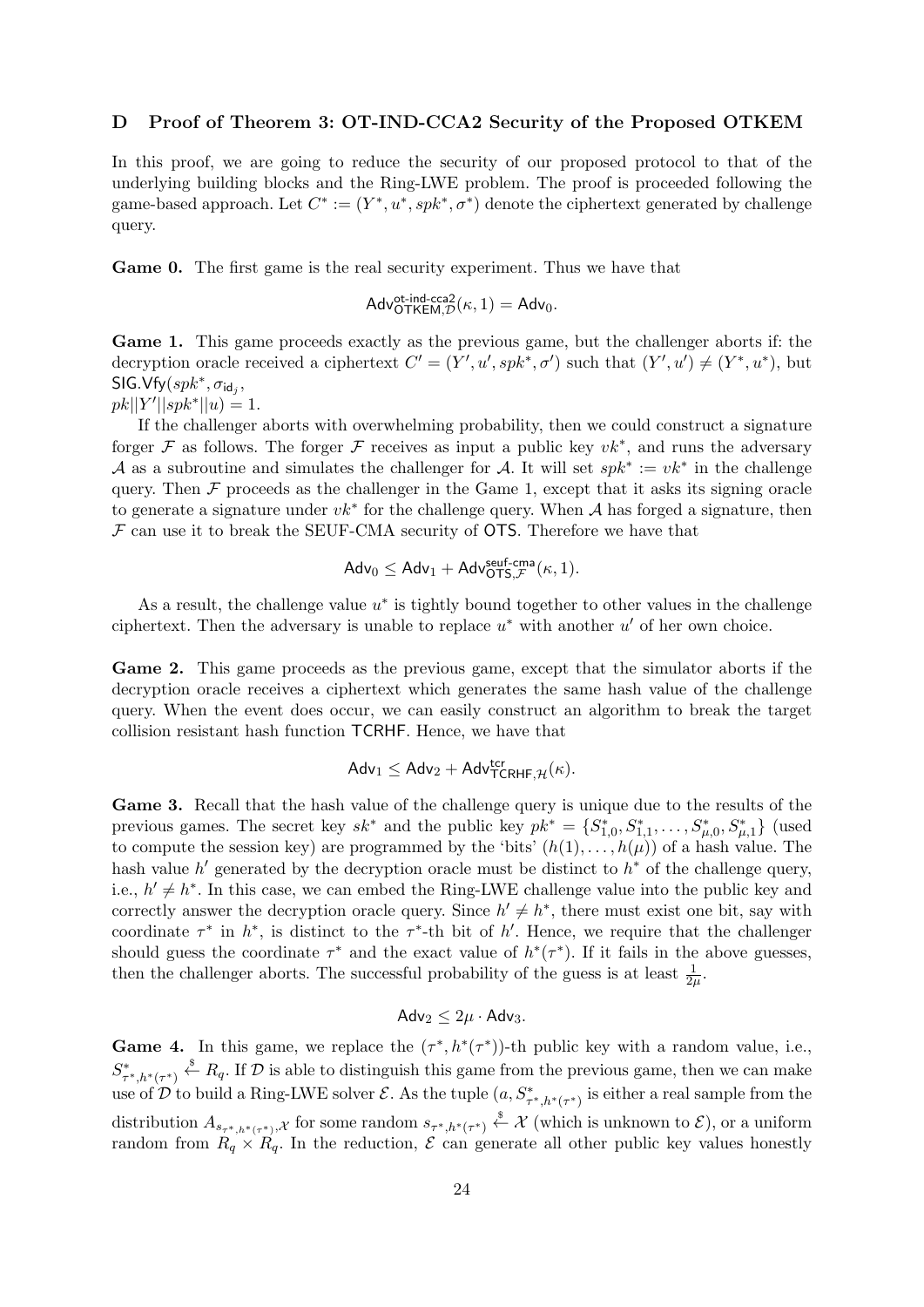with the secrets chosen by herself. Note that the public keys would be divided into two parts in terms of the hash value  $h^*$ . The first part contains the values that the adversary  $\mathcal E$  knows all corresponding secrets of her own choice. The second part contains the key  $S^*_{\tau^*,h^*(\tau^*)}$  which is only used by the challenge query. These facts imply that  $\mathcal E$  is able to answer the decryption oracle using the secret keys of her own choice. But the session key of the challenge query would be generated involving  $(a, S^*_{\tau^*, h^*(\tau^*)})$ . Due to the computational complexity of Ring-LWE, we have that

$$
\mathsf{Adv}_3 \leq \mathsf{Adv}_4 + \mathsf{Adv}_{R_q,\mathcal{X},\mathcal{E}}^{\mathsf{rlwe}}(\kappa).
$$

**Game 5.** In this game, we replace  $Y^*$ ,  $v^*$  and  $K^*$  with random values, i.e.,  $(Y^*, v^*, K^*) \stackrel{\$}{\leftarrow}$  $R_q \times R_q \times R_2$ . Again, if D is able to distinguish this game from the previous game, then we can make use of it to solve the Ring-LWE problem. Specifically,  $\mathcal E$  takes as input two pairs  $(a, w), (b, v) \in R_q \times R_q$ , and sets  $a^* := a$ ,  $Y^* := w$  and  $S_{\tau^*, \iota^*} := g^{-1}b$ . For the challenge query,  $\mathcal E$  computes  $\bar{v^*}$  = HLP(*v*), and  $K^* = [\bar{v^*}]$ . Now if the inputs to  $\mathcal E$  is sampled from  $A_{r^*,\mathcal X}$ , the output of  $\mathcal E$  is distributed exactly as the previous game. Since  $(a, b)$  are independently random, and we have  $Y^* = w = a \cdot r^* + e$  and  $v = b \cdot r + g \cdot r \cdot (\sum_{\eta=1,\eta\neq\tau^*}^{\mu} S_{\eta,h^*(\eta)}^*) + f$  for independent f. On the other side, if the inputs given to  $\mathcal E$  are uniform random over  $R_q \times R_q$  and independent. Then the output of  $\mathcal E$  is distributed exactly as in this game. As  $(a, b, w, v)$  are uniform random and independent,  $K^*$  is also uniform random. Meanwhile, the decryption oracle will be simulated as the previous game.

The simulation of  $\mathcal E$  is perfect so far. If  $w = a \cdot r^* + e$  then the game is equivalent to the previous game, otherwise the game is identical to this game. Due to the hardness of Ring-LWE problem, we therefore obtain that

$$
\mathsf{Adv}_4 \leq \mathsf{Adv}_5 + \mathsf{Adv}_{R_q,\mathcal{X},\mathcal{E}}^{\mathsf{rlwe}}(\kappa).
$$

Note that in this game the session key returned the challenge query is totally a truly random value which is independent of the bit b. Thus, the advantage that the adversary wins in this game is  $\mathsf{Adv}_5 = 0$ .

Put altogether the probabilities from Game 0 to Game 5, we obtained the overall result of this theorem.

## E Other Related Work

Besides KEM, non-interactive key exchange (NIKE) [18] is recently applied to construct generic TMKE, e.g., [6, 39]. In PKC 2015, Bergsma et al. [6] introduced a very interesting generic ORKE scheme (which will be referred to as BJS scheme) from CKS-light NIKE scheme [18] and SEUF-CMA SIG scheme. The BJS scheme is the first eCK-PFS secure [13] generic ORKE construction in the standard model. In 2016, Yang et al. [39] proposed a simpler NIKE and SIG based ORKE scheme (which will be referred to as YLLLL scheme). In particular, the YLLLL scheme requires weaker assumptions on both NIKE and SIG in contrast to the BJS scheme. In particular, the SIG scheme only needs to provide strong existential unforgeability under weak chosen message attacks (SEUF-WCMA). Therefore, the YLLLL scheme turns out to have more protocol instantiations and to be much more efficient than the BJS scheme.

One important advantage of these NIKE based TMKE schemes (in contrast to the BCNP scheme and the FSXY scheme) is that they are truly TMKE which can work under the postspecified peer model [10]. In the post-specified peer model, a party does not know any cryptographic information (such as public key) about the receiver at the session initiation phase. As pointed out by Menezes and Ustaoglu [30], a protocol working under the pre-specified peer model